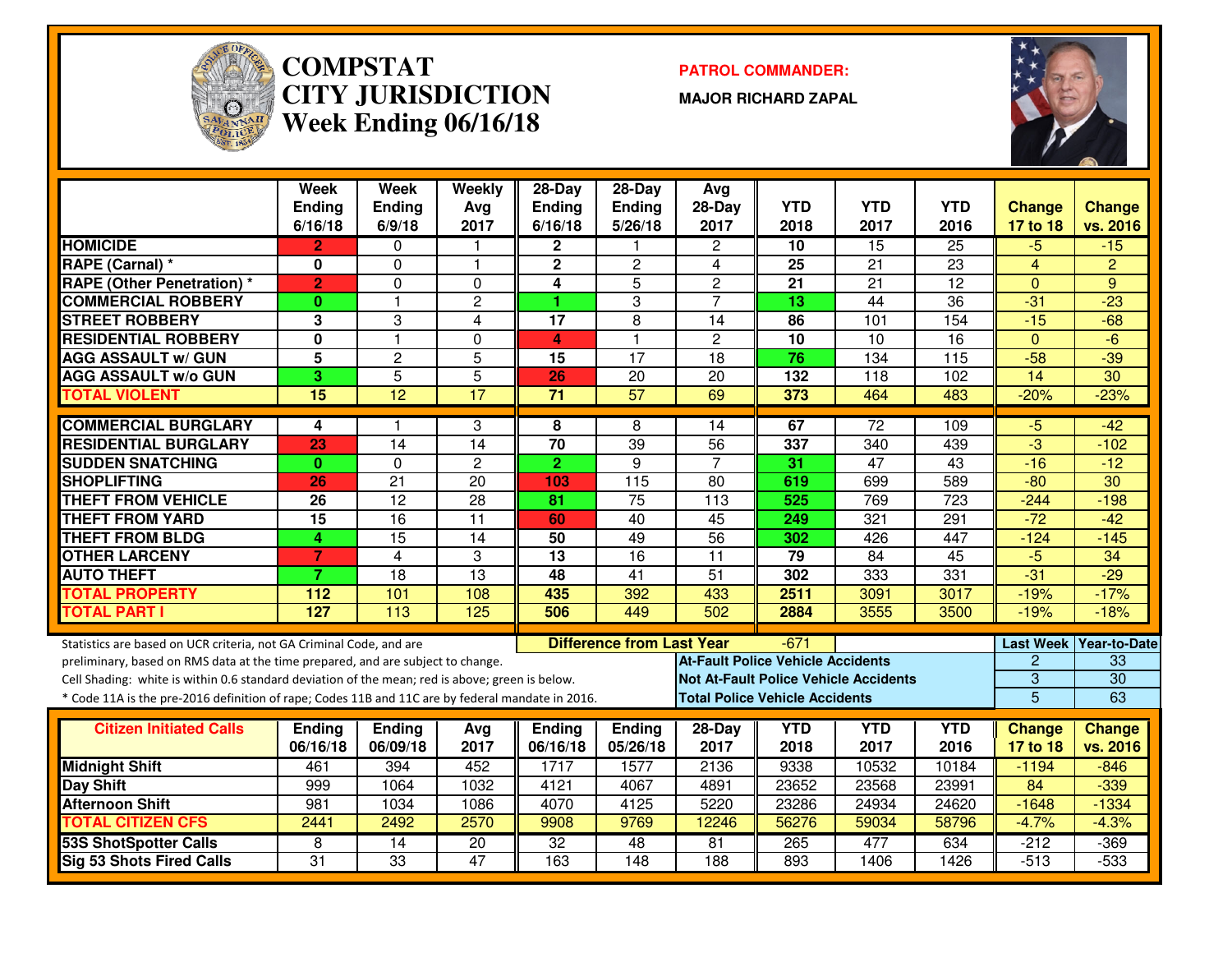

# **COMPSTAT PRECINCT COMMANDER: NORTH PRECINCTWeek Ending 06/16/18**

**CAPT. CARY HILL**



|                                                                                                  | <b>Week</b><br><b>Ending</b><br>6/16/18 | <b>Week</b><br><b>Ending</b><br>6/9/18 | Weekly<br>Avg<br>2017 | 28-Day<br><b>Ending</b><br>6/16/18 | $28-Dav$<br>Ending<br>5/26/18    | Avg<br>$28-Day$<br>2017                      | <b>YTD</b><br>2018 | <b>YTD</b><br>2017 | <b>YTD</b><br>2016 | <b>Change</b><br>17 to 18 | <b>Change</b><br>vs. 2016 |
|--------------------------------------------------------------------------------------------------|-----------------------------------------|----------------------------------------|-----------------------|------------------------------------|----------------------------------|----------------------------------------------|--------------------|--------------------|--------------------|---------------------------|---------------------------|
| <b>HOMICIDE</b>                                                                                  |                                         | 0                                      | 0                     |                                    | 0                                | $\Omega$                                     | $\mathbf{2}$       | 3                  | 2                  | -1                        | $\Omega$                  |
| <b>RAPE (Carnal) *</b>                                                                           | 0                                       | $\mathbf{0}$                           | 0                     | $\mathbf 0$                        | $\overline{c}$                   | $\overline{\mathbf{1}}$                      | 6                  | 9                  | $\overline{5}$     | $\overline{3}$            | ۴                         |
| <b>RAPE (Other Penetration) *</b>                                                                | $\bf{0}$                                | $\Omega$                               | 0                     | $\mathbf{0}$                       | $\Omega$                         | $\mathbf{0}$                                 | $\overline{2}$     | 4                  | 3                  | $-2$                      | $-1$                      |
| <b>COMMERCIAL ROBBERY</b>                                                                        | 0                                       | 1                                      | 0                     | 1.                                 | $\Omega$                         | $\overline{\mathbf{1}}$                      | $\overline{3}$     | 4                  | 3                  | $-1$                      | $\Omega$                  |
| <b>STREET ROBBERY</b>                                                                            | $\mathbf{1}$                            | $\mathbf 0$                            | $\mathbf{1}$          | 4                                  | $\overline{2}$                   | 4                                            | 30                 | 40                 | $\overline{59}$    | $-10$                     | $-29$                     |
| <b>RESIDENTIAL ROBBERY</b>                                                                       | $\mathbf 0$                             | $\mathbf{1}$                           | 0                     | $\overline{2}$                     | 1                                | $\mathbf{0}$                                 | 5                  | $\mathbf{1}$       | 3                  | $\overline{4}$            | $\overline{2}$            |
| <b>AGG ASSAULT w/ GUN</b>                                                                        | $\overline{1}$                          | $\mathbf{0}$                           | $\mathbf{1}$          | 4                                  | 3                                | $\overline{\mathbf{4}}$                      | $\overline{16}$    | 28                 | $\overline{21}$    | $-12$                     | $-5$                      |
| <b>AGG ASSAULT w/o GUN</b>                                                                       | $\bf{0}$                                | 3                                      | $\overline{c}$        | 10                                 | 6                                | 6                                            | 44                 | 30                 | 32                 | 14                        | $\overline{12}$           |
| <b>TOTAL VIOLENT</b>                                                                             | 3                                       | $\overline{5}$                         | $\overline{4}$        | $\overline{22}$                    | $\overline{14}$                  | 17                                           | 108                | 119                | 128                | $-9%$                     | $-16%$                    |
| <b>COMMERCIAL BURGLARY</b>                                                                       | 0                                       | 0                                      | 1                     | $\mathbf{2}$                       | 1                                | 4                                            | 14                 | 26                 | 20                 | -12                       | -6                        |
| <b>RESIDENTIAL BURGLARY</b>                                                                      | $\overline{2}$                          | $\overline{2}$                         | $\overline{2}$        | 9                                  | 4                                | $\overline{7}$                               | 39                 | 33                 | 50                 | 6                         | $-11$                     |
| <b>SUDDEN SNATCHING</b>                                                                          | $\bf{0}$                                | $\mathbf 0$                            | $\mathbf{1}$          | $\overline{2}$                     | 5                                | 3                                            | 16                 | 25                 | 25                 | $-9$                      | $-9$                      |
| <b>SHOPLIFTING</b>                                                                               | $\mathbf 2$                             | $\overline{2}$                         | 3                     | $\overline{14}$                    | 29                               | $\overline{12}$                              | 119                | 107                | $\overline{77}$    | $\overline{12}$           | 42                        |
| THEFT FROM VEHICLE                                                                               | 6                                       | $\overline{4}$                         | 6                     | $\overline{18}$                    | 20                               | 24                                           | 104                | 189                | 249                | $-85$                     | $-145$                    |
| <b>THEFT FROM YARD</b>                                                                           | 5                                       | 3                                      | 3                     | $\overline{15}$                    | $\overline{10}$                  | $\overline{11}$                              | 69                 | 108                | $\overline{97}$    | $-39$                     | $-28$                     |
| <b>THEFT FROM BLDG</b>                                                                           | $\overline{2}$                          | 5                                      | 4                     | 14                                 | 12                               | $\overline{15}$                              | 86                 | 142                | 135                | $-56$                     | $-49$                     |
| <b>OTHER LARCENY</b>                                                                             | $\overline{2}$                          | 1                                      | $\mathbf{1}$          | 4                                  | 3                                | $\overline{2}$                               | 15                 | 18                 | 15                 | $\overline{3}$            | $\Omega$                  |
| <b>AUTO THEFT</b>                                                                                | 1                                       | 8                                      | 3                     | 14                                 | $\overline{10}$                  | $\overline{12}$                              | 58                 | 85                 | $\overline{97}$    | $-27$                     | $-39$                     |
| <b>TOTAL PROPERTY</b>                                                                            | 20                                      | $\overline{25}$                        | $\overline{22}$       | 92                                 | 94                               | 90                                           | 520                | 733                | 765                | $-29%$                    | $-32%$                    |
| <b>TOTAL PART I</b>                                                                              | $\overline{23}$                         | $\overline{30}$                        | $\overline{27}$       | 114                                | 108                              | 107                                          | 628                | 852                | 893                | $-26%$                    | $-30%$                    |
| Statistics are based on UCR criteria, not GA Criminal Code, and are                              |                                         |                                        |                       |                                    | <b>Difference from Last Year</b> |                                              | $-224$             |                    |                    | <b>Last Week</b>          | <b>Year-to-Date</b>       |
| preliminary, based on RMS data at the time prepared, and are subject to change.                  |                                         |                                        |                       |                                    |                                  | <b>At-Fault Police Vehicle Accidents</b>     |                    |                    |                    | 0                         | 9                         |
| Cell Shading: white is within 0.6 standard deviation of the mean; red is above; green is below.  |                                         |                                        |                       |                                    |                                  | <b>Not At-Fault Police Vehicle Accidents</b> |                    |                    |                    | $\overline{2}$            | $\overline{7}$            |
| * Code 11A is the pre-2016 definition of rape; Codes 11B and 11C are by federal mandate in 2016. |                                         |                                        |                       |                                    |                                  | <b>Total Police Vehicle Accidents</b>        |                    |                    |                    | $\overline{2}$            | 16                        |
| <b>Citizen Initiated Calls</b>                                                                   | Week<br><b>Ending</b>                   | Week<br><b>Ending</b>                  | Weekly<br>Avg         | $28-Day$<br><b>Ending</b>          | $28-Day$<br>Ending               | Avg<br>$28-Day$                              | <b>YTD</b>         | <b>YTD</b>         | <b>YTD</b>         | <b>Change</b>             | <b>Change</b>             |
|                                                                                                  | 06/16/18                                | 06/09/18                               | 2017                  | 06/16/18                           | 05/26/18                         | 2017                                         | 2018               | 2017               | 2016               | 17 to 18                  | vs. 2016                  |
| <b>Midnight Shift</b>                                                                            | 139                                     | 129                                    | 121                   | 544                                | 447                              | 484                                          | 2698               | 2853               | 2809               | $-155$                    | $-111$                    |
| <b>Day Shift</b>                                                                                 | 234                                     | 280                                    | 233                   | 1079                               | 1058                             | 931                                          | 5968               | 5440               | 5730               | 528                       | 238                       |
| <b>Afternoon Shift</b>                                                                           | $\overline{237}$                        | 279                                    | 252                   | 1050                               | 1008                             | 1010                                         | 5623               | 5888               | 5832               | $-265$                    | $-209$                    |
| <b>TOTAL CITIZEN CFS</b>                                                                         | 610                                     | 688                                    | 606                   | 2673                               | 2513                             | 2425                                         | 14289              | 14181              | 14371              | 0.8%                      | $-0.6%$                   |
| <b>53S ShotSpotter Calls</b>                                                                     | $\mathbf 0$                             | 5                                      | 3                     | 8                                  | $\overline{4}$                   | $\overline{12}$                              | $\overline{34}$    | 59                 | 99                 | $-25$                     | $-65$                     |
| <b>Sig 53 Shots Fired Calls</b>                                                                  | $\overline{11}$                         | $\overline{\infty}$                    | $\overline{7}$        | $\overline{34}$                    | $\overline{23}$                  | 29                                           | 143                | 167                | 232                | $-24$                     | $-89$                     |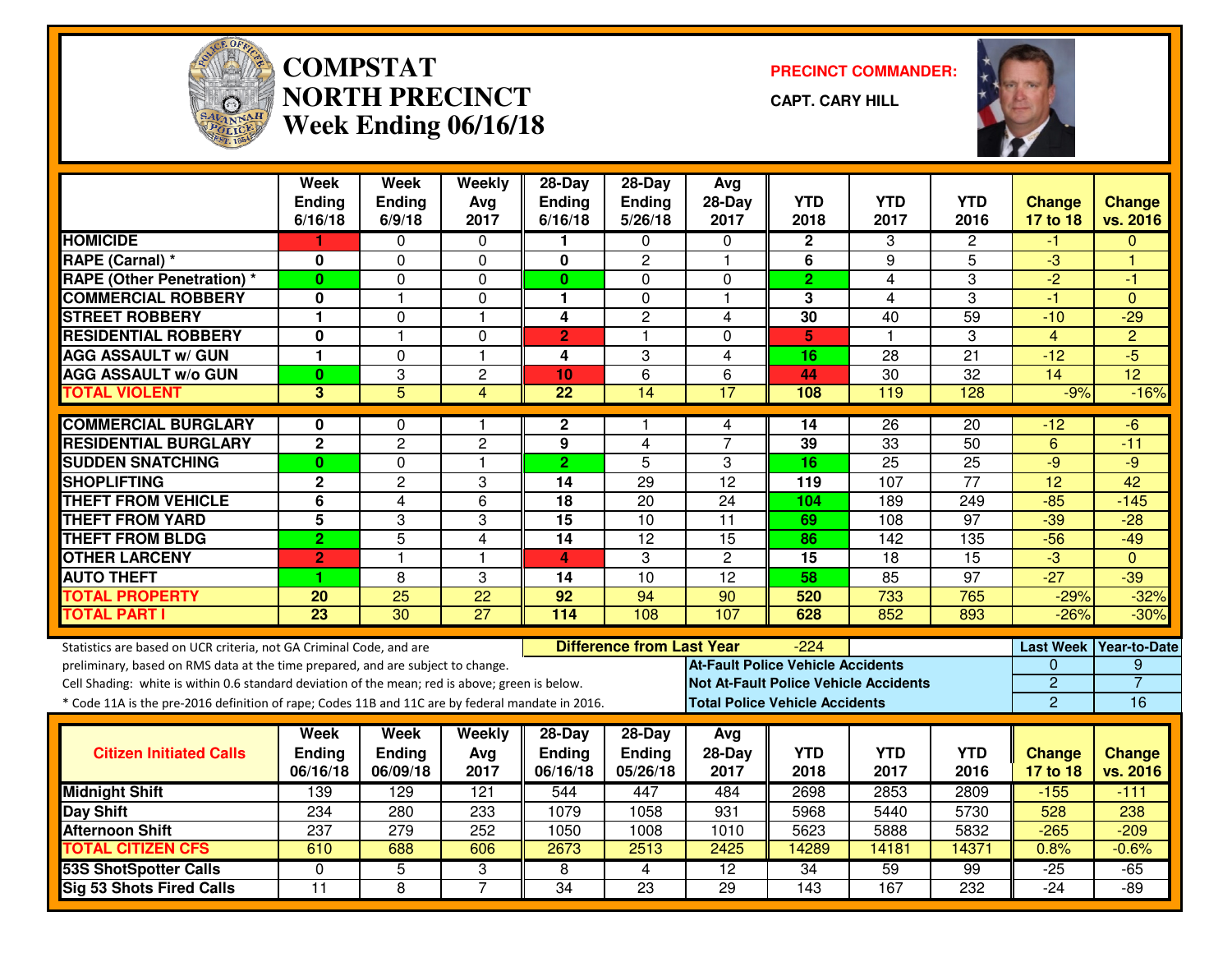# **BEAT 21 North PrecinctWeek Ending 06/02/18**

|                                   | <b>Last 4 Weeks</b> |                |                | 28 Days      | 28 Day         |         |                |                |                |               |                      |
|-----------------------------------|---------------------|----------------|----------------|--------------|----------------|---------|----------------|----------------|----------------|---------------|----------------------|
|                                   | Ending              | Ending         | <b>Ending</b>  | Ending       | <b>Ending</b>  | Average | <b>YTD</b>     | <b>YTD</b>     | <b>YTD</b>     | <b>Change</b> | <b>Change</b>        |
|                                   | 6/16/18             | 6/9/18         | 6/2/18         | 5/26/18      | 5/26/18        | 2017    | 2018           | 2017           | 2016           | 17 to 18      | vs. 2016             |
| <b>HOMICIDE</b>                   | $\Omega$            | 0              | $\Omega$       | 0            | $\Omega$       | 0.0     | 0              | $\Omega$       | 0              | $\Omega$      | $\mathbf{0}$         |
| RAPE (Carnal) *                   | $\Omega$            | 0              | $\mathbf{0}$   | $\Omega$     | $\Omega$       | 0.1     | $\Omega$       | $\Omega$       | $\mathbf{1}$   | $\Omega$      | -1                   |
| <b>RAPE (Other Penetration) *</b> | 0                   | 0              | $\mathbf 0$    | 0            | 0              | 0.0     | $\mathbf{1}$   | 0              | 0              | $\mathbf{1}$  | $\blacktriangleleft$ |
| <b>COMMERCIAL ROBBERY</b>         | 0                   | 0              | $\mathbf 0$    | 0            | 0              | 0.1     | 0              | $\mathbf{1}$   | $\mathbf{1}$   | $-1$          | $-1$                 |
| <b>STREET ROBBERY</b>             | 0                   | 0              | $\mathbf 0$    | 0            | 0              | 0.2     | 0              | $\overline{2}$ | 0              | $-2$          | $\mathbf{0}$         |
| <b>RESIDENTIAL ROBBERY</b>        | 0                   | 0              | $\mathbf 0$    | 0            | 0              | 0.0     | $\mathbf 0$    | 0              | 0              | $\mathbf{0}$  | $\overline{0}$       |
| <b>AGG ASSAULT W/ GUN</b>         | 0                   | 0              | $\mathbf 0$    | 0            | 0              | 0.2     | 0              | $\mathbf{1}$   | 0              | $-1$          | $\overline{0}$       |
| <b>AGG ASSAULT W/o GUN</b>        | 0                   | 0              | 1              | $\mathbf{0}$ | $\mathbf{1}$   | 0.2     | $\overline{2}$ | $\mathbf{1}$   | 3              | 1             | $-1$                 |
| <b>TOTAL VIOLENT</b>              | $\mathbf{0}$        | $\overline{0}$ | $\mathbf{1}$   | $\mathbf{0}$ | $\mathbf{1}$   | 0.7     | 3              | 5              | 5              | $-40%$        | $-40%$               |
| <b>COMMERCIAL BURGLARY</b>        | $\Omega$            |                |                |              |                |         |                |                |                |               |                      |
|                                   |                     | 0              | $\mathbf{0}$   | 0            | $\Omega$       | 0.2     | $\mathbf{0}$   | $\overline{2}$ | $\mathbf{1}$   | $-2$          | $-1$                 |
| <b>RESIDENTIAL BURGLARY</b>       | 0                   | 0              | 0              | 0            | 0              | 1.1     | 5              | 6              | 4              | $-1$          | 1                    |
| <b>SUDDEN SNATCHING</b>           | $\mathbf{0}$        | 0              | $\mathbf 0$    | 0            | 0              | 0.1     | 0              | $\mathbf{0}$   | 0              | $\Omega$      | $\mathbf{0}$         |
| <b>SHOPLIFTING</b>                | 0                   | 0              | $\mathbf 0$    | 0            | 0              | 0.2     | $\mathbf{1}$   | $\mathbf{1}$   | $\Omega$       | $\mathbf{0}$  | 1                    |
| <b>THEFT FROM VEHICLE</b>         | 0                   | $\mathbf{1}$   | $\mathbf 0$    | 0            | $\mathbf{1}$   | 2.8     | 18             | 14             | 10             | 4             | 8                    |
| <b>THEFT FROM YARD</b>            | 0                   | 0              | $\mathbf 0$    | 0            | 0              | 1.2     | $\overline{7}$ | 6              | 9              | 1             | $-2$                 |
| <b>THEFT FROM BLDG</b>            | 0                   | 0              | $\mathbf 0$    | $\mathbf{0}$ | 0              | 3.0     | 6              | 25             | 9              | $-19$         | $-3$                 |
| <b>OTHER LARCENY</b>              | 0                   | $\mathbf{1}$   | $\mathbf{1}$   | 0            | $\overline{2}$ | 0.2     | $\overline{2}$ | 3              | $\overline{2}$ | $-1$          | $\overline{0}$       |
| <b>AUTO THEFT</b>                 | 0                   | 0              | $\mathbf 0$    | 0            | 0              | 1.1     | 9              | 6              | $\overline{7}$ | 3             | $\overline{2}$       |
| <b>TOTAL PROPERTY</b>             | $\mathbf{0}$        | $\overline{2}$ | $\mathbf{1}$   | $\mathbf{0}$ | $\overline{3}$ | 9.7     | 48             | 63             | 42             | $-24%$        | 14%                  |
| <b>TOTAL PART I</b>               | $\mathbf 0$         | $\overline{2}$ | $\overline{2}$ | $\mathbf{0}$ | $\overline{4}$ | 10.4    | 51             | 68             | 47             | $-25%$        | 9%                   |

 **Difference from Last Year** $-17$ 

Statistics are based on UCR criteria, not GA Criminal Code.

\* Rape Code 11A is the historical definition of rape (aka Legacy Rape); Rape Codes 11B and 11C are those moved from Part II to Part I in 2017.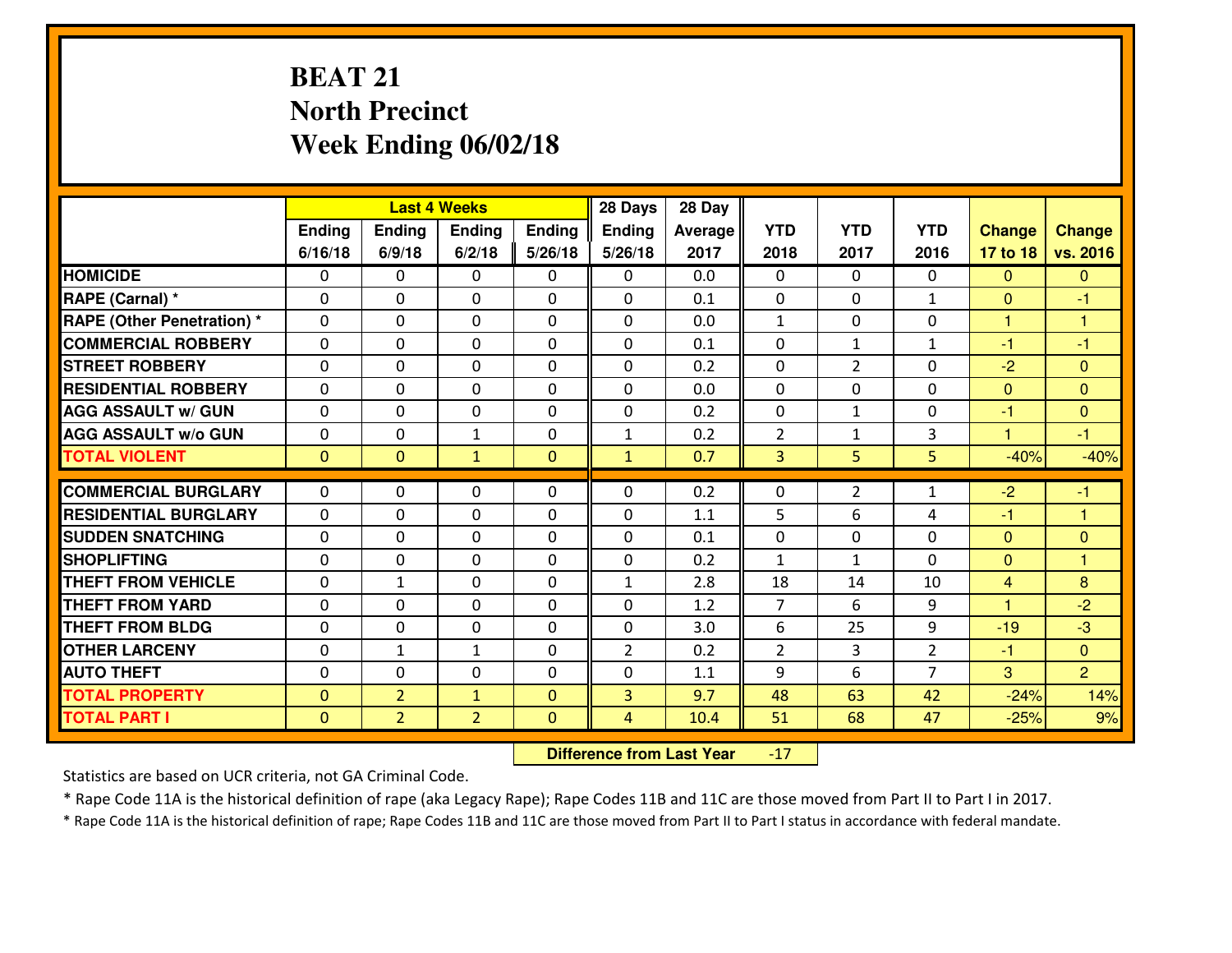# **BEAT 22 North PrecinctWeek Ending 06/02/18**

|                                              |                     |                                | <b>Last 4 Weeks</b> |                     | 28 Days        | 28 Day       |                |              |                |                |                         |
|----------------------------------------------|---------------------|--------------------------------|---------------------|---------------------|----------------|--------------|----------------|--------------|----------------|----------------|-------------------------|
|                                              | Ending              | Ending                         | Ending              | <b>Ending</b>       | <b>Ending</b>  | Average      | <b>YTD</b>     | <b>YTD</b>   | <b>YTD</b>     | <b>Change</b>  | <b>Change</b>           |
|                                              | 6/16/18             | 6/9/18                         | 6/2/18              | 5/26/18             | 5/26/18        | 2017         | 2018           | 2017         | 2016           | 17 to 18       | vs. 2016                |
| <b>HOMICIDE</b>                              | 0                   | 0                              | 0                   | $\mathbf{1}$        | $\mathbf{1}$   | 0.0          | $\overline{2}$ | $\Omega$     | $\overline{2}$ | 2              | $\mathbf{0}$            |
| RAPE (Carnal) *                              | $\Omega$            | 0                              | 0                   | $\Omega$            | 0              | 0.2          | $\mathbf{1}$   | $\mathbf{1}$ | 0              | $\Omega$       | 1                       |
| <b>RAPE (Other Penetration)*</b>             | $\Omega$            | $\Omega$                       | $\mathbf 0$         | $\Omega$            | $\Omega$       | 0.1          | $\Omega$       | $\mathbf{1}$ | $\Omega$       | $-1$           | $\Omega$                |
| <b>COMMERCIAL ROBBERY</b>                    | $\Omega$            | $\Omega$                       | $\mathbf 0$         | $\Omega$            | 0              | 0.2          | $\Omega$       | $\Omega$     | $\overline{2}$ | $\mathbf{0}$   | $-2$                    |
| <b>ISTREET ROBBERY</b>                       | $\mathbf{0}$        | $\mathbf{1}$                   | $\mathbf{0}$        | 0                   | $\mathbf{1}$   | 0.8          | 4              | 5            | 6              | $-1$           | $-2$                    |
| <b>RESIDENTIAL ROBBERY</b>                   | 0                   | 0                              | $\mathbf 0$         | 0                   | 0              | 0.0          | $\mathbf{1}$   | $\Omega$     | 0              | $\mathbf{1}$   | $\overline{\mathbf{1}}$ |
| <b>AGG ASSAULT W/ GUN</b>                    | 0                   | $\mathbf{1}$                   | $\mathbf 0$         | 0                   | $\mathbf{1}$   | 2.2          | 5              | 16           | 8              | $-11$          | $-3$                    |
| <b>AGG ASSAULT W/o GUN</b>                   | $\overline{2}$      | 0                              | $\mathbf 0$         | $\mathbf{0}$        | $\overline{2}$ | 1.8          | 11             | 6            | 8              | 5 <sup>5</sup> | $\overline{3}$          |
| <b>TOTAL VIOLENT</b>                         | $\overline{2}$      | $\overline{2}$                 | $\mathbf{O}$        | $\mathbf{1}$        | 5              | 5.2          | 24             | 29           | 26             | $-17%$         | $-8%$                   |
| <b>COMMERCIAL BURGLARY</b>                   | $\Omega$            | 0                              | $\mathbf{0}$        | 0                   | $\Omega$       | 1.0          | 3              | 3            | $\mathbf{1}$   | $\Omega$       | $\overline{2}$          |
| <b>RESIDENTIAL BURGLARY</b>                  | $\mathbf{1}$        | 0                              | 1                   | $\mathbf{1}$        | 3              | 2.2          | 12             | 9            | 14             | 3              | $-2$                    |
| <b>SUDDEN SNATCHING</b>                      | 0                   | 0                              | $\mathbf 0$         | $\Omega$            | 0              | 0.1          | $\overline{3}$ | $\Omega$     | $\mathbf{1}$   | 3              | $\overline{2}$          |
| <b>SHOPLIFTING</b>                           | $\overline{2}$      | 0                              | $\mathbf 0$         | 0                   | $\overline{2}$ | 2.7          | 17             | 16           | 8              | $\mathbf{1}$   | 9                       |
| <b>THEFT FROM VEHICLE</b>                    | 0                   | $\mathbf{1}$                   | $\mathbf 0$         | $\mathbf{1}$        | $\overline{2}$ | 2.8          | 20             | 13           | 15             | $\overline{7}$ | $5\overline{)}$         |
| <b>THEFT FROM YARD</b>                       | 0                   | 0                              | $\mathbf 0$         | 3                   | 3              | 1.2          | 9              | 8            | 9              | $\mathbf{1}$   | $\overline{0}$          |
| <b>THEFT FROM BLDG</b>                       | $\overline{2}$      | 0                              | 0                   | $\Omega$            | $\overline{2}$ | 2.1          | 8              | 15           | 17             | $-7$           | $-9$                    |
| <b>OTHER LARCENY</b>                         | 0                   | 0                              | $\mathbf 0$         | $\mathbf 0$         | 0              | 0.4          | 0              | 3            | $\overline{2}$ | $-3$           | $-2$                    |
| <b>AUTO THEFT</b>                            | 0                   | 0                              | $\overline{2}$      | $\mathbf{1}$        | 3              | 2.6          | 12             | 18           | 20             | $-6$           | $-8$                    |
|                                              |                     |                                |                     |                     |                |              |                |              |                |                |                         |
|                                              |                     |                                |                     |                     |                |              |                |              |                |                |                         |
| <b>TOTAL PROPERTY</b><br><b>TOTAL PART I</b> | 5<br>$\overline{7}$ | $\mathbf{1}$<br>$\overline{3}$ | 3<br>3              | 6<br>$\overline{7}$ | 15<br>20       | 15.1<br>20.3 | 84<br>108      | 85<br>114    | 87<br>113      | $-1%$<br>$-5%$ | $-3%$<br>$-4%$          |

 **Difference from Last Year**-6

Statistics are based on UCR criteria, not GA Criminal Code.

\* Rape Code 11A is the historical definition of rape (aka Legacy Rape); Rape Codes 11B and 11C are those moved from Part II to Part I in 2017.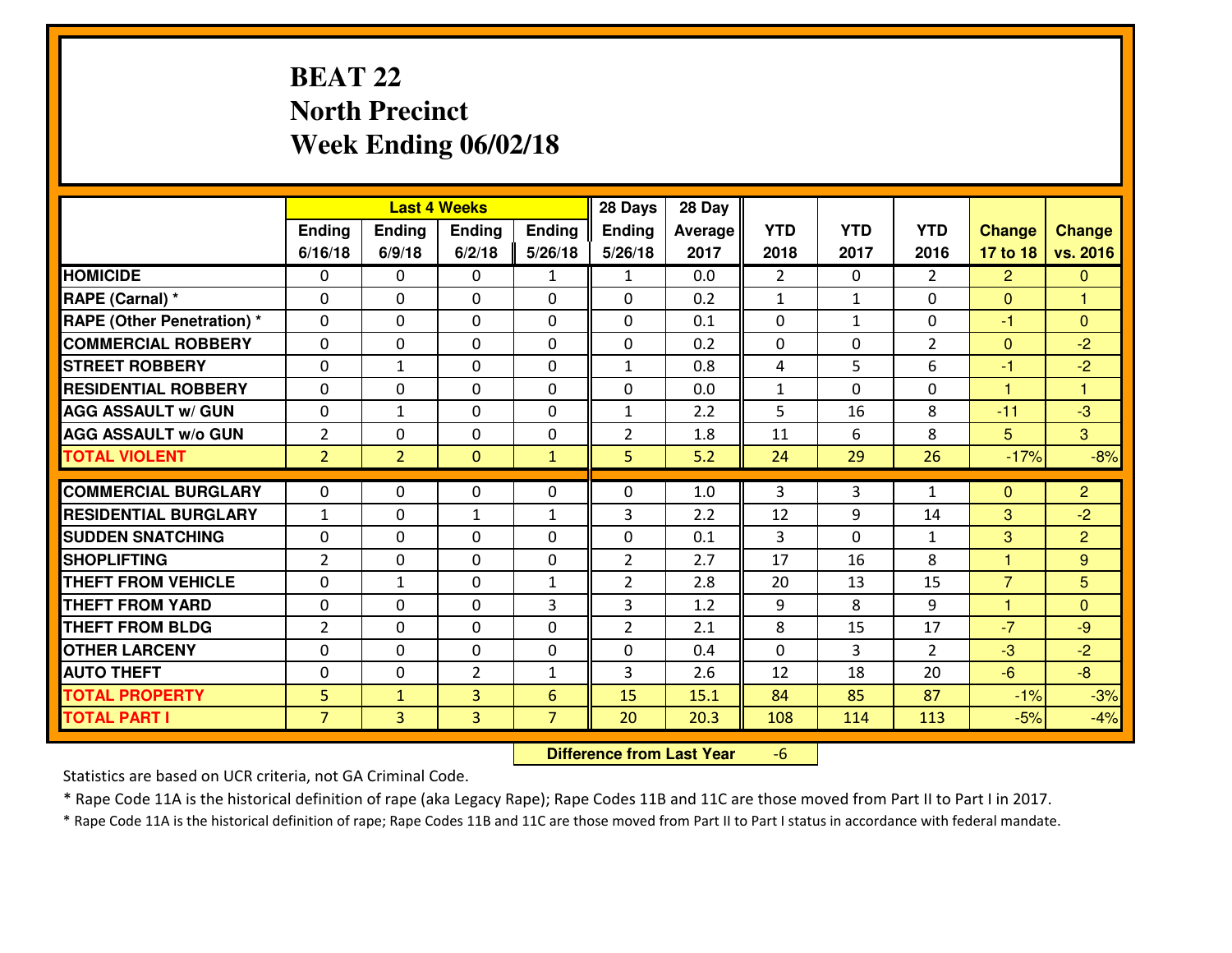# **BEAT 23 North PrecinctWeek Ending 06/02/18**

|                                   |                |                | <b>Last 4 Weeks</b> |                | 28 Days        | 28 Day  |                |                |                |                |                |
|-----------------------------------|----------------|----------------|---------------------|----------------|----------------|---------|----------------|----------------|----------------|----------------|----------------|
|                                   | Ending         | Ending         | Ending              | <b>Ending</b>  | <b>Ending</b>  | Average | <b>YTD</b>     | <b>YTD</b>     | <b>YTD</b>     | <b>Change</b>  | <b>Change</b>  |
|                                   | 6/16/18        | 6/9/18         | 6/2/18              | 5/26/18        | 5/26/18        | 2017    | 2018           | 2017           | 2016           | 17 to 18       | vs. 2016       |
| <b>HOMICIDE</b>                   | $\Omega$       | 0              | 0                   | $\Omega$       | 0              | 0.1     | 0              | $\mathbf{1}$   | 0              | $-1$           | $\Omega$       |
| RAPE (Carnal) *                   | $\mathbf{0}$   | 0              | $\mathbf 0$         | 0              | 0              | 0.2     | $\overline{2}$ | $\overline{2}$ | 3              | $\Omega$       | $-1$           |
| <b>RAPE (Other Penetration) *</b> | $\mathbf{0}$   | 0              | $\mathbf{0}$        | 0              | 0              | 0.0     | $\mathbf{0}$   | 0              | $\overline{2}$ | $\mathbf{0}$   | $-2$           |
| <b>COMMERCIAL ROBBERY</b>         | $\mathbf{0}$   | 0              | 1                   | 0              | $\mathbf{1}$   | 0.2     | 1              | $\mathbf{1}$   | 0              | $\mathbf{0}$   | 1              |
| <b>STREET ROBBERY</b>             | $\mathbf{0}$   | 1              | $\mathbf{0}$        | 0              | $\mathbf{1}$   | 0.5     | 4              | 3              | 10             | 1              | $-6$           |
| <b>RESIDENTIAL ROBBERY</b>        | $\Omega$       | $\mathbf{1}$   | $\mathbf 0$         | 0              | $\mathbf{1}$   | 0.1     | 3              | $\mathbf{1}$   | $\mathbf{1}$   | $\overline{2}$ | $\overline{2}$ |
| <b>AGG ASSAULT W/ GUN</b>         | 0              | 0              | $\mathbf 0$         | $\mathbf{1}$   | $\mathbf{1}$   | 0.7     | 5              | 5              | 9              | $\mathbf{0}$   | $-4$           |
| <b>AGG ASSAULT W/o GUN</b>        | 0              | 0              | $\overline{2}$      | 0              | $\overline{2}$ | 1.2     | 11             | 10             | $\overline{7}$ | $\mathbf{1}$   | $\overline{4}$ |
| <b>TOTAL VIOLENT</b>              | $\mathbf{0}$   | $\overline{2}$ | $\overline{3}$      | $\mathbf{1}$   | 6              | 2.8     | 26             | 23             | 32             | 13%            | $-19%$         |
| <b>COMMERCIAL BURGLARY</b>        | $\mathbf{1}$   | 0              | 0                   | 0              | 1              | 1.9     | 8              | 9              | 4              | -1             | 4              |
| <b>RESIDENTIAL BURGLARY</b>       | $\Omega$       | 1              | 1                   | $\Omega$       | $\overline{2}$ | 1.8     | 11             | $\overline{7}$ | 11             | 4              | $\mathbf{0}$   |
| <b>SUDDEN SNATCHING</b>           | $\mathbf{0}$   | $\mathbf{1}$   | 0                   | 0              | 1              | 0.3     | $\mathcal{L}$  | $\mathbf{1}$   | 0              | $\mathbf{1}$   | $\overline{2}$ |
| <b>SHOPLIFTING</b>                | $\mathbf{1}$   | $\mathbf{1}$   | $\mathbf 0$         | 0              | $\overline{2}$ | 1.0     | 10             | $\overline{7}$ | $\overline{3}$ | 3              | $\overline{7}$ |
| <b>THEFT FROM VEHICLE</b>         | $\mathbf{1}$   | 0              | $\overline{2}$      | $\mathbf{1}$   | 4              | 3.1     | 15             | 15             | 32             | $\overline{0}$ | $-17$          |
| <b>THEFT FROM YARD</b>            | $\overline{2}$ | $\mathbf{1}$   | $\mathbf 0$         | 0              | 3              | 1.9     | 10             | 11             | 11             | $-1$           | $-1$           |
| <b>THEFT FROM BLDG</b>            | 0              | $\mathbf{1}$   | $\mathbf 0$         | 0              | $\mathbf{1}$   | 1.9     | 13             | 14             | 13             | $-1$           | $\mathbf{0}$   |
| <b>OTHER LARCENY</b>              | 0              | 0              | $\mathbf 0$         | 0              | 0              | 0.3     | 3              | $\overline{2}$ | 0              | $\mathbf{1}$   | 3              |
| <b>AUTO THEFT</b>                 | 0              | $\mathbf{1}$   | 1                   | 0              | $\overline{2}$ | 3.1     | 8              | 18             | 16             | $-10$          | $-8$           |
| <b>TOTAL PROPERTY</b>             | 5              | 6              | 4                   | $\mathbf{1}$   | 16             | 15.3    | 80             | 84             | 90             | $-5%$          | $-11%$         |
| <b>TOTAL PART I</b>               | 5              | 8              | $\overline{7}$      | $\overline{2}$ | 22             | 18.1    | 106            | 107            | 122            | $-1%$          | $-13%$         |

 **Difference from Last Year** $-1$  |

Statistics are based on UCR criteria, not GA Criminal Code.

\* Rape Code 11A is the historical definition of rape (aka Legacy Rape); Rape Codes 11B and 11C are those moved from Part II to Part I in 2017.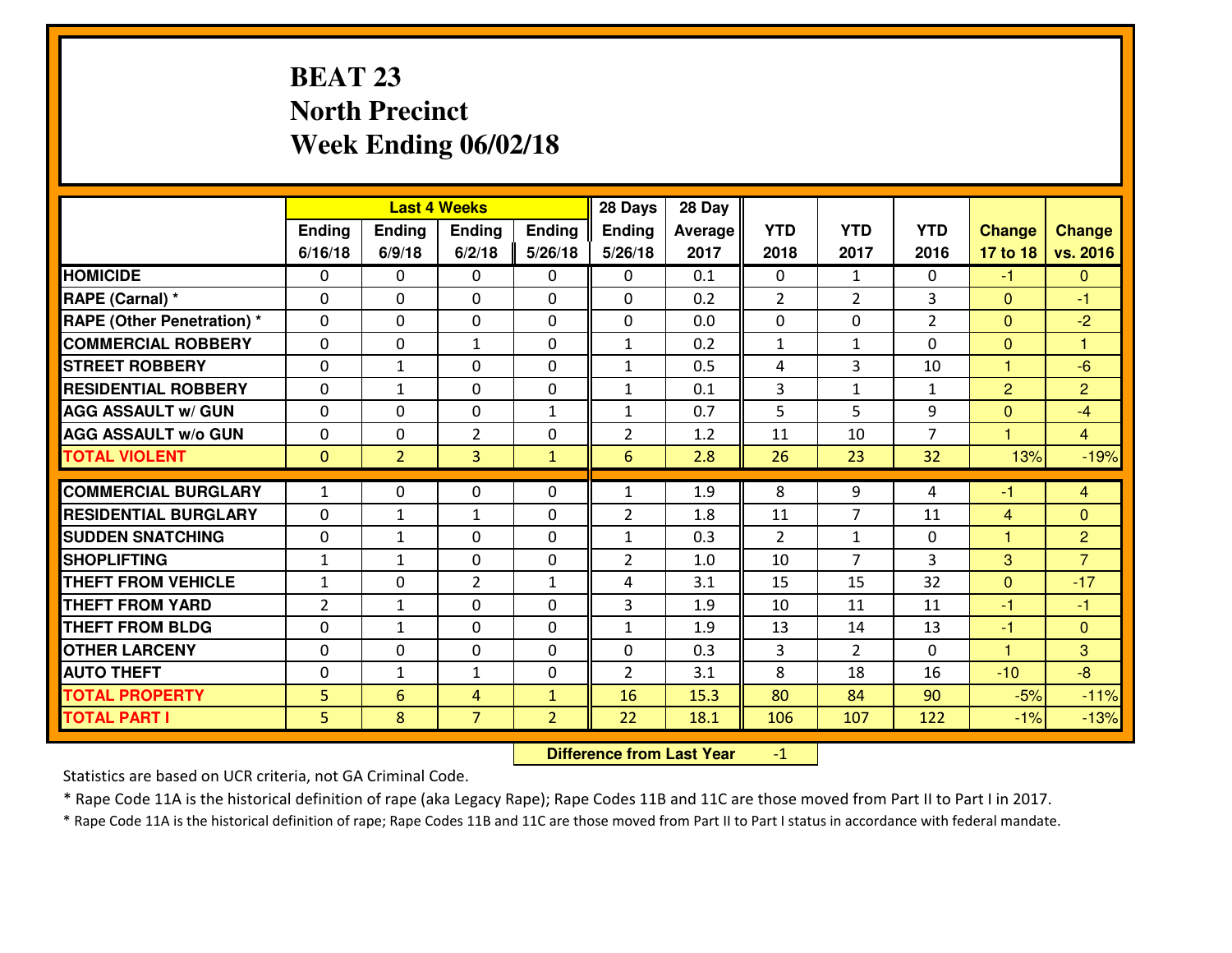# **BEAT 24 North PrecinctWeek Ending 06/02/18**

|                                   |                |                | <b>Last 4 Weeks</b> |               | 28 Days        | 28 Day  |                |                |              |                |                |
|-----------------------------------|----------------|----------------|---------------------|---------------|----------------|---------|----------------|----------------|--------------|----------------|----------------|
|                                   | Ending         | Ending         | Ending              | <b>Ending</b> | <b>Ending</b>  | Average | <b>YTD</b>     | <b>YTD</b>     | <b>YTD</b>   | <b>Change</b>  | <b>Change</b>  |
|                                   | 6/16/18        | 6/9/18         | 6/2/18              | 5/26/18       | 5/26/18        | 2017    | 2018           | 2017           | 2016         | 17 to 18       | vs. 2016       |
| <b>HOMICIDE</b>                   | $\Omega$       | 0              | 0                   | 0             | 0              | 0.1     | 0              | $\Omega$       | $\Omega$     | $\Omega$       | $\Omega$       |
| RAPE (Carnal) *                   | $\mathbf{0}$   | 0              | $\mathbf 0$         | 0             | 0              | 0.1     | $\mathbf{0}$   | $\mathbf{0}$   | 0            | $\Omega$       | $\mathbf{0}$   |
| <b>RAPE (Other Penetration) *</b> | $\mathbf{0}$   | 0              | $\mathbf{0}$        | 0             | $\Omega$       | 0.0     | $\mathbf{0}$   | 0              | 0            | $\mathbf{0}$   | $\mathbf{0}$   |
| <b>COMMERCIAL ROBBERY</b>         | $\mathbf{0}$   | 0              | 0                   | $\Omega$      | $\Omega$       | 0.4     | $\mathbf{0}$   | $\mathbf{1}$   | 0            | $-1$           | $\Omega$       |
| <b>STREET ROBBERY</b>             | $\mathbf{0}$   | 0              | $\mathbf 0$         | 0             | $\Omega$       | 1.0     | 4              | 9              | 14           | $-5$           | $-10$          |
| <b>RESIDENTIAL ROBBERY</b>        | $\Omega$       | 0              | $\mathbf 0$         | 0             | 0              | 0.0     | 0              | 0              | $\mathbf{1}$ | $\overline{0}$ | $-1$           |
| <b>AGG ASSAULT W/ GUN</b>         | 0              | 0              | $\mathbf 0$         | 0             | 0              | 0.4     | $\mathbf{1}$   | $\mathbf{1}$   | $\mathbf{1}$ | $\mathbf{0}$   | $\overline{0}$ |
| <b>AGG ASSAULT W/o GUN</b>        | $1\,$          | 0              | $\mathbf 0$         | 0             | $\mathbf{1}$   | 0.4     | 3              | $\Omega$       | $\mathbf{1}$ | 3              | $\overline{2}$ |
| <b>TOTAL VIOLENT</b>              | $\mathbf{1}$   | $\overline{0}$ | $\mathbf{0}$        | $\mathbf{0}$  | $\mathbf{1}$   | 2.3     | 8              | 11             | 17           | $-27%$         | $-53%$         |
| <b>COMMERCIAL BURGLARY</b>        | $\mathbf{0}$   | 0              | 0                   | 0             | $\Omega$       | 0.3     | 0              | $\mathbf{1}$   | 6            | -1             | $-6$           |
| <b>RESIDENTIAL BURGLARY</b>       | $\Omega$       | $\overline{2}$ | $\mathbf{0}$        | $\mathbf{1}$  | 3              | 1.2     | 5              | 5              | 8            | $\mathbf{0}$   | $-3$           |
| <b>SUDDEN SNATCHING</b>           | $\mathbf{0}$   | $\mathbf{1}$   | 0                   | 0             | 1              | 0.2     | 3              | $\mathbf{1}$   | 3            | 2              | $\Omega$       |
| <b>SHOPLIFTING</b>                | $\mathbf{1}$   | 0              | $\mathbf 0$         | $\Omega$      | $\mathbf{1}$   | 4.2     | 51             | 36             | 21           | 15             | 30             |
| <b>THEFT FROM VEHICLE</b>         | $\mathbf{1}$   | 0              | $\mathbf 0$         | $\Omega$      | $\mathbf{1}$   | 7.9     | 12             | 56             | 41           | $-44$          | $-29$          |
| <b>THEFT FROM YARD</b>            | $1\,$          | 0              | $\mathbf{1}$        | 0             | $\overline{2}$ | 2.8     | 11             | 20             | 23           | $-9$           | $-12$          |
| <b>THEFT FROM BLDG</b>            | 0              | 0              | 3                   | 0             | 3              | 1.2     | 14             | $\overline{7}$ | 16           | $\overline{7}$ | $-2$           |
| <b>OTHER LARCENY</b>              | 0              | 0              | $\mathbf 0$         | 0             | 0              | 0.9     | $\overline{2}$ | $\mathbf{1}$   | 3            | 1              | $-1$           |
| <b>AUTO THEFT</b>                 | 0              | $\mathbf{1}$   | 0                   | 0             | $\mathbf{1}$   | 2.4     | 5              | 21             | 20           | $-16$          | $-15$          |
| <b>TOTAL PROPERTY</b>             | $\overline{3}$ | 4              | 4                   | $\mathbf{1}$  | 12             | 21.2    | 103            | 148            | 141          | $-30%$         | $-27%$         |
| <b>TOTAL PART I</b>               | $\overline{4}$ | $\overline{4}$ | 4                   | $\mathbf{1}$  | 13             | 23.5    | 111            | 159            | 158          | $-30%$         | $-30%$         |

 **Difference from Last Year**-48

Statistics are based on UCR criteria, not GA Criminal Code.

\* Rape Code 11A is the historical definition of rape (aka Legacy Rape); Rape Codes 11B and 11C are those moved from Part II to Part I in 2017.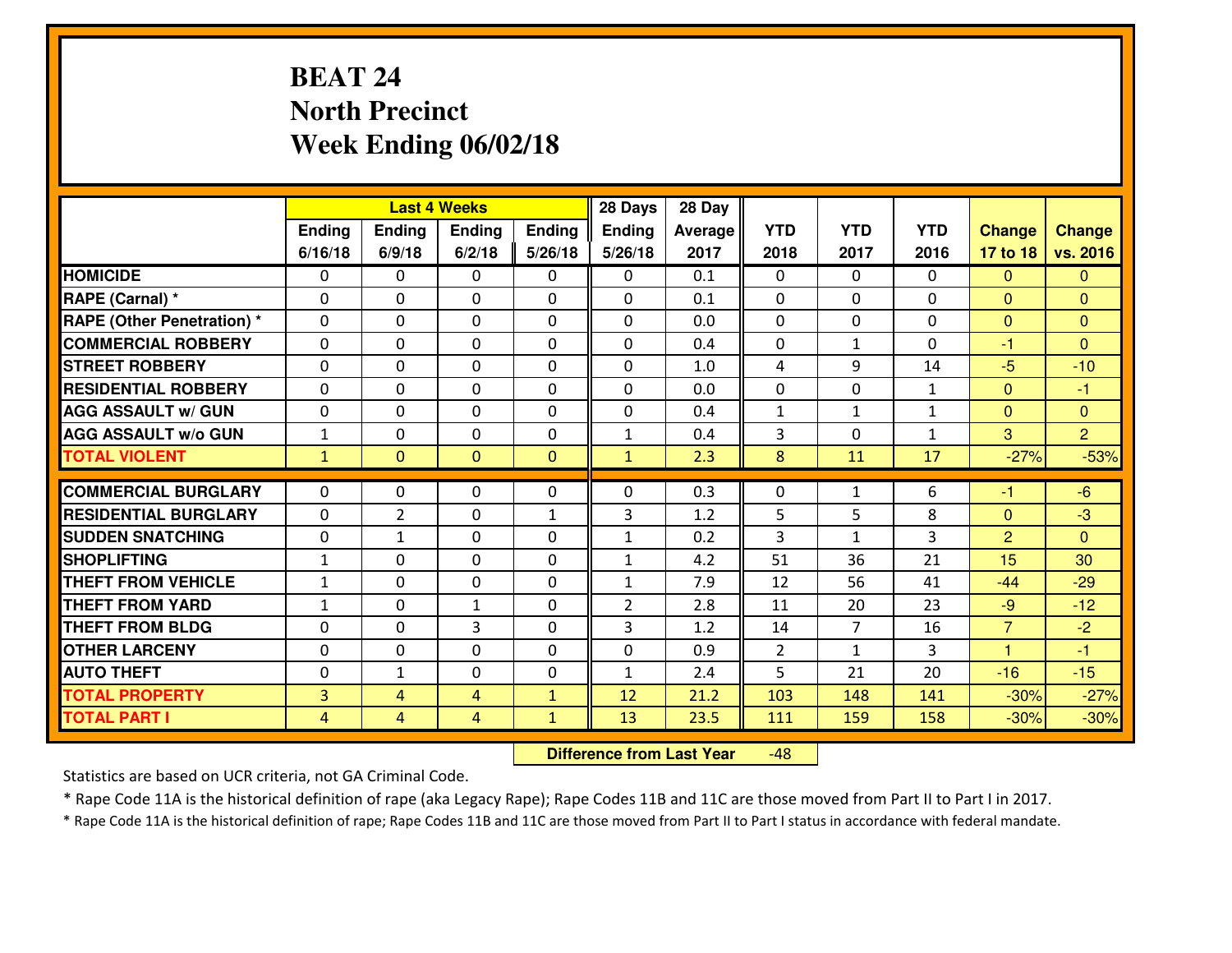# **BEAT 25 North PrecinctWeek Ending 06/02/18**

|                                              |                              |                                  | <b>Last 4 Weeks</b> |                | 28 Days       | 28 Day     |                |                |              |                  |                  |
|----------------------------------------------|------------------------------|----------------------------------|---------------------|----------------|---------------|------------|----------------|----------------|--------------|------------------|------------------|
|                                              | Ending                       | <b>Ending</b>                    | Ending              | <b>Ending</b>  | <b>Ending</b> | Average    | <b>YTD</b>     | <b>YTD</b>     | <b>YTD</b>   | <b>Change</b>    | <b>Change</b>    |
|                                              | 6/16/18                      | 6/9/18                           | 6/2/18              | 5/26/18        | 5/26/18       | 2017       | 2018           | 2017           | 2016         | 17 to 18         | vs. 2016         |
| <b>HOMICIDE</b>                              | 0                            | 0                                | 0                   | 0              | 0             | 0.0        | 0              | $\Omega$       | 0            | $\mathbf{0}$     | $\mathbf{0}$     |
| RAPE (Carnal) *                              | 0                            | 0                                | $\mathbf 0$         | $\Omega$       | 0             | 0.0        | $\mathbf{1}$   | $\mathbf{1}$   | 0            | $\Omega$         | 1                |
| <b>RAPE (Other Penetration) *</b>            | $\Omega$                     | 0                                | $\mathbf 0$         | $\Omega$       | 0             | 0.0        | $\Omega$       | $\Omega$       | $\Omega$     | $\Omega$         | $\Omega$         |
| <b>COMMERCIAL ROBBERY</b>                    | 0                            | 0                                | $\mathbf 0$         | $\Omega$       | 0             | 0.0        | 0              | $\mathbf{1}$   | $\Omega$     | $-1$             | $\mathbf{0}$     |
| <b>ISTREET ROBBERY</b>                       | 0                            | $\mathbf{1}$                     | $\mathbf 0$         | 0              | $\mathbf{1}$  | 0.0        | $\overline{7}$ | 14             | 11           | $-7$             | $-4$             |
| <b>RESIDENTIAL ROBBERY</b>                   | 0                            | 0                                | $\mathbf 0$         | 0              | 0             | 0.0        | 0              | 0              | 0            | $\mathbf{0}$     | $\overline{0}$   |
| <b>AGG ASSAULT W/ GUN</b>                    | 0                            | 0                                | $\mathbf 0$         | $\Omega$       | 0             | 0.0        | $\mathbf{1}$   | $\mathbf{1}$   | 0            | $\mathbf{0}$     | $\overline{1}$   |
| <b>AGG ASSAULT W/o GUN</b>                   | 0                            | 0                                | $\mathbf 0$         | 0              | 0             | 0.0        | 3              | $\overline{2}$ | $\mathbf{1}$ | $\mathbf{1}$     | $\overline{2}$   |
| <b>TOTAL VIOLENT</b>                         | $\mathbf{0}$                 | $\mathbf{1}$                     | $\mathbf{0}$        | $\mathbf{0}$   | $\mathbf{1}$  | 0.0        | 12             | 19             | 12           | $-37%$           | 0%               |
| <b>COMMERCIAL BURGLARY</b>                   | $\mathbf{0}$                 | 0                                | 0                   | 0              | $\Omega$      | 0.0        | $\mathbf{0}$   | 2              | 3            | $-2$             | $-3$             |
| <b>RESIDENTIAL BURGLARY</b>                  | $\mathbf{0}$                 | 1                                | 0                   | 0              | 1             | 0.0        | 1              | 2              | 3            | $-1$             | $-2$             |
| <b>SUDDEN SNATCHING</b>                      | $\mathbf{0}$                 | 0                                | $\mathbf{0}$        | 0              | $\Omega$      | 0.0        | $\mathbf{0}$   | $\mathbf{1}$   | 3            | $-1$             | $-3$             |
| <b>SHOPLIFTING</b>                           | 0                            | 0                                | $\mathbf 0$         | $\mathbf{1}$   | $\mathbf{1}$  | 0.0        | 5              | 17             | 13           | $-12$            | $-8$             |
| <b>THEFT FROM VEHICLE</b>                    |                              |                                  |                     |                |               |            |                |                |              |                  |                  |
|                                              |                              |                                  |                     |                |               |            |                |                |              |                  |                  |
|                                              | 0                            | 0                                | $\overline{2}$      | $\overline{2}$ | 4             | 0.0        | 19             | 40             | 66           | $-21$            | $-47$            |
| <b>THEFT FROM YARD</b>                       | $1\,$                        | 0                                | 1                   | $\mathbf{1}$   | 3             | 0.0        | 13             | 36             | 22           | $-23$            | $-9$             |
| <b>THEFT FROM BLDG</b>                       | 0                            | 0                                | $\mathbf 0$         | $\mathbf{1}$   | $\mathbf{1}$  | 0.0        | 10             | 24             | 16           | $-14$            | $-6$             |
| <b>OTHER LARCENY</b>                         | $\mathbf 0$                  | 0                                | $\mathbf 0$         | $\mathbf{1}$   | $\mathbf{1}$  | 0.0        | 5              | 6              | 5            | $-1$             | $\overline{0}$   |
| <b>AUTO THEFT</b>                            | 0                            | $\overline{2}$                   | 1                   | 0              | 3             | 0.0        | 8              | 11             | 8            | $-3$             | $\overline{0}$   |
| <b>TOTAL PROPERTY</b><br><b>TOTAL PART I</b> | $\mathbf{1}$<br>$\mathbf{1}$ | $\overline{3}$<br>$\overline{4}$ | 4<br>$\overline{4}$ | 6<br>6         | 14<br>15      | 0.0<br>0.0 | 61<br>73       | 139<br>158     | 139<br>151   | $-56%$<br>$-54%$ | $-56%$<br>$-52%$ |

 **Difference from Last Year**-85

Statistics are based on UCR criteria, not GA Criminal Code.

\* Rape Code 11A is the historical definition of rape (aka Legacy Rape); Rape Codes 11B and 11C are those moved from Part II to Part I in 2017.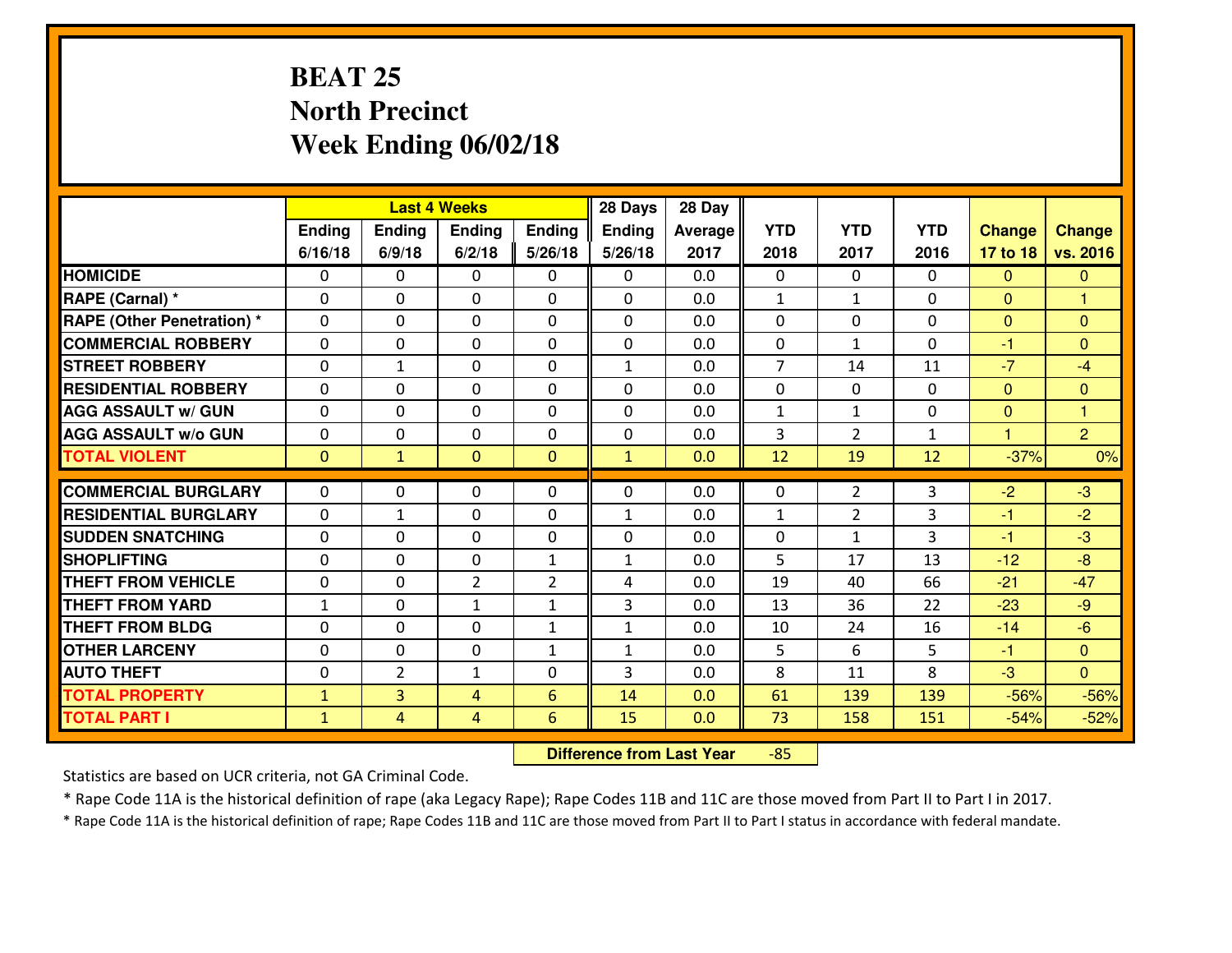# **BEAT 26 North PrecinctWeek Ending 06/02/18**

|                                   |                |                | <b>Last 4 Weeks</b> |                | 28 Days        | 28 Day  |              |                |              |                |                |
|-----------------------------------|----------------|----------------|---------------------|----------------|----------------|---------|--------------|----------------|--------------|----------------|----------------|
|                                   | Ending         | Ending         | <b>Endina</b>       | <b>Ending</b>  | <b>Ending</b>  | Average | <b>YTD</b>   | <b>YTD</b>     | <b>YTD</b>   | <b>Change</b>  | <b>Change</b>  |
|                                   | 6/16/18        | 6/9/18         | 6/2/18              | 5/26/18        | 5/26/18        | 2017    | 2018         | 2017           | 2016         | 17 to 18       | vs. 2016       |
| <b>HOMICIDE</b>                   | $\Omega$       | 0              | $\mathbf{0}$        | $\Omega$       | 0              | 0.0     | $\Omega$     | $\Omega$       | 0            | $\mathbf{0}$   | $\mathbf{0}$   |
| RAPE (Carnal) *                   | $\Omega$       | 0              | $\mathbf{0}$        | 0              | $\Omega$       | 0.1     | 2            | $\mathbf{1}$   | $\mathbf{1}$ | $\mathbf{1}$   | 1              |
| <b>RAPE (Other Penetration) *</b> | 0              | 0              | $\mathbf 0$         | $\Omega$       | 0              | 0.1     | $\mathbf{0}$ | $\mathbf{1}$   | $\mathbf{1}$ | $-1$           | $-1$           |
| <b>COMMERCIAL ROBBERY</b>         | 0              | 0              | $\mathbf 0$         | 0              | 0              | 0.2     | $\mathbf{0}$ | $\mathbf{0}$   | 0            | $\mathbf{0}$   | $\mathbf{0}$   |
| <b>STREET ROBBERY</b>             | 0              | 0              | $\mathbf 0$         | $\mathbf{1}$   | $\mathbf{1}$   | 0.6     | 8            | $\overline{3}$ | 8            | 5              | $\overline{0}$ |
| <b>RESIDENTIAL ROBBERY</b>        | 0              | 0              | $\mathbf 0$         | $\Omega$       | 0              | 0.0     | 0            | $\Omega$       | 0            | $\mathbf{0}$   | $\mathbf{0}$   |
| <b>AGG ASSAULT W/ GUN</b>         | 0              | 0              | $\mathbf 0$         | 0              | 0              | 0.2     | 0            | $\mathbf{1}$   | $\mathbf{1}$ | $-1$           | $-1$           |
| <b>AGG ASSAULT W/o GUN</b>        | 0              | $\overline{2}$ | $\mathbf 0$         | $\mathbf{0}$   | $\overline{2}$ | 0.5     | 10           | 5              | 6            | 5              | $\overline{4}$ |
| <b>TOTAL VIOLENT</b>              | $\mathbf{0}$   | $\overline{2}$ | $\mathbf{0}$        | $\mathbf{1}$   | $\overline{3}$ | 1.6     | 20           | 11             | 17           | 82%            | 18%            |
| <b>COMMERCIAL BURGLARY</b>        | $\Omega$       | $\Omega$       | 0                   | $\Omega$       | 0              | 0.7     | $\mathbf{1}$ | 6              | 3            | $-5$           | $-2$           |
| <b>RESIDENTIAL BURGLARY</b>       | $\mathbf 0$    | 0              | $\mathbf 0$         | 0              | 0              | 0.0     | 0            | $\mathbf{1}$   | 5            | $-1$           | $-5$           |
| <b>SUDDEN SNATCHING</b>           | 0              | 0              | $\mathbf 0$         | $\Omega$       | 0              | 0.5     | 4            | 12             | 5            | $-8$           | $-1$           |
| <b>SHOPLIFTING</b>                | 0              | $\mathbf{1}$   | $\mathbf{1}$        | $\mathbf{1}$   | 3              | 2.0     | 13           | 19             | 17           | $-6$           | $-4$           |
| <b>THEFT FROM VEHICLE</b>         | $\overline{2}$ | 0              | $\mathbf 0$         | 0              | $\overline{2}$ | 3.3     | 9            | 24             | 49           | $-15$          | $-40$          |
| <b>THEFT FROM YARD</b>            | $1\,$          | $\mathbf 0$    | $\mathbf{1}$        | $\mathbf{1}$   | 3              | 2.2     | 10           | 19             | 17           | $-9$           | $-7$           |
| <b>THEFT FROM BLDG</b>            | 0              | $\mathbf{1}$   | $\mathbf 0$         | 0              | $\mathbf{1}$   | 2.5     | 17           | 33             | 34           | $-16$          | $-17$          |
| <b>OTHER LARCENY</b>              | 0              | 0              | $\mathbf 0$         | $\mathbf{1}$   | $\mathbf{1}$   | 0.3     | 3            | $\overline{2}$ | 3            | $\mathbf{1}$   | $\mathbf{0}$   |
| <b>AUTO THEFT</b>                 | $\mathbf{0}$   | $\mathbf{1}$   | $\overline{2}$      | $\Omega$       | 3              | 1.3     | 9            | 5              | 13           | $\overline{4}$ | $-4$           |
| <b>TOTAL PROPERTY</b>             | 3              | 3              | 4                   | 3              | 13             | 12.7    | 66           | 121            | 146          | $-45%$         | $-55%$         |
| <b>TOTAL PART I</b>               | $\overline{3}$ | 5              | $\overline{4}$      | $\overline{4}$ | 16             | 14.3    | 86           | 132            | 163          | $-35%$         | $-47%$         |
|                                   |                |                |                     |                |                |         |              |                |              |                |                |

 **Difference from Last Year**-46

Statistics are based on UCR criteria, not GA Criminal Code.

\* Rape Code 11A is the historical definition of rape (aka Legacy Rape); Rape Codes 11B and 11C are those moved from Part II to Part I in 2017.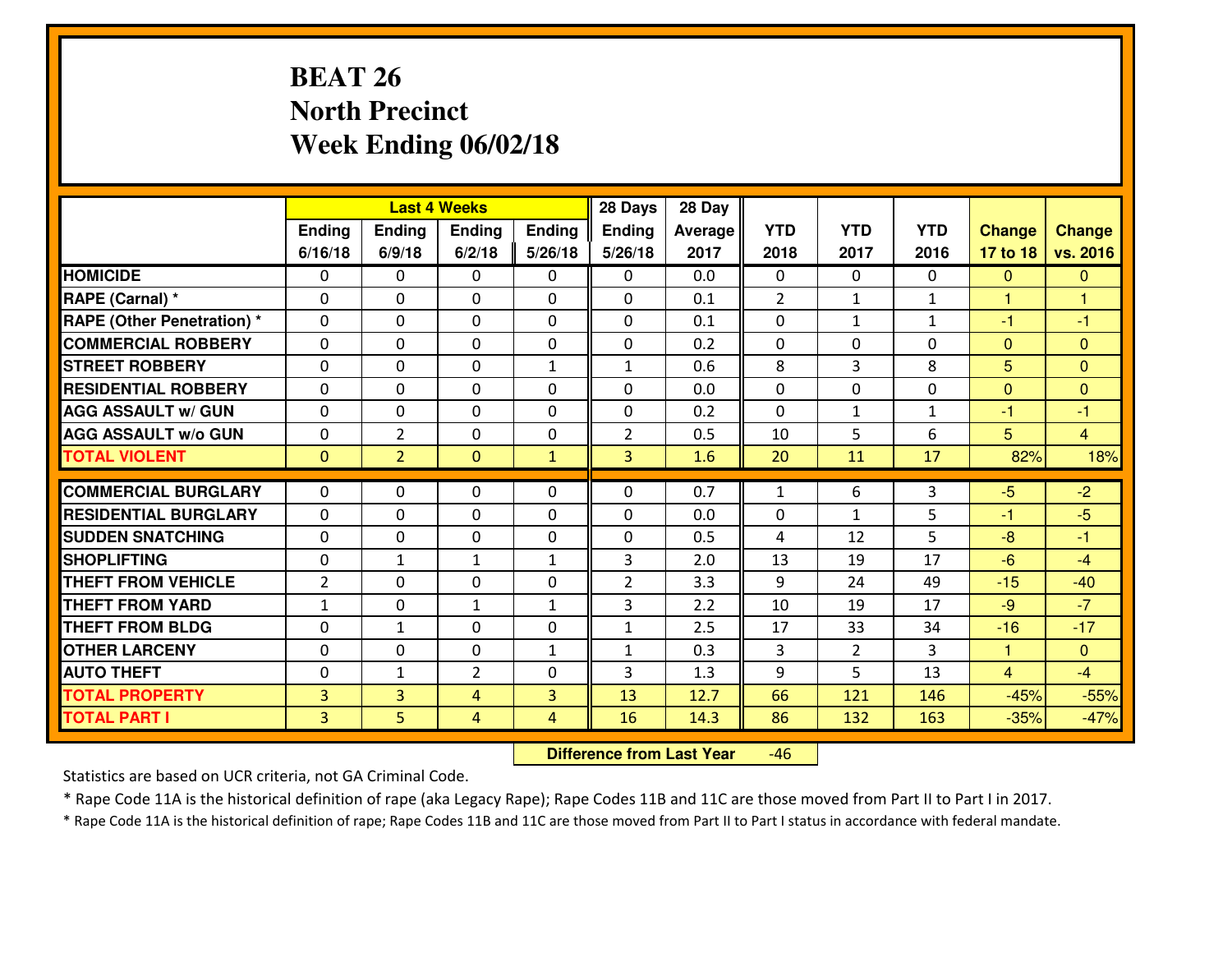# **BEAT 27 North PrecinctWeek Ending 06/02/18**

|                                              |                |                | <b>Last 4 Weeks</b> |                     | 28 Days        | 28 Day       |                |                   |                |                      |                  |
|----------------------------------------------|----------------|----------------|---------------------|---------------------|----------------|--------------|----------------|-------------------|----------------|----------------------|------------------|
|                                              | Ending         | Ending         | Ending              | <b>Ending</b>       | <b>Ending</b>  | Average      | <b>YTD</b>     | <b>YTD</b>        | <b>YTD</b>     | <b>Change</b>        | <b>Change</b>    |
|                                              | 6/16/18        | 6/9/18         | 6/2/18              | 5/26/18             | 5/26/18        | 2017         | 2018           | 2017              | 2016           | 17 to 18             | vs. 2016         |
| <b>HOMICIDE</b>                              | 0              | 0              | 0                   | 0                   | 0              | 0.2          | 0              | $\overline{2}$    | 0              | $-2$                 | $\Omega$         |
| RAPE (Carnal) *                              | $\Omega$       | 0              | 0                   | $\Omega$            | 0              | 0.6          | 0              | 4                 | 0              | $-4$                 | $\mathbf{0}$     |
| <b>RAPE (Other Penetration)*</b>             | $\Omega$       | $\Omega$       | $\mathbf 0$         | $\Omega$            | $\Omega$       | 0.2          | $\mathbf{1}$   | $\overline{2}$    | $\Omega$       | $-1$                 | 1                |
| <b>COMMERCIAL ROBBERY</b>                    | $\Omega$       | $\Omega$       | $\mathbf 0$         | $\Omega$            | $\Omega$       | 0.0          | $\overline{2}$ | 0                 | $\Omega$       | $\overline{2}$       | $\overline{2}$   |
| <b>ISTREET ROBBERY</b>                       | $\mathbf{0}$   | 0              | $\mathbf{0}$        | 0                   | $\Omega$       | 1.0          | 3              | 4                 | 10             | $-1$                 | $-7$             |
| <b>RESIDENTIAL ROBBERY</b>                   | 0              | 0              | 1                   | 0                   | $\mathbf{1}$   | 0.0          | $\mathbf{1}$   | $\mathbf{0}$      | $\mathbf{1}$   | 1                    | $\mathbf{0}$     |
| <b>AGG ASSAULT W/ GUN</b>                    | $\mathbf{1}$   | $\mathbf{1}$   | $\mathbf 0$         | 0                   | $\overline{2}$ | 0.5          | 4              | 3                 | $\overline{2}$ | $\mathbf{1}$         | $\overline{2}$   |
| <b>AGG ASSAULT W/o GUN</b>                   | 0              | $\overline{2}$ | $\mathbf 0$         | 0                   | $\overline{2}$ | 2.1          | 4              | 6                 | 6              | $-2$                 | $-2$             |
| <b>TOTAL VIOLENT</b>                         | $\mathbf{1}$   | $\overline{3}$ | $\mathbf{1}$        | $\mathbf{0}$        | 5              | 4.5          | 15             | 21                | 19             | $-29%$               | $-21%$           |
| <b>COMMERCIAL BURGLARY</b>                   | $\Omega$       | $\mathbf{1}$   | $\mathbf{0}$        | $\Omega$            | 1              | 0.3          | $\overline{2}$ | 3                 | $\overline{2}$ | -1                   | $\mathbf{0}$     |
| <b>RESIDENTIAL BURGLARY</b>                  | $\Omega$       | $\Omega$       | $\mathbf 0$         | $\Omega$            | 0              | 0.5          | 5              | 3                 | 5              | 2                    | $\Omega$         |
|                                              |                |                |                     |                     |                |              |                |                   |                |                      |                  |
|                                              |                |                |                     |                     |                |              |                |                   |                |                      |                  |
| <b>SUDDEN SNATCHING</b>                      | 0              | 0              | $\mathbf 0$         | $\Omega$            | 0              | 2.2          | 4              | 10                | 13             | $-6$                 | $-9$             |
| <b>SHOPLIFTING</b>                           | $\overline{2}$ | $\overline{2}$ | $\mathbf{1}$        | 0                   | 5              | 1.6          | 22             | 11                | 15             | 11                   | $\overline{7}$   |
| <b>THEFT FROM VEHICLE</b>                    | 2              | 0              | $\mathbf 0$         | $\overline{2}$      | 4              | 3.9          | 11             | 27                | 36             | $-16$                | $-25$            |
| <b>THEFT FROM YARD</b>                       | 0              | $\mathbf{1}$   | $\mathbf 0$         | 0                   | $\mathbf{1}$   | 1.5          | 9              | 8                 | 6              | 1                    | 3                |
| <b>THEFT FROM BLDG</b>                       | $\mathbf{1}$   | $\overline{2}$ | $\overline{2}$      | $\mathbf{1}$        | 6              | 4.3          | 18             | 24                | 30             | $-6$                 | $-12$            |
| <b>OTHER LARCENY</b>                         | 0              | 0              | $\mathbf 0$         | 0                   | 0              | 0.2          | 0              | $\mathbf{1}$<br>6 | 0              | $-1$<br>$\mathbf{1}$ | $\overline{0}$   |
| <b>AUTO THEFT</b>                            | 0              | 0              | $\overline{2}$      | $\mathbf{0}$        | $\overline{2}$ | 1.1          | $\overline{7}$ |                   | 13             |                      | $-6$             |
| <b>TOTAL PROPERTY</b><br><b>TOTAL PART I</b> | 5<br>6         | 6<br>9         | 5<br>$6\phantom{1}$ | $\overline{3}$<br>3 | 19<br>24       | 15.7<br>20.3 | 78<br>93       | 93<br>114         | 120<br>139     | $-16%$<br>$-18%$     | $-35%$<br>$-33%$ |

 **Difference from Last Year** $-21$ 

Statistics are based on UCR criteria, not GA Criminal Code.

\* Rape Code 11A is the historical definition of rape (aka Legacy Rape); Rape Codes 11B and 11C are those moved from Part II to Part I in 2017.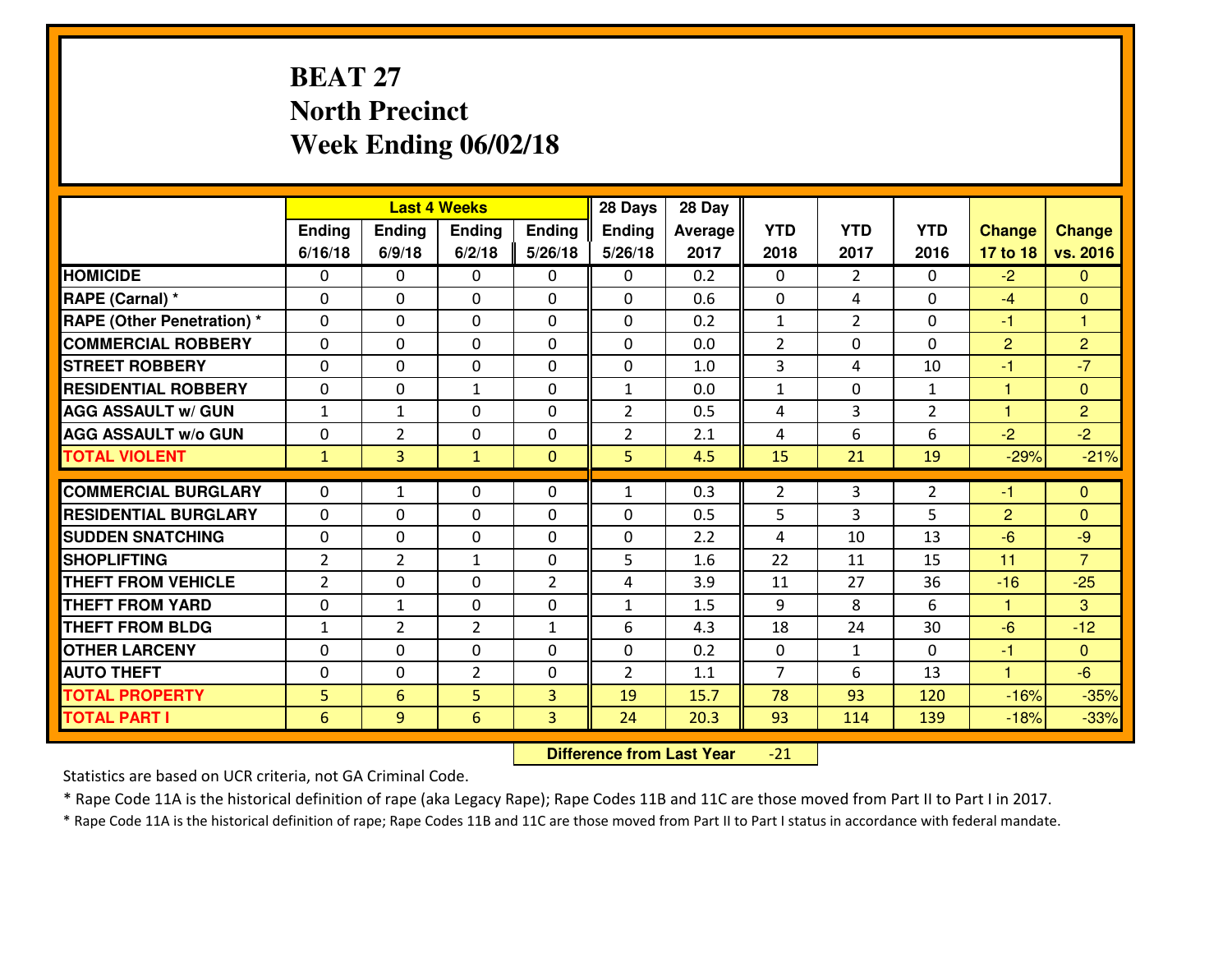

#### **COMPSTAT PRECINCT COMMANDER: CENTRAL PRECINCTWeek Ending 06/16/18**

**CAPT. BEN HERRON**



|                                                                                                  | <b>Week</b><br><b>Ending</b> | <b>Week</b><br><b>Ending</b> | Weekly<br>Avg           | 28-Day<br><b>Ending</b> | 28-Day<br>Ending                 | Avg<br>$28-Day$                       | <b>YTD</b>       | <b>YTD</b>                                   | <b>YTD</b>       | <b>Change</b>        | <b>Change</b>       |
|--------------------------------------------------------------------------------------------------|------------------------------|------------------------------|-------------------------|-------------------------|----------------------------------|---------------------------------------|------------------|----------------------------------------------|------------------|----------------------|---------------------|
|                                                                                                  | 6/16/18                      | 6/9/18                       | 2017                    | 6/16/18                 | 5/26/18                          | 2017                                  | 2018             | 2017                                         | 2016             | 17 to 18             | vs. 2016            |
| <b>HOMICIDE</b>                                                                                  | 0                            | 0                            | 0                       | 0                       | 0                                |                                       | 0                | 2                                            | 14               | $-2$                 | $-14$               |
| RAPE (Carnal) *                                                                                  | 0                            | 0                            | 0                       | $\mathbf{1}$            | $\Omega$                         | $\overline{\mathbf{1}}$               | 7                | 9                                            | 7                | $-2$                 | $\Omega$            |
| <b>RAPE (Other Penetration) *</b>                                                                | 0                            | 0                            | $\mathbf 0$             | $\mathbf{1}$            | $\mathbf 0$                      | $\mathbf 1$                           | 4                | $\overline{5}$                               | 3                | -1                   | 4                   |
| <b>COMMERCIAL ROBBERY</b>                                                                        | 0                            | $\mathbf 0$                  | $\Omega$                | $\mathbf{0}$            | $\overline{c}$                   | $\overline{c}$                        | 3                | 8                                            | 11               | $-5$                 | $-8$                |
| <b>STREET ROBBERY</b>                                                                            | $\mathbf{1}$                 | $\mathbf 0$                  | $\overline{\mathbf{1}}$ | 5                       | 3                                | 5                                     | 21               | 27                                           | 34               | $-6$                 | $-13$               |
| <b>RESIDENTIAL ROBBERY</b>                                                                       | 0                            | 0                            | $\Omega$                | $\overline{2}$          | $\mathbf{0}$                     | $\mathbf{1}$                          | 3                | $\overline{4}$                               | 8                | $-1$                 | $-5$                |
| <b>AGG ASSAULT w/ GUN</b>                                                                        | 4                            | 0                            | $\overline{c}$          | $\overline{7}$          | 8                                | $\overline{7}$                        | 29               | $\overline{47}$                              | $\overline{30}$  | $-18$                | $-1$                |
| <b>AGG ASSAULT W/o GUN</b>                                                                       | 1                            | 1                            | $\overline{2}$          | 8                       | $\overline{8}$                   | 6                                     | $\overline{37}$  | $\overline{37}$                              | $\overline{23}$  | $\Omega$             | $\overline{14}$     |
| <b>TOTAL VIOLENT</b>                                                                             | 6                            | 1                            | 6                       | 24                      | 21                               | 23                                    | 104              | 139                                          | 130              | $-25%$               | $-20%$              |
| <b>COMMERCIAL BURGLARY</b>                                                                       | $\mathbf 1$                  | 0                            | -1                      | 1                       | 1                                | 4                                     | 20               | 16                                           | $\overline{39}$  | 4                    | $-19$               |
| <b>RESIDENTIAL BURGLARY</b>                                                                      | $\overline{7}$               | 3                            | 4                       | 21                      | 17                               | $\overline{17}$                       | 90               | 106                                          | 109              | $-16$                | $-19$               |
| <b>SUDDEN SNATCHING</b>                                                                          | $\mathbf{0}$                 | 0                            | $\Omega$                | $\mathbf{0}$            | $\overline{c}$                   | $\mathbf{2}$                          | 4                | $\overline{12}$                              | 11               | $-8$                 | $-7$                |
| <b>SHOPLIFTING</b>                                                                               | 5                            | $\overline{4}$               | 5                       | 17                      | $\overline{15}$                  | $\overline{18}$                       | 72               | 119                                          | $\overline{73}$  | $-47$                | $-1$                |
| <b>THEFT FROM VEHICLE</b>                                                                        | $\overline{5}$               | $\overline{2}$               | 8                       | $\overline{15}$         | $\overline{17}$                  | $\overline{32}$                       | 138              | $\overline{211}$                             | $\overline{200}$ | $-73$                | $-62$               |
| <b>THEFT FROM YARD</b>                                                                           | $\overline{\mathbf{4}}$      | $\overline{2}$               | 4                       | 15                      | $\overline{10}$                  | $\overline{16}$                       | 67               | 114                                          | 96               | $-47$                | $-29$               |
| <b>THEFT FROM BLDG</b>                                                                           | 1                            | $\overline{c}$               | 4                       | 11                      | 11                               | 16                                    | 81               | 84                                           | 126              | $-3$                 | $-45$               |
| <b>OTHER LARCENY</b>                                                                             | $\overline{2}$               | $\overline{0}$               | $\overline{\mathbf{1}}$ | $\overline{2}$          | $\overline{7}$                   | 3                                     | $\overline{21}$  | $\overline{23}$                              | $\overline{11}$  | $-2$                 | 10                  |
| <b>AUTO THEFT</b>                                                                                | 3                            | 3                            | $\overline{4}$          | $\overline{15}$         | 14                               | $\overline{16}$                       | $\overline{97}$  | 100                                          | $\overline{90}$  | $-3$                 | $\overline{7}$      |
| <b>TOTAL PROPERTY</b>                                                                            | 28                           | 16                           | 31                      | 97                      | 94                               | 124                                   | 590              | 785                                          | 755              | $-25%$               | $-22%$              |
| <b>TOTAL PART I</b>                                                                              | 34                           | 17                           | $\overline{37}$         | 121                     | 115                              | 147                                   | 694              | 924                                          | 885              | $-25%$               | $-22%$              |
| Statistics are based on UCR criteria, not GA Criminal Code, and are                              |                              |                              |                         |                         | <b>Difference from Last Year</b> |                                       | $-230$           |                                              |                  | <b>Last Week</b>     | <b>Year-to-Date</b> |
| preliminary, based on RMS data at the time prepared, and are subject to change.                  |                              |                              |                         |                         |                                  | At-Fault Police Vehicle Accidents     |                  |                                              |                  | 0                    | 8                   |
| Cell Shading: white is within 0.6 standard deviation of the mean; red is above; green is below.  |                              |                              |                         |                         |                                  |                                       |                  | <b>Not At-Fault Police Vehicle Accidents</b> |                  | 1                    | $\overline{9}$      |
| * Code 11A is the pre-2016 definition of rape; Codes 11B and 11C are by federal mandate in 2016. |                              |                              |                         |                         |                                  | <b>Total Police Vehicle Accidents</b> |                  |                                              |                  | $\blacktriangleleft$ | $\overline{17}$     |
|                                                                                                  | Week                         | Week                         | Weekly                  | $28-Day$                | $28-Day$                         | Avg                                   |                  |                                              |                  |                      |                     |
| <b>Citizen Initiated Calls</b>                                                                   | <b>Ending</b>                | <b>Ending</b>                | Avg                     | <b>Ending</b>           | Ending                           | 28-Day                                | <b>YTD</b>       | YTD                                          | <b>YTD</b>       | <b>Change</b>        | <b>Change</b>       |
|                                                                                                  | 06/16/18                     | 06/09/18                     | 2017                    | 06/16/18                | 05/26/18                         | 2017                                  | 2018             | 2017                                         | 2016             | 17 to 18             | vs. 2016            |
| <b>Midnight Shift</b>                                                                            | 109                          | 107                          | 126                     | 462                     | 412                              | 503                                   | 2466             | 2589                                         | 2641             | $-123$               | $-175$              |
| Day Shift                                                                                        | 256                          | 299                          | $\overline{271}$        | 1040                    | 980                              | 1085                                  | 5802             | 6080                                         | 6133             | $-278$               | $-331$              |
| <b>Afternoon Shift</b>                                                                           | 249                          | 243                          | 294                     | 977                     | 1052                             | 1176                                  | 5722             | 6411                                         | 6259             | $-689$               | $-537$              |
| <b>TOTAL CITIZEN CFS</b>                                                                         | 614                          | 649                          | 691                     | 2479                    | 2444                             | 2764                                  | 13990            | 15080                                        | 15033            | $-7.2%$              | $-6.9%$             |
| <b>53S ShotSpotter Calls</b>                                                                     | 4                            | $\overline{2}$               | 9                       | 10                      | $\overline{17}$                  | $\overline{37}$                       | 91               | 231                                          | 252              | -140                 | $-161$              |
| <b>Sig 53 Shots Fired Calls</b>                                                                  | 6                            | 10                           | 15                      | 43                      | $\overline{36}$                  | 62                                    | $\overline{237}$ | 406                                          | 409              | $-169$               | $-172$              |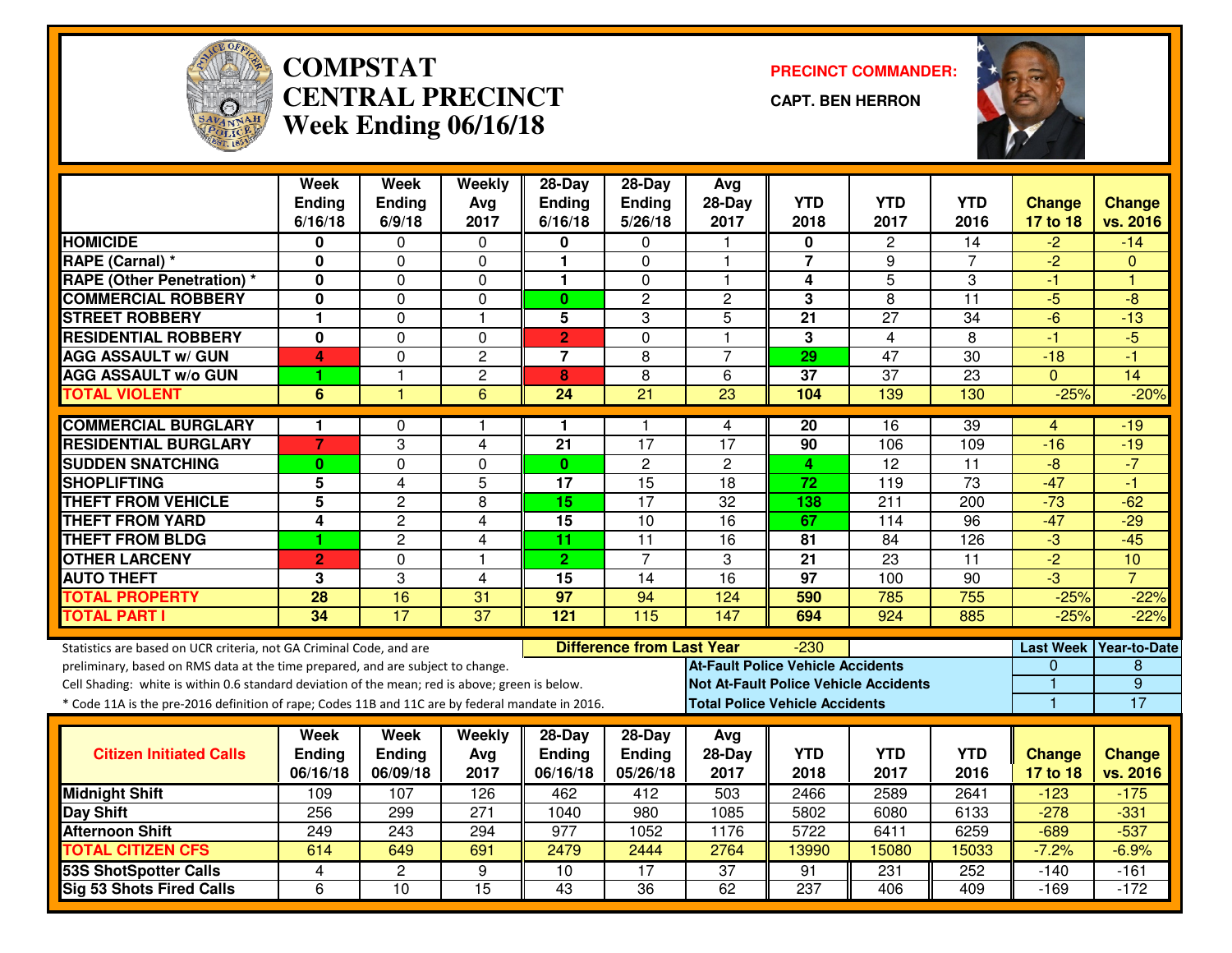# **BEAT 31 Central PrecinctWeek Ending 06/02/18**

|                                  | <b>Last 4 Weeks</b> |              |                | 28 Days        | 28 Day         |         |              |                |                |                |                |
|----------------------------------|---------------------|--------------|----------------|----------------|----------------|---------|--------------|----------------|----------------|----------------|----------------|
|                                  | Ending              | Ending       | <b>Ending</b>  | Ending         | <b>Ending</b>  | Average | <b>YTD</b>   | <b>YTD</b>     | <b>YTD</b>     | <b>Change</b>  | <b>Change</b>  |
|                                  | 6/16/18             | 6/9/18       | 6/2/18         | 5/26/18        | 5/26/18        | 2017    | 2018         | 2017           | 2016           | 17 to 18       | vs. 2016       |
| <b>HOMICIDE</b>                  | $\Omega$            | 0            | $\Omega$       | 0              | $\Omega$       | 0.1     | 0            | $\Omega$       | $\overline{7}$ | $\Omega$       | $-7$           |
| RAPE (Carnal) *                  | $\Omega$            | 0            | $\mathbf{0}$   | $\Omega$       | $\Omega$       | 0.2     | $\Omega$     | $\mathbf{1}$   | $\mathbf{1}$   | $-1$           | $-1$           |
| <b>RAPE (Other Penetration)*</b> | 0                   | 0            | $\mathbf 0$    | 0              | 0              | 0.3     | $\mathbf{1}$ | 3              | 0              | $-2$           | $\overline{1}$ |
| <b>COMMERCIAL ROBBERY</b>        | 0                   | 0            | $\mathbf 0$    | 0              | 0              | 0.0     | $\mathbf{1}$ | 0              | 0              | $\mathbf{1}$   | $\overline{1}$ |
| <b>STREET ROBBERY</b>            | $\mathbf{1}$        | 0            | $\mathbf 0$    | 0              | $\mathbf{1}$   | 1.1     | 6            | 6              | 6              | $\mathbf{0}$   | $\overline{0}$ |
| <b>RESIDENTIAL ROBBERY</b>       | $\Omega$            | 0            | $\mathbf 0$    | 0              | 0              | 0.2     | 0            | $\overline{2}$ | $\overline{2}$ | $-2$           | $-2$           |
| <b>AGG ASSAULT W/ GUN</b>        | 0                   | $\mathbf{1}$ | $\mathbf 0$    | $\mathbf{1}$   | $\overline{2}$ | 1.0     | 4            | 8              | 5              | $-4$           | $-1$           |
| <b>AGG ASSAULT W/o GUN</b>       | 0                   | 0            | 0              | 0              | 0              | 1.1     | 6            | 6              | 4              | $\mathbf{0}$   | $\overline{2}$ |
| <b>TOTAL VIOLENT</b>             | $\mathbf{1}$        | $\mathbf{1}$ | $\mathbf{O}$   | $\mathbf{1}$   | $\overline{3}$ | 3.8     | 18           | 26             | 25             | $-31%$         | $-28%$         |
| <b>COMMERCIAL BURGLARY</b>       | $\Omega$            |              |                |                |                |         | 7            |                | $\overline{7}$ |                |                |
|                                  |                     | 0            | $\mathbf{0}$   | $\mathbf{1}$   | $\mathbf{1}$   | 0.5     |              | $\mathbf{1}$   |                | 6              | $\mathbf{0}$   |
| <b>RESIDENTIAL BURGLARY</b>      | $\mathbf{0}$        | 4            | 0              | 0              | 4              | 2.3     | 10           | 12             | 19             | $-2$           | $-9$           |
| <b>SUDDEN SNATCHING</b>          | $\mathbf{0}$        | 0            | $\mathbf 0$    | 0              | 0              | 0.4     | $\mathbf{1}$ | $\mathbf{1}$   | $\overline{2}$ | $\Omega$       | $-1$           |
| <b>SHOPLIFTING</b>               | 0                   | 0            | $\mathbf 0$    | 0              | 0              | 1.5     | 0            | 9              | 9              | $-9$           | $-9$           |
| <b>THEFT FROM VEHICLE</b>        | $\mathbf{1}$        | 0            | $\mathbf 0$    | $\mathbf{1}$   | $\overline{2}$ | 7.0     | 25           | 44             | 40             | $-19$          | $-15$          |
| <b>THEFT FROM YARD</b>           | 0                   | $\mathbf{1}$ | 1              | $\overline{2}$ | 4              | 4.9     | 16           | 30             | 25             | $-14$          | $-9$           |
| <b>THEFT FROM BLDG</b>           | $\mathbf{1}$        | 0            | $\mathbf{1}$   | 0              | $\overline{2}$ | 2.8     | 16           | 12             | 28             | $\overline{4}$ | $-12$          |
| <b>OTHER LARCENY</b>             | 0                   | 0            | $\mathbf 0$    | $\mathbf 0$    | 0              | 0.7     | $\mathbf 0$  | 5              | $\mathbf{1}$   | $-5$           | $-1$           |
| <b>AUTO THEFT</b>                | 0                   | 0            | $\mathbf{1}$   | 0              | $\mathbf{1}$   | 3.0     | 8            | 23             | 18             | $-15$          | $-10$          |
| <b>TOTAL PROPERTY</b>            | $\overline{2}$      | 5            | 3              | $\overline{4}$ | 14             | 22.9    | 83           | 137            | 149            | $-39%$         | $-44%$         |
| <b>TOTAL PART I</b>              | $\overline{3}$      | 6            | $\overline{3}$ | 5              | 17             | 26.8    | 101          | 163            | 174            | $-38%$         | $-42%$         |

 **Difference from Last Year** $-62$ 

Statistics are based on UCR criteria, not GA Criminal Code.

\* Rape Code 11A is the historical definition of rape (aka Legacy Rape); Rape Codes 11B and 11C are those moved from Part II to Part I in 2017.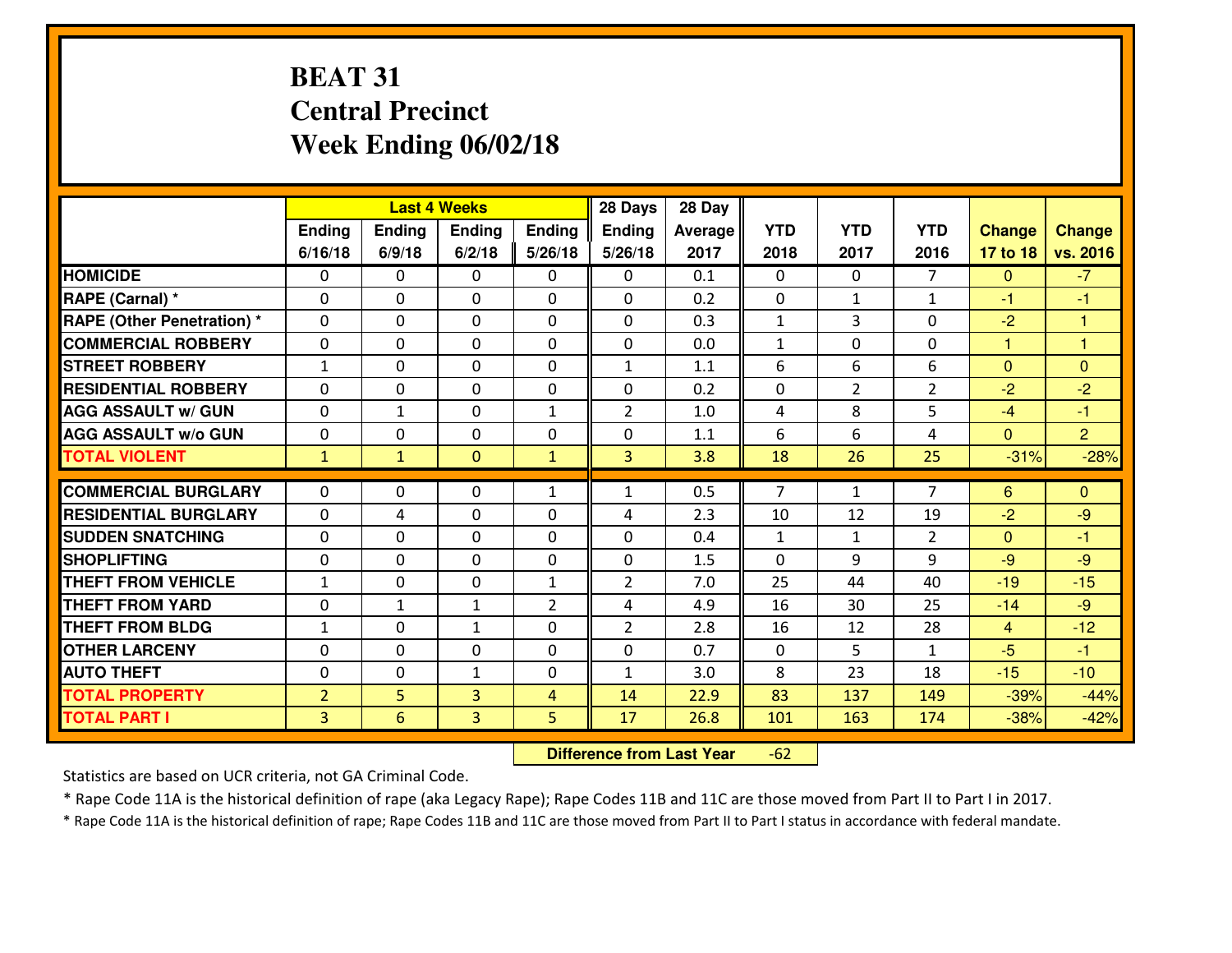# **BEAT 32 Central PrecinctWeek Ending 06/02/18**

|                                              |                                    |                     | <b>Last 4 Weeks</b> |                                  | 28 Days        | 28 Day         |                |                |                |                  |                  |
|----------------------------------------------|------------------------------------|---------------------|---------------------|----------------------------------|----------------|----------------|----------------|----------------|----------------|------------------|------------------|
|                                              | Ending                             | <b>Ending</b>       | <b>Ending</b>       | Ending                           | Ending         | <b>Average</b> | <b>YTD</b>     | <b>YTD</b>     | <b>YTD</b>     | <b>Change</b>    | <b>Change</b>    |
|                                              | 6/16/18                            | 6/9/18              | 6/2/18              | 5/26/18                          | 5/26/18        | 2017           | 2018           | 2017           | 2016           | 17 to 18         | vs. 2016         |
| <b>HOMICIDE</b>                              | $\Omega$                           | 0                   | $\Omega$            | 0                                | 0              | 0.0            | $\Omega$       | $\Omega$       | 0              | $\mathbf{0}$     | $\Omega$         |
| RAPE (Carnal) *                              | $\Omega$                           | 0                   | $\mathbf{0}$        | $\Omega$                         | 0              | 0.4            | $\mathbf{1}$   | $\overline{2}$ | $\mathbf{1}$   | $-1$             | $\mathbf{0}$     |
| <b>RAPE (Other Penetration) *</b>            | $\Omega$                           | 1                   | 0                   | $\Omega$                         | $\mathbf{1}$   | 0.2            | $\mathbf{1}$   | $\overline{2}$ | $\Omega$       | $-1$             | 1.               |
| <b>COMMERCIAL ROBBERY</b>                    | 0                                  | $\Omega$            | $\mathbf{0}$        | $\Omega$                         | 0              | 0.5            | $\overline{2}$ | 3              | $\overline{2}$ | $-1$             | $\Omega$         |
| <b>ISTREET ROBBERY</b>                       | 0                                  | 0                   | $\mathbf 0$         | $\mathbf{1}$                     | $\mathbf{1}$   | 0.5            | $\overline{2}$ | $\overline{2}$ | 4              | $\mathbf{0}$     | $-2$             |
| <b>RESIDENTIAL ROBBERY</b>                   | 0                                  | 0                   | $\mathbf 0$         | 0                                | 0              | 0.0            | $\mathbf 0$    | 0              | 0              | $\mathbf{0}$     | $\overline{0}$   |
| <b>AGG ASSAULT w/ GUN</b>                    | $\Omega$                           | 0                   | $\mathbf 0$         | $\mathbf{1}$                     | $\mathbf{1}$   | 0.4            | 3              | 3              | $\mathbf{1}$   | $\mathbf{0}$     | $\overline{2}$   |
| <b>AGG ASSAULT W/o GUN</b>                   | 0                                  | 1                   | $\mathbf 0$         | 0                                | $\mathbf{1}$   | 0.5            | 3              | 3              | 3              | $\Omega$         | $\overline{0}$   |
| <b>TOTAL VIOLENT</b>                         | $\mathbf{0}$                       | $\overline{2}$      | $\mathbf{0}$        | $\overline{2}$                   | $\overline{4}$ | 2.5            | 12             | 15             | 11             | $-20%$           | 9%               |
| <b>COMMERCIAL BURGLARY</b>                   | $\mathbf{0}$                       | 0                   | 0                   | $\mathbf{0}$                     | $\Omega$       | 0.3            | $\mathbf{0}$   | $\mathbf{1}$   | 8              | -1               | $-8$             |
| <b>RESIDENTIAL BURGLARY</b>                  | $\mathbf{0}$                       | $\overline{2}$      | $\mathbf{1}$        | 2                                | 5              | 2.1            | 13             | 4              | 17             | 9                | $-4$             |
| <b>SUDDEN SNATCHING</b>                      | $\mathbf{0}$                       | 0                   | $\mathbf{0}$        | 0                                | 0              | 0.2            | $\mathbf{0}$   | $\overline{2}$ | $\Omega$       | $-2$             | $\mathbf{0}$     |
| <b>SHOPLIFTING</b>                           | $\overline{2}$                     | 1                   | $\mathbf{1}$        | $\mathbf{1}$                     | 5              | 3.8            | 28             | 20             | 16             | 8                | 12               |
| <b>THEFT FROM VEHICLE</b>                    | $\mathbf{1}$                       | 1                   | $\mathbf{1}$        | 0                                | 3              | 8.7            | 30             | 66             | 48             | $-36$            | $-18$            |
| <b>THEFT FROM YARD</b>                       | $\overline{2}$                     | $\mathbf{1}$        | 0                   | $\mathbf{1}$                     | 4              | 2.8            | 18             | 26             | 12             | $-8$             | 6                |
| <b>THEFT FROM BLDG</b>                       | $\mathbf{1}$                       | 0                   | $\mathbf{1}$        | 0                                | $\overline{2}$ | 4.1            | 16             | 26             | 33             | $-10$            | $-17$            |
| <b>OTHER LARCENY</b>                         | $\mathbf 0$                        | 0                   | 0                   | 0                                | 0              | 1.0            | 10             | 6              | 0              | $\overline{4}$   | 10               |
| <b>AUTO THEFT</b>                            | 0                                  | 0                   | $\mathbf{1}$        | 0                                | $\mathbf{1}$   | 2.3            | 14             | 16             | 13             | $-2$             | $\mathbf{1}$     |
|                                              |                                    |                     |                     |                                  |                |                |                |                |                |                  |                  |
|                                              |                                    |                     |                     |                                  |                |                |                |                |                |                  |                  |
| <b>TOTAL PROPERTY</b><br><b>TOTAL PART I</b> | $6\phantom{1}6$<br>$6\phantom{1}6$ | 5<br>$\overline{7}$ | 5<br>5              | $\overline{4}$<br>$6\phantom{1}$ | 20<br>24       | 25.4<br>27.8   | 129<br>141     | 167<br>182     | 147<br>158     | $-23%$<br>$-23%$ | $-12%$<br>$-11%$ |

 **Difference from Last Year**-41

Statistics are based on UCR criteria, not GA Criminal Code.

\* Rape Code 11A is the historical definition of rape (aka Legacy Rape); Rape Codes 11B and 11C are those moved from Part II to Part I in 2017.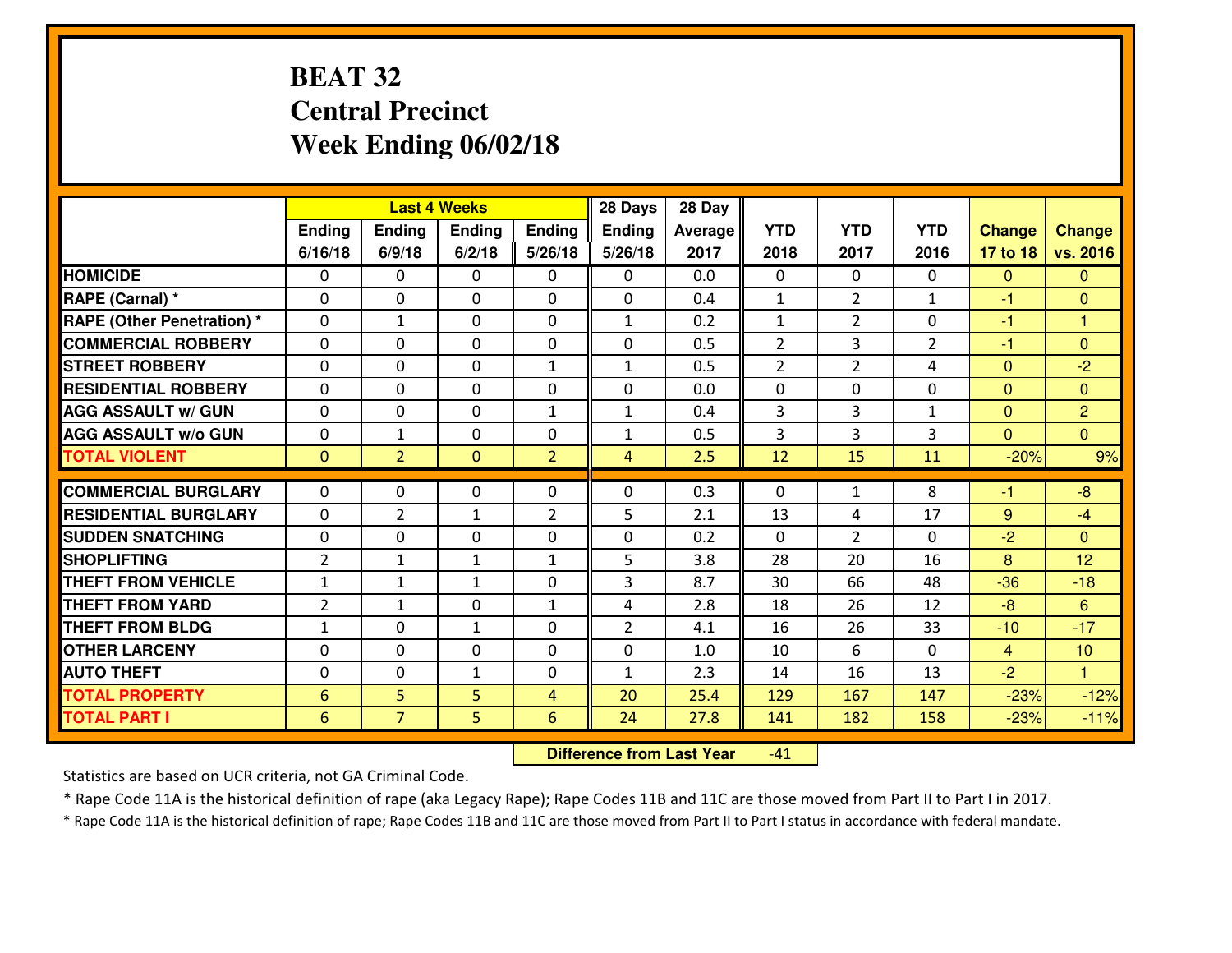# **BEAT 33 Central PrecinctWeek Ending 06/02/18**

|                                  |                |                | <b>Last 4 Weeks</b> |                | 28 Days        | 28 Day  |                |                |                |                |                |
|----------------------------------|----------------|----------------|---------------------|----------------|----------------|---------|----------------|----------------|----------------|----------------|----------------|
|                                  | Ending         | <b>Ending</b>  | <b>Ending</b>       | Ending         | Ending         | Average | <b>YTD</b>     | <b>YTD</b>     | <b>YTD</b>     | <b>Change</b>  | <b>Change</b>  |
|                                  | 6/16/18        | 6/9/18         | 6/2/18              | 5/26/18        | 5/26/18        | 2017    | 2018           | 2017           | 2016           | 17 to 18       | vs. 2016       |
| <b>HOMICIDE</b>                  | 0              | 0              | $\Omega$            | $\mathbf{0}$   | 0              | 0.2     | $\Omega$       | $\mathbf{1}$   | 4              | $-1$           | $-4$           |
| RAPE (Carnal) *                  | $\Omega$       | 1              | $\mathbf 0$         | 0              | $\mathbf{1}$   | 0.2     | $\mathbf{1}$   | $\mathbf{1}$   | $\overline{2}$ | $\mathbf{0}$   | $-1$           |
| <b>RAPE (Other Penetration)*</b> | $\Omega$       | $\Omega$       | $\Omega$            | $\Omega$       | $\Omega$       | 0.1     | $\mathbf{1}$   | $\Omega$       | $\mathbf{1}$   | 1              | $\Omega$       |
| <b>COMMERCIAL ROBBERY</b>        | $\Omega$       | $\Omega$       | $\mathbf 0$         | $\Omega$       | $\Omega$       | 0.5     | $\Omega$       | 4              | 3              | $-4$           | $-3$           |
| <b>ISTREET ROBBERY</b>           | $\mathbf{1}$   | 1              | $\mathbf{0}$        | 0              | $\overline{2}$ | 1.5     | 8              | 10             | 12             | $-2$           | $-4$           |
| <b>RESIDENTIAL ROBBERY</b>       | 0              | 0              | $\mathbf 0$         | 0              | 0              | 0.1     | $\mathbf 0$    | $\Omega$       | 0              | $\mathbf{0}$   | $\mathbf{0}$   |
| <b>AGG ASSAULT w/ GUN</b>        | 0              | 0              | $\mathbf 0$         | 0              | 0              | 1.4     | 5              | 11             | 4              | $-6$           | $\mathbf{1}$   |
| <b>AGG ASSAULT W/o GUN</b>       | 0              | 0              | $\mathbf{0}$        | 0              | 0              | 1.1     | 3              | $\overline{7}$ | $\overline{7}$ | $-4$           | $-4$           |
| <b>TOTAL VIOLENT</b>             | $\mathbf{1}$   | $\overline{2}$ | $\mathbf{0}$        | $\overline{0}$ | $\overline{3}$ | 4.9     | 18             | 34             | 33             | $-47%$         | $-45%$         |
| <b>COMMERCIAL BURGLARY</b>       | $\Omega$       | 0              | $\mathbf{0}$        | 0              | $\Omega$       | 0.6     | 4              | $\overline{2}$ | 10             | $\overline{2}$ | $-6$           |
| <b>RESIDENTIAL BURGLARY</b>      | $\Omega$       |                |                     |                |                |         |                |                |                |                |                |
|                                  |                | 0              | $\mathbf 0$         | $\overline{2}$ | $\overline{2}$ | 1.7     | 9              | 8              | 12             | 1              | $-3$           |
| <b>SUDDEN SNATCHING</b>          | 0              | $\Omega$       | $\mathbf 0$         | 0              | 0              | 0.3     | $\overline{2}$ | $\overline{2}$ | $\overline{2}$ | $\Omega$       | $\Omega$       |
| <b>SHOPLIFTING</b>               | 0              | 0              | $\mathbf{1}$        | 2              | 3              | 5.4     | 13             | 59             | 17             | $-46$          | $-4$           |
| <b>THEFT FROM VEHICLE</b>        | 0              | 0              | $\mathbf 0$         | 0              | 0              | 5.6     | 21             | 51             | 34             | $-30$          | $-13$          |
| <b>THEFT FROM YARD</b>           | $1\,$          | $\mathbf{1}$   | 0                   | 0              | $\overline{2}$ | 3.2     | 17             | 19             | 32             | $-2$           | $-15$          |
| <b>THEFT FROM BLDG</b>           | $\mathbf{0}$   | 1              | $\mathbf{0}$        | $\mathbf{1}$   | $\overline{2}$ | 2.5     | 13             | 14             | 28             | $-1$           | $-15$          |
| <b>OTHER LARCENY</b>             | 0              | 0              | 0                   | $\mathbf{1}$   | $\mathbf{1}$   | 0.8     | 5              | 4              | 5              | $\mathbf{1}$   | $\overline{0}$ |
| <b>AUTO THEFT</b>                | $\overline{2}$ | $\overline{2}$ | 0                   | 0              | 4              | 3.0     | 23             | 17             | 23             | $6\phantom{1}$ | $\overline{0}$ |
| <b>TOTAL PROPERTY</b>            | $\overline{3}$ | $\overline{4}$ | $\mathbf{1}$        | $6\phantom{1}$ | 14             | 23.1    | 107            | 176            | 163            | $-39%$         | $-34%$         |
| <b>TOTAL PART I</b>              | $\overline{4}$ | 6              | $\mathbf{1}$        | $6\phantom{1}$ | 17             | 28.0    | 125            | 210            | 196            | $-40%$         | $-36%$         |

 **Difference from Last Year**-85

Statistics are based on UCR criteria, not GA Criminal Code.

\* Rape Code 11A is the historical definition of rape (aka Legacy Rape); Rape Codes 11B and 11C are those moved from Part II to Part I in 2017.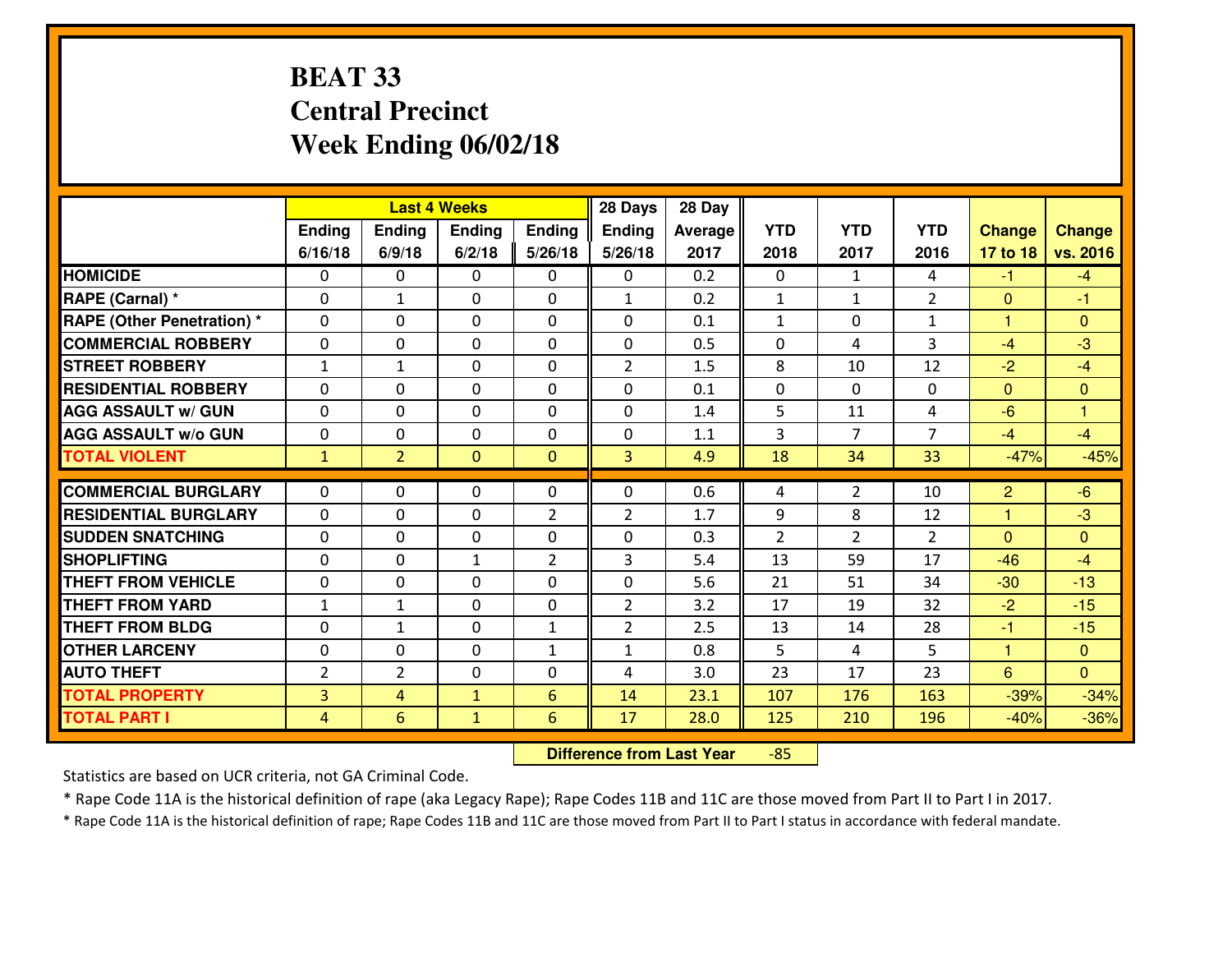# **BEAT 34 Central PrecinctWeek Ending 06/02/18**

|                                  |                |                | <b>Last 4 Weeks</b> |                | 28 Days        | 28 Day  |                |                |                |                |                |
|----------------------------------|----------------|----------------|---------------------|----------------|----------------|---------|----------------|----------------|----------------|----------------|----------------|
|                                  | Ending         | Ending         | Ending              | Ending         | <b>Ending</b>  | Average | <b>YTD</b>     | <b>YTD</b>     | <b>YTD</b>     | <b>Change</b>  | <b>Change</b>  |
|                                  | 6/16/18        | 6/9/18         | 6/2/18              | 5/26/18        | 5/26/18        | 2017    | 2018           | 2017           | 2016           | 17 to 18       | vs. 2016       |
| <b>HOMICIDE</b>                  | 0              | 0              | 0                   | 0              | 0              | 0.3     | 0              | $\mathbf{1}$   | $\mathbf{1}$   | $-1$           | $-1$           |
| RAPE (Carnal) *                  | $\Omega$       | 0              | 0                   | $\Omega$       | 0              | 0.5     | $\mathbf{1}$   | 4              | 0              | -3             | 1              |
| <b>RAPE (Other Penetration)*</b> | $\Omega$       | $\Omega$       | $\mathbf 0$         | $\Omega$       | $\Omega$       | 0.0     | $\Omega$       | $\Omega$       | $\mathbf{1}$   | $\Omega$       | $-1$           |
| <b>COMMERCIAL ROBBERY</b>        | $\Omega$       | $\Omega$       | $\mathbf 0$         | $\Omega$       | 0              | 0.1     | $\Omega$       | 0              | $\mathcal{P}$  | $\mathbf{0}$   | $-2$           |
| <b>ISTREET ROBBERY</b>           | $\mathbf{1}$   | 0              | $\mathbf{0}$        | 0              | $\mathbf{1}$   | 0.7     | 3              | 3              | $\overline{2}$ | $\mathbf{0}$   | 1              |
| <b>RESIDENTIAL ROBBERY</b>       | 0              | 0              | $\mathbf 0$         | 0              | 0              | 0.3     | $\mathbf{1}$   | $\overline{2}$ | $\overline{2}$ | $-1$           | $-1$           |
| <b>AGG ASSAULT W/ GUN</b>        | $\mathbf{1}$   | $\mathbf{1}$   | $\mathbf 0$         | $\mathbf{1}$   | 3              | 2.4     | $\overline{7}$ | 17             | 9              | $-10$          | $-2$           |
| <b>AGG ASSAULT W/o GUN</b>       | 3              | 0              | $\mathbf{1}$        | $\mathbf{1}$   | 5              | 1.8     | 16             | 13             | 4              | 3              | 12             |
| <b>TOTAL VIOLENT</b>             | 5              | $\mathbf{1}$   | $\mathbf{1}$        | $\overline{2}$ | 9 <sup>°</sup> | 6.1     | 28             | 40             | 21             | $-30%$         | 33%            |
| <b>COMMERCIAL BURGLARY</b>       | $\Omega$       | 0              | $\mathbf{0}$        | $\Omega$       | $\Omega$       | 0.4     | $\overline{2}$ | 3              | 3              | $-1$           | $-1$           |
| <b>RESIDENTIAL BURGLARY</b>      | $\mathbf{1}$   | 0              | 1                   | 0              | $\overline{2}$ | 5.4     | 31             | 46             | 24             | $-15$          | $\overline{7}$ |
| <b>SUDDEN SNATCHING</b>          | 0              | 0              | $\mathbf 0$         | $\Omega$       | 0              | 0.5     | 0              | 4              | 3              | $-4$           | $-3$           |
| <b>SHOPLIFTING</b>               | $\mathbf{1}$   | 0              | $\mathbf 0$         | $\mathbf{1}$   | $\overline{2}$ | 2.8     | 4              | $\overline{2}$ | $\overline{2}$ | $\overline{2}$ | $\overline{2}$ |
| <b>THEFT FROM VEHICLE</b>        | 0              | $\overline{2}$ | $\mathbf{1}$        | 0              | 3              | 3.3     | 18             | 20             | 24             | $-2$           | $-6$           |
| <b>THEFT FROM YARD</b>           | 0              | $\overline{2}$ | $\mathbf{1}$        | 0              | 3              | 1.6     | 6              | 10             | 11             | $-4$           | $-5$           |
| <b>THEFT FROM BLDG</b>           | $\mathbf{1}$   | 3              | 0                   | $\mathbf{0}$   | 4              | 2.3     | 16             | 6              | 11             | 10             | 5              |
| <b>OTHER LARCENY</b>             | 0              | 0              | $\mathbf 0$         | 0              | 0              | 0.2     | $\mathbf{1}$   | $\mathbf{1}$   | $\overline{2}$ | $\mathbf{0}$   | $-1$           |
| <b>AUTO THEFT</b>                | 0              | $\mathbf{1}$   | 0                   | $\overline{2}$ | 3              | 3.2     | 15             | 22             | 20             | $-7$           | $-5$           |
| <b>TOTAL PROPERTY</b>            | $\overline{3}$ | 8              | 3                   | 3              | 17             | 19.7    | 93             | 114            | 100            | $-18%$         | $-7%$          |
| <b>TOTAL PART I</b>              | 8              | 9              | 4                   | 5              | 26             | 25.8    | 121            | 154            | 121            | $-21%$         | 0%             |

 **Difference from Last Year**-33

Statistics are based on UCR criteria, not GA Criminal Code.

\* Rape Code 11A is the historical definition of rape (aka Legacy Rape); Rape Codes 11B and 11C are those moved from Part II to Part I in 2017.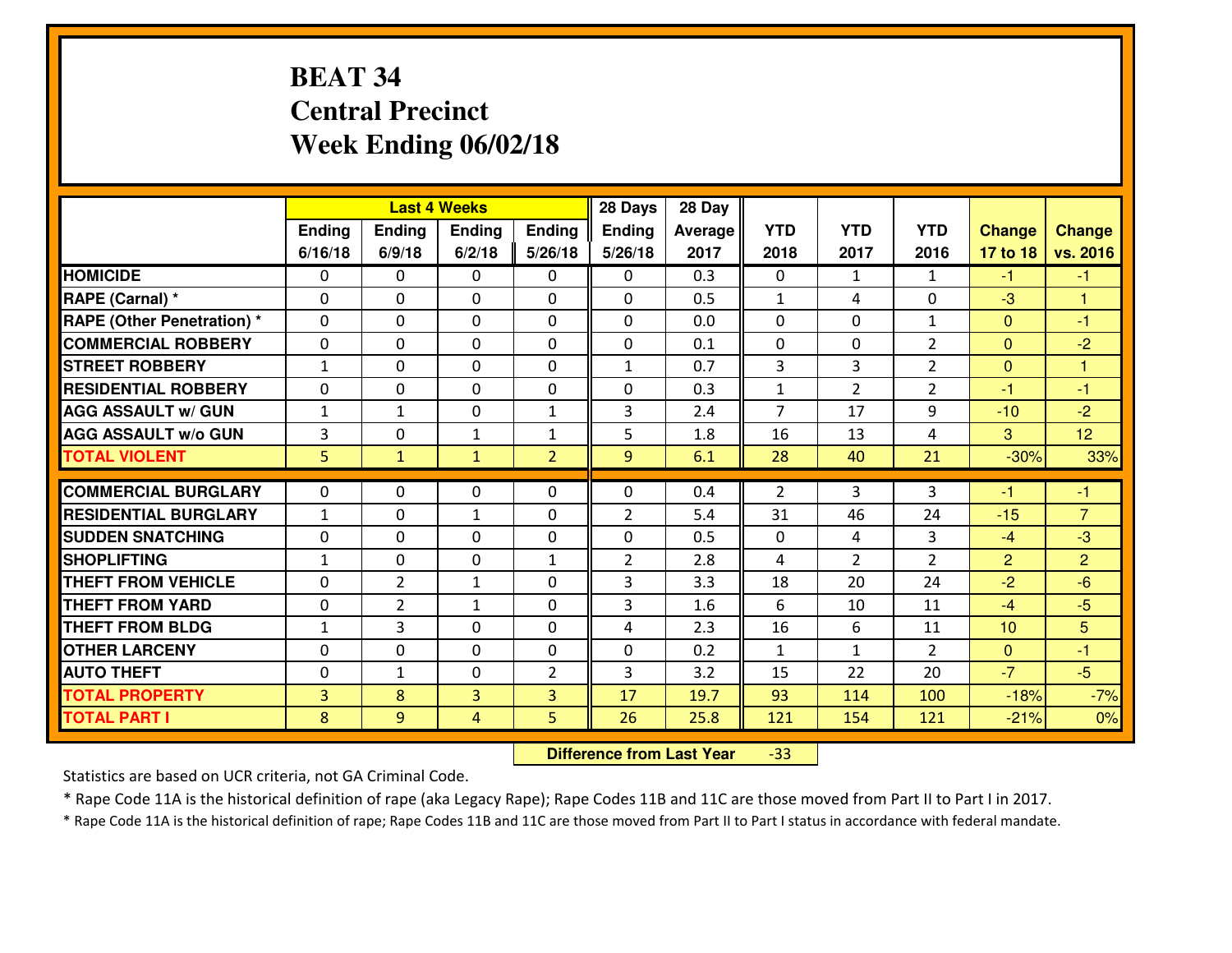# **BEAT 35 Central PrecinctWeek Ending 06/02/18**

|                                              |                     |                | <b>Last 4 Weeks</b>              |                                  | 28 Days        | 28 Day         |                |                |                |                  |                  |
|----------------------------------------------|---------------------|----------------|----------------------------------|----------------------------------|----------------|----------------|----------------|----------------|----------------|------------------|------------------|
|                                              | Ending              | Ending         | <b>Ending</b>                    | Ending                           | <b>Ending</b>  | <b>Average</b> | <b>YTD</b>     | <b>YTD</b>     | <b>YTD</b>     | <b>Change</b>    | <b>Change</b>    |
|                                              | 6/16/18             | 6/9/18         | 6/2/18                           | 5/26/18                          | 5/26/18        | 2017           | 2018           | 2017           | 2016           | 17 to 18         | vs. 2016         |
| <b>HOMICIDE</b>                              | $\Omega$            | 0              | $\Omega$                         | $\Omega$                         | 0              | 0.1            | $\Omega$       | $\Omega$       | $\overline{2}$ | $\mathbf{0}$     | $-2$             |
| RAPE (Carnal) *                              | $\mathbf{0}$        | 0              | $\mathbf{0}$                     | 0                                | 0              | 0.0            | $\overline{2}$ | 0              | $\overline{2}$ | 2                | $\mathbf{0}$     |
| <b>RAPE (Other Penetration) *</b>            | $\mathbf{0}$        | 0              | $\mathbf{0}$                     | 0                                | 0              | 0.0            | $\mathbf{1}$   | $\Omega$       | $\Omega$       | 1                | 1.               |
| <b>COMMERCIAL ROBBERY</b>                    | $\mathbf{0}$        | 0              | $\mathbf{0}$                     | $\Omega$                         | $\Omega$       | 0.4            | $\mathbf{0}$   | $\mathbf{1}$   | 3              | -1               | $-3$             |
| <b>STREET ROBBERY</b>                        | $\mathbf{0}$        | 0              | $\mathbf{0}$                     | $\Omega$                         | 0              | 0.6            | 1              | 4              | 8              | $-3$             | $-7$             |
| <b>RESIDENTIAL ROBBERY</b>                   | $\Omega$            | 0              | $\mathbf 0$                      | 0                                | 0              | 0.1            | $\Omega$       | $\Omega$       | 3              | $\mathbf{0}$     | $-3$             |
| <b>AGG ASSAULT w/ GUN</b>                    | 0                   | 0              | $\mathbf 0$                      | $\mathbf{1}$                     | $\mathbf{1}$   | 1.3            | 10             | $\overline{7}$ | 8              | 3                | $\overline{2}$   |
| <b>AGG ASSAULT W/o GUN</b>                   | $1\,$               | 0              | $\mathbf 0$                      | 0                                | $\mathbf{1}$   | 1.2            | 6              | 3              | 3              | 3                | $\overline{3}$   |
| <b>TOTAL VIOLENT</b>                         | $\mathbf{1}$        | $\overline{0}$ | $\mathbf{0}$                     | $\mathbf{1}$                     | $\overline{2}$ | 3.6            | 20             | 15             | 29             | 33%              | $-31%$           |
|                                              |                     |                |                                  |                                  |                |                |                |                |                |                  |                  |
|                                              |                     |                |                                  |                                  |                |                |                |                |                |                  |                  |
| <b>COMMERCIAL BURGLARY</b>                   | $\mathbf{0}$        | 0              | 0                                | $\mathbf{0}$                     | 0              | 1.0            | $\overline{2}$ | 5              | 7              | $-3$             | $-5$             |
| <b>RESIDENTIAL BURGLARY</b>                  | 3                   | 0              | $\mathbf{0}$                     | 2                                | 5              | 3.7            | 16             | 23             | 25             | $-7$             | $-9$             |
| <b>SUDDEN SNATCHING</b>                      | $\mathbf{0}$        | 0              | $\mathbf{0}$                     | 0                                | 0              | 0.2            | $\mathbf{1}$   | $\overline{2}$ | 3              | $-1$             | $-2$             |
| <b>SHOPLIFTING</b>                           | $\overline{2}$      | $\mathbf{1}$   | $\overline{2}$                   | 0                                | 5              | 2.2            | 12             | 11             | 19             | $\mathbf{1}$     | $-7$             |
| <b>THEFT FROM VEHICLE</b>                    | $\Omega$            | $\overline{2}$ | $\mathbf 0$                      | $\mathbf{1}$                     | 3              | 3.6            | 23             | 21             | 30             | $\overline{2}$   | $-7$             |
| <b>THEFT FROM YARD</b>                       | 0                   | 1              | $\mathbf 0$                      | $\mathbf{1}$                     | $\overline{2}$ | 2.2            | 6              | 20             | 12             | $-14$            | $-6$             |
| <b>THEFT FROM BLDG</b>                       | $\mathbf{0}$        | 0              | 0                                | 0                                | 0              | 2.6            | $\overline{7}$ | 16             | 18             | $-9$             | $-11$            |
| <b>OTHER LARCENY</b>                         | 0                   | 0              | 0                                | $\mathbf{1}$                     | $\mathbf{1}$   | 0.5            | 4              | 6              | $\overline{2}$ | $-2$             | $\overline{2}$   |
| <b>AUTO THEFT</b>                            | $\overline{2}$      | $\overline{2}$ | 0                                | $\mathbf{1}$                     | 5              | 2.5            | 27             | 16             | 12             | 11               | 15               |
| <b>TOTAL PROPERTY</b><br><b>TOTAL PART I</b> | $\overline{7}$<br>8 | 6<br>6         | $\overline{2}$<br>$\overline{2}$ | $6\phantom{1}$<br>$\overline{7}$ | 21<br>23       | 18.6<br>22.2   | 98<br>118      | 120<br>135     | 128<br>157     | $-18%$<br>$-13%$ | $-23%$<br>$-25%$ |

 **Difference from Last Year**-17

Statistics are based on UCR criteria, not GA Criminal Code.

\* Rape Code 11A is the historical definition of rape (aka Legacy Rape); Rape Codes 11B and 11C are those moved from Part II to Part I in 2017.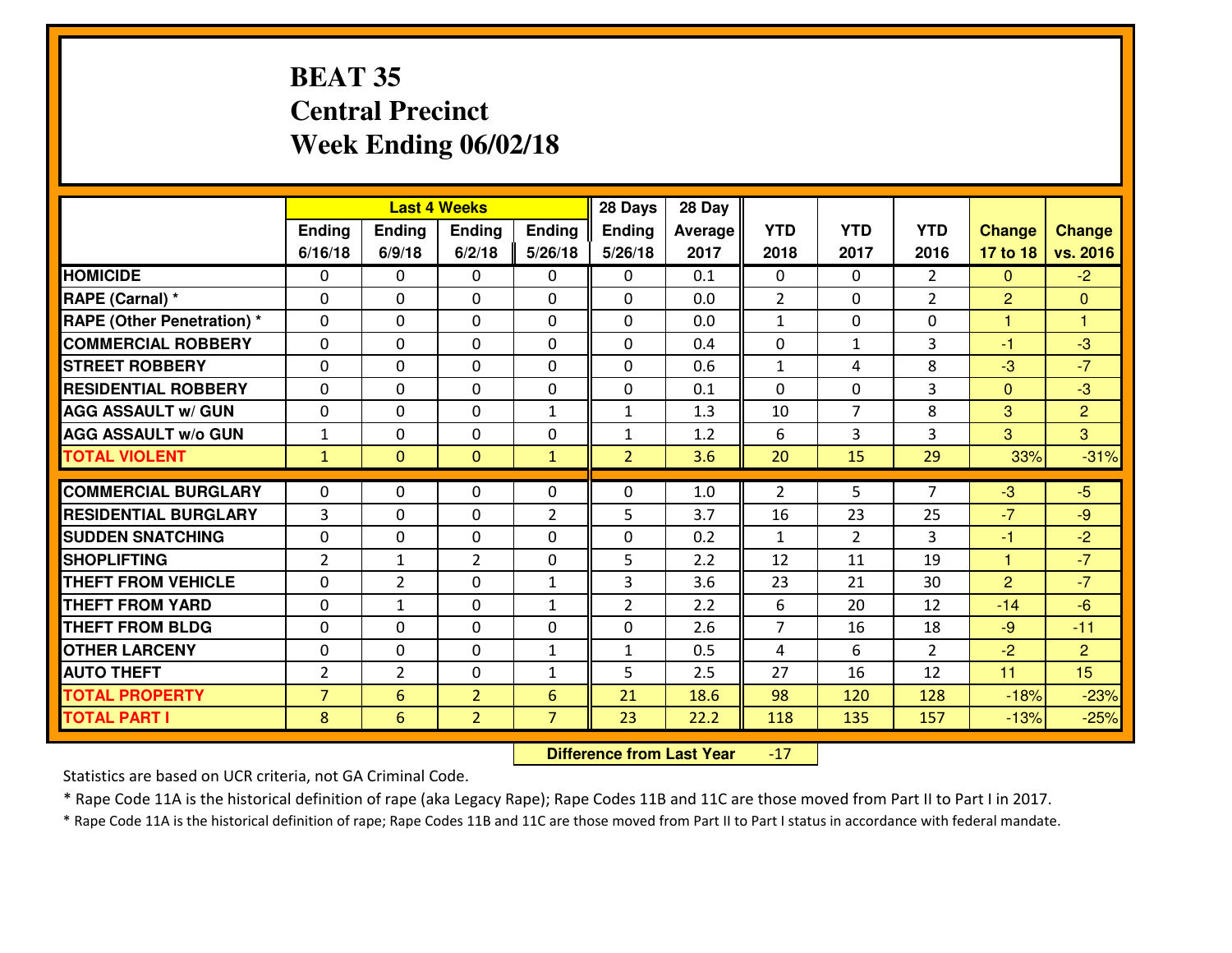# **BEAT 36 Central PrecinctWeek Ending 06/02/18**

|                                              |                                  |                     | <b>Last 4 Weeks</b>              |               | 28 Days        | 28 Day         |                |                |                |                      |                |
|----------------------------------------------|----------------------------------|---------------------|----------------------------------|---------------|----------------|----------------|----------------|----------------|----------------|----------------------|----------------|
|                                              | Ending                           | <b>Ending</b>       | <b>Ending</b>                    | <b>Ending</b> | Ending         | <b>Average</b> | <b>YTD</b>     | <b>YTD</b>     | <b>YTD</b>     | <b>Change</b>        | <b>Change</b>  |
|                                              | 6/16/18                          | 6/9/18              | 6/2/18                           | 5/26/18       | 5/26/18        | 2017           | 2018           | 2017           | 2016           | 17 to 18             | vs. 2016       |
| <b>HOMICIDE</b>                              | 0                                | 0                   | $\mathbf{0}$                     | $\mathbf{0}$  | 0              | 0.0            | $\mathbf{0}$   | $\Omega$       | $\Omega$       | $\mathbf{0}$         | $\overline{0}$ |
| RAPE (Carnal) *                              | $\Omega$                         | 0                   | $\mathbf 0$                      | $\Omega$      | 0              | 0.2            | $\overline{2}$ | $\mathbf{1}$   | $\mathbf{1}$   | $\blacktriangleleft$ | 1              |
| <b>RAPE (Other Penetration) *</b>            | $\Omega$                         | 0                   | $\Omega$                         | $\Omega$      | $\Omega$       | 0.0            | $\Omega$       | $\Omega$       | $\mathbf{1}$   | $\Omega$             | $-1$           |
| <b>COMMERCIAL ROBBERY</b>                    | 0                                | 0                   | $\mathbf 0$                      | 0             | 0              | 0.2            | $\mathbf 0$    | 0              | $\mathbf{1}$   | $\mathbf{0}$         | $-1$           |
| <b>STREET ROBBERY</b>                        | $\Omega$                         | 0                   | $\mathbf{0}$                     | $\Omega$      | 0              | 0.4            | $\mathbf{1}$   | $\overline{2}$ | $\overline{2}$ | $-1$                 | $-1$           |
| <b>RESIDENTIAL ROBBERY</b>                   | $\Omega$                         | $\overline{2}$      | $\mathbf{0}$                     | $\Omega$      | $\overline{2}$ | 0.1            | $\overline{2}$ | $\Omega$       | $\mathbf{1}$   | $\overline{2}$       | 1              |
| <b>AGG ASSAULT w/ GUN</b>                    | $\Omega$                         | 0                   | $\mathbf 0$                      | $\Omega$      | $\Omega$       | 0.6            | $\Omega$       | $\mathbf{1}$   | 3              | $-1$                 | $-3$           |
| <b>AGG ASSAULT W/o GUN</b>                   | 0                                | $\mathbf{1}$        | $\mathbf 0$                      | 0             | $\mathbf{1}$   | 0.7            | 3              | 5              | $\overline{2}$ | $-2$                 | $\mathbf{1}$   |
| <b>TOTAL VIOLENT</b>                         | $\mathbf{0}$                     | $\overline{3}$      | $\mathbf{0}$                     | $\mathbf{0}$  | 3 <sup>1</sup> | 2.1            | 8              | 9              | 11             | $-11%$               | $-27%$         |
| <b>COMMERCIAL BURGLARY</b>                   | $\Omega$                         | 0                   | $\mathbf{0}$                     | $\mathbf{0}$  | 0              | 0.8            | 5              | 4              | 4              | 1                    | 1.             |
|                                              |                                  |                     |                                  |               |                |                |                |                |                |                      |                |
|                                              |                                  |                     |                                  |               |                |                |                |                |                |                      |                |
| <b>RESIDENTIAL BURGLARY</b>                  | $\mathbf{1}$                     | 0                   | $\mathbf{1}$                     | $\mathbf{1}$  | 3              | 1.7            | 11             | 13             | 12             | $-2$                 | -1             |
| <b>SUDDEN SNATCHING</b>                      | 0                                | 0                   | $\mathbf 0$                      | 0             | 0              | 0.2            | $\mathbf 0$    | $\mathbf{1}$   | $\mathbf{1}$   | $-1$                 | $-1$           |
| <b>SHOPLIFTING</b>                           | $\Omega$                         | 1                   | $\mathbf{0}$                     | $\mathbf{1}$  | $\overline{2}$ | 2.6            | 15             | 18             | 10             | $-3$                 | 5              |
| <b>THEFT FROM VEHICLE</b>                    | $\Omega$                         | $\mathbf{1}$        | $\mathbf{0}$                     | 3             | 4              | 3.3            | 21             | 9              | 24             | 12                   | $-3$           |
| <b>THEFT FROM YARD</b>                       | 0                                | $\Omega$            | $\mathbf 0$                      | $\Omega$      | 0              | 1.5            | 4              | 9              | 4              | $-5$                 | $\overline{0}$ |
| <b>THEFT FROM BLDG</b>                       | $\mathbf{1}$                     | 0                   | 0                                | 0             | $\mathbf{1}$   | 1.5            | 13             | 10             | 8              | 3                    | 5              |
| <b>OTHER LARCENY</b>                         | 0                                | 0                   | 0                                | 0             | 0              | 0.3            | $\mathbf{1}$   | $\mathbf{1}$   | $\mathbf{1}$   | $\mathbf{0}$         | $\overline{0}$ |
| <b>AUTO THEFT</b>                            | 0                                | 0                   | $\mathbf{1}$                     | 0             | $\mathbf{1}$   | 2.0            | 10             | 6              | 4              | $\overline{4}$       | 6              |
| <b>TOTAL PROPERTY</b><br><b>TOTAL PART I</b> | 2 <sup>1</sup><br>2 <sup>1</sup> | $\overline{2}$<br>5 | $\overline{2}$<br>$\overline{2}$ | 5<br>5        | 11<br>14       | 13.8<br>16.0   | 80<br>88       | 71<br>80       | 68<br>79       | 13%<br>10%           | 18%<br>11%     |

**Difference from Last Year** 8

Statistics are based on UCR criteria, not GA Criminal Code.

\* Rape Code 11A is the historical definition of rape (aka Legacy Rape); Rape Codes 11B and 11C are those moved from Part II to Part I in 2017.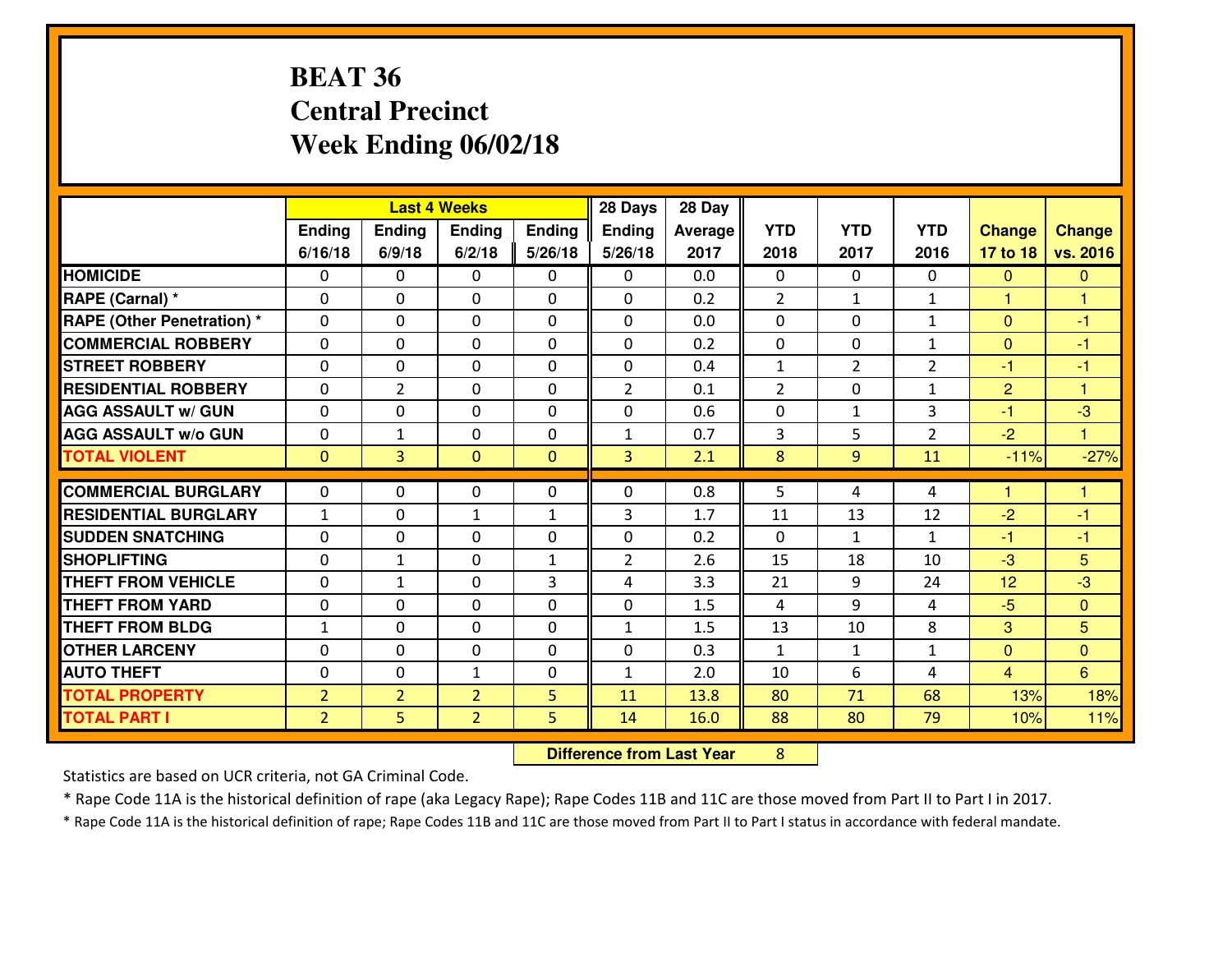

# **COMPSTAT PRECINCT COMMANDER: SOUTH PRECINCT CAPT. JOY GELLATLYWeek Ending 06/16/18**



|                                                                                                  | <b>Week</b><br><b>Ending</b> | <b>Week</b><br><b>Ending</b> | Weekly<br>Avg    | 28-Day<br><b>Ending</b>   | 28-Day<br>Ending                 | Avg<br>$28-Day$  | <b>YTD</b>                               | <b>YTD</b>                                   | <b>YTD</b>         | <b>Change</b>             | <b>Change</b>             |
|--------------------------------------------------------------------------------------------------|------------------------------|------------------------------|------------------|---------------------------|----------------------------------|------------------|------------------------------------------|----------------------------------------------|--------------------|---------------------------|---------------------------|
|                                                                                                  | 6/16/18                      | 6/9/18                       | 2017             | 6/16/18                   | 5/26/18                          | 2017             | 2018                                     | 2017                                         | 2016               | 17 to 18                  | vs. 2016                  |
| <b>HOMICIDE</b>                                                                                  | 0                            | 0                            | 0                | 0                         | 0                                | $\Omega$         | 1                                        | $\overline{2}$                               | $\overline{2}$     | -1                        | -1                        |
| RAPE (Carnal) *                                                                                  | $\mathbf{0}$                 | 0                            | $\mathbf 0$      | $\mathbf{0}$              | 0                                | $\overline{1}$   | 6                                        | $\overline{c}$                               | 8                  | $\overline{4}$            | $-2$                      |
| <b>RAPE (Other Penetration) *</b>                                                                | $\overline{2}$               | 0                            | 0                | 3                         | 4                                | $\Omega$         | 11                                       | 3                                            | 3                  | 8                         | 8                         |
| <b>COMMERCIAL ROBBERY</b>                                                                        | 0                            | 0                            | $\mathbf{1}$     | $\mathbf{0}$              | 1.                               | $\overline{2}$   | 5.                                       | 13                                           | $\overline{17}$    | $-8$                      | $-12$                     |
| <b>STREET ROBBERY</b>                                                                            | $\mathbf 0$                  | $\overline{1}$               | 1                | 3                         | 3                                | $\overline{c}$   | 14                                       | 11                                           | 16                 | 3                         | $-2$                      |
| <b>RESIDENTIAL ROBBERY</b>                                                                       | 0                            | 0                            | $\Omega$         | 0                         | $\Omega$                         | $\Omega$         | $\mathbf{2}$                             | $\mathbf{1}$                                 | 1                  | $\overline{1}$            | $\overline{1}$            |
| <b>AGG ASSAULT w/ GUN</b>                                                                        | $\bf{0}$                     | $\mathbf{1}$                 | $\mathbf{1}$     | 1                         | $\overline{c}$                   | 3                | 8                                        | 20                                           | 10                 | $-12$                     | $-2$                      |
| <b>AGG ASSAULT w/o GUN</b>                                                                       | 1                            | 0                            | $\mathbf{1}$     | $\mathbf 2$               | 3                                | 3                | 15                                       | $\overline{16}$                              | 23                 | $-1$                      | $-\frac{1}{\sqrt{2}}$     |
| <b>TOTAL VIOLENT</b>                                                                             | 3                            | $\overline{2}$               | $\overline{3}$   | 9                         | 13                               | $\overline{12}$  | 62                                       | 68                                           | 80                 | $-9%$                     | $-23%$                    |
| <b>COMMERCIAL BURGLARY</b>                                                                       | $\mathbf{2}$                 | 1                            | 1                | 4                         | 3                                | 4                | 21                                       | 24                                           | 22                 | لې.                       | -1                        |
| <b>RESIDENTIAL BURGLARY</b>                                                                      | 7                            | 3                            | 4                | 21                        | 12                               | 14               | 96                                       | 80                                           | 85                 | 16                        | 11                        |
| <b>SUDDEN SNATCHING</b>                                                                          | 0                            | $\Omega$                     | $\mathbf 0$      | $\mathbf{0}$              | $\overline{2}$                   |                  | $\overline{5}$                           | 3                                            | $\overline{4}$     | $\overline{2}$            | и                         |
| <b>SHOPLIFTING</b>                                                                               | 12                           | $\overline{11}$              | $\overline{7}$   | 50                        | 33                               | 28               | 275                                      | 333                                          | 316                | $-58$                     | $-41$                     |
| <b>THEFT FROM VEHICLE</b>                                                                        | 9                            | $\overline{2}$               | $\overline{7}$   | 22                        | $\overline{28}$                  | $\overline{30}$  | 152                                      | 211                                          | 138                | $-59$                     | 14                        |
| <b>THEFT FROM YARD</b>                                                                           | $\bf{0}$                     | $\overline{5}$               | $\overline{c}$   | 10                        | 10                               | 8                | 42                                       | 34                                           | 51                 | 8                         | $-9$                      |
| <b>THEFT FROM BLDG</b>                                                                           |                              | $\overline{c}$               | 3                | 11                        | 13                               | 13               | 57                                       | 119                                          | $\overline{75}$    | $-62$                     | $-18$                     |
| <b>OTHER LARCENY</b>                                                                             | 1                            | $\mathbf{1}$                 | $\mathbf{1}$     | $\mathbf{2}$              | $\overline{4}$                   | 3                | 13                                       | $\overline{21}$                              | 10                 | $-\frac{1}{\sqrt{2}}$     | 3                         |
| <b>AUTO THEFT</b>                                                                                | $\mathbf 2$                  | $\overline{5}$               | 3                | $\overline{12}$           | 10                               | $\overline{13}$  | 69                                       | 74                                           | 63                 | $-5$                      | $\overline{6}$            |
| <b>TOTAL PROPERTY</b>                                                                            | 34                           | 30                           | 28               | 132                       | 115                              | 113              | 730                                      | 899                                          | 764                | $-19%$                    | $-4%$                     |
| <b>TOTAL PART I</b>                                                                              | $\overline{37}$              | $\overline{32}$              | $\overline{31}$  | $\frac{141}{1}$           | $\overline{128}$                 | $\overline{125}$ | 792                                      | 967                                          | 844                | $-18%$                    | $-6%$                     |
| Statistics are based on UCR criteria, not GA Criminal Code, and are                              |                              |                              |                  |                           | <b>Difference from Last Year</b> |                  | $-175$                                   |                                              |                    | <b>Last Week</b>          | Year-to-Date              |
| preliminary, based on RMS data at the time prepared, and are subject to change.                  |                              |                              |                  |                           |                                  |                  | <b>At-Fault Police Vehicle Accidents</b> |                                              |                    |                           | 5                         |
| Cell Shading: white is within 0.6 standard deviation of the mean; red is above; green is below.  |                              |                              |                  |                           |                                  |                  |                                          | <b>Not At-Fault Police Vehicle Accidents</b> |                    | $\overline{0}$            | $\overline{8}$            |
| * Code 11A is the pre-2016 definition of rape; Codes 11B and 11C are by federal mandate in 2016. |                              |                              |                  |                           |                                  |                  | <b>Total Police Vehicle Accidents</b>    |                                              |                    | $\mathbf{1}$              | 13                        |
|                                                                                                  |                              |                              |                  |                           |                                  |                  |                                          |                                              |                    |                           |                           |
|                                                                                                  | Week                         | Week                         | Weekly           | 28-Day                    | $28-Day$                         | Avg              |                                          |                                              |                    |                           |                           |
| <b>Citizen Initiated Calls</b>                                                                   | <b>Ending</b><br>06/16/18    | <b>Ending</b><br>06/09/18    | Avg<br>2017      | <b>Ending</b><br>06/16/18 | Ending<br>05/26/18               | 28-Day<br>2017   | <b>YTD</b><br>2018                       | <b>YTD</b><br>2017                           | <b>YTD</b><br>2016 | <b>Change</b><br>17 to 18 | <b>Change</b><br>vs. 2016 |
|                                                                                                  |                              |                              |                  |                           |                                  |                  |                                          |                                              |                    |                           |                           |
| <b>Midnight Shift</b>                                                                            | 99<br>258                    | 69<br>233                    | 91<br>247        | 326<br>965                | 366<br>1012                      | 364<br>986       | 2040<br>5844                             | 2255<br>6178                                 | 2198<br>6133       | $-215$<br>$-334$          | $-158$<br>$-289$          |
| <b>Day Shift</b><br><b>Afternoon Shift</b>                                                       | 240                          | 238                          | 246              | 958                       | 983                              | 982              | 5648                                     | 6156                                         | 5988               | $-508$                    | $-340$                    |
| <b>TOTAL CITIZEN CFS</b>                                                                         | 597                          | 540                          | 583              | 2249                      | 2361                             | 2332             | 13532                                    | 14589                                        | 14319              | $-7.2%$                   | $-5.5%$                   |
|                                                                                                  |                              | 0                            |                  | $\Omega$                  | $\mathbf{0}$                     |                  | $\Omega$                                 | $\Omega$                                     | $\Omega$           |                           | $\Omega$                  |
| <b>53S ShotSpotter Calls</b>                                                                     | $\Omega$<br>$\overline{5}$   | 3                            | $\mathbf 0$<br>8 | 29                        | $\overline{36}$                  | $\Omega$<br>33   | 182                                      | 200                                          | 210                | $\mathbf{0}$<br>$-18$     | $-28$                     |
| <b>Sig 53 Shots Fired Calls</b>                                                                  |                              |                              |                  |                           |                                  |                  |                                          |                                              |                    |                           |                           |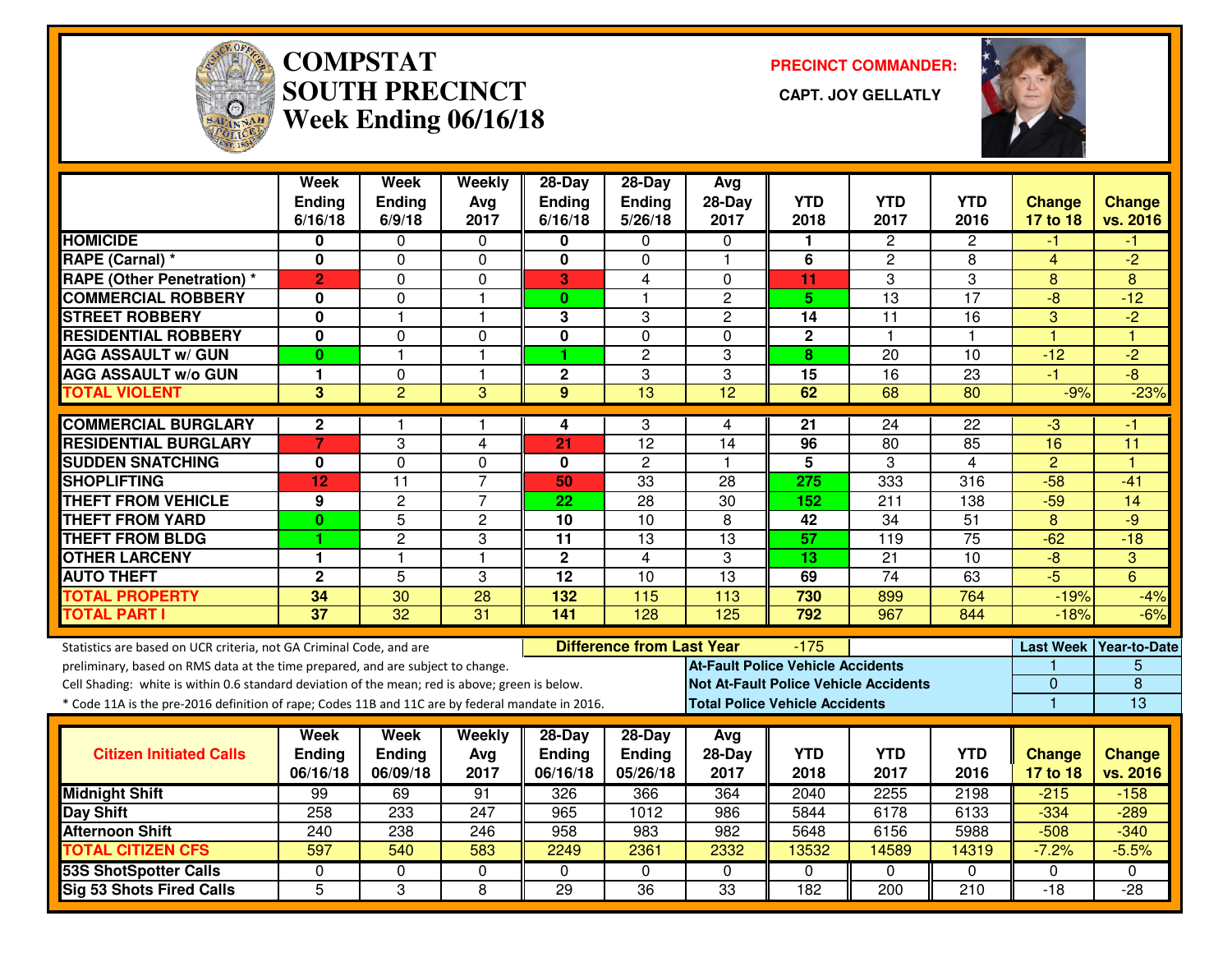# **BEAT 41 South PrecinctWeek Ending 06/02/18**

|                                   |              | <b>Last 4 Weeks</b><br>Ending<br>Ending<br><b>Ending</b><br>Ending |                  |                |                   | 28 Day  |                |                    |                |                |                      |
|-----------------------------------|--------------|--------------------------------------------------------------------|------------------|----------------|-------------------|---------|----------------|--------------------|----------------|----------------|----------------------|
|                                   |              |                                                                    |                  |                | <b>Ending</b>     | Average | <b>YTD</b>     | <b>YTD</b>         | <b>YTD</b>     | <b>Change</b>  | <b>Change</b>        |
|                                   | 6/16/18      | 6/9/18                                                             | 6/2/18           | 5/26/18        | 5/26/18           | 2017    | 2018           | 2017               | 2016           | 17 to 18       | vs. 2016             |
| <b>HOMICIDE</b>                   | $\Omega$     | 0                                                                  | $\Omega$         | 0              | $\Omega$          | 0.0     | 0              | $\Omega$           | 0              | $\Omega$       | $\mathbf{0}$         |
| RAPE (Carnal) *                   | $\Omega$     | 0                                                                  | $\mathbf{0}$     | $\Omega$       | $\Omega$          | 0.1     | $\mathbf{1}$   | $\Omega$           | $\overline{2}$ | $\mathbf{1}$   | -1                   |
| <b>RAPE (Other Penetration) *</b> | 0            | 0                                                                  | $\mathbf 0$      | $\mathbf{1}$   | $\mathbf{1}$      | 0.0     | $\mathbf{1}$   | 0                  | 0              | $\mathbf{1}$   | $\overline{1}$       |
| <b>COMMERCIAL ROBBERY</b>         | 0            | 0                                                                  | $\mathbf 0$      | 0              | 0                 | 1.2     | 0              | 4                  | 4              | $-4$           | $-4$                 |
| <b>STREET ROBBERY</b>             | 0            | 0                                                                  | $\mathbf 0$      | 0              | 0                 | 0.3     | $\mathbf{1}$   | $\mathbf{1}$       | 4              | $\mathbf{0}$   | $-3$                 |
| <b>RESIDENTIAL ROBBERY</b>        | 0            | 0                                                                  | $\mathbf 0$      | 0              | 0                 | 0.1     | 0              | 0                  | 0              | $\mathbf{0}$   | $\mathbf{0}$         |
| <b>AGG ASSAULT W/ GUN</b>         | 0            | 0                                                                  | $\mathbf 0$      | 0              | 0                 | 0.2     | 0              | $\mathbf{1}$       | 0              | $-1$           | $\overline{0}$       |
| <b>AGG ASSAULT W/o GUN</b>        | 0            | 0                                                                  | 0                | 0              | $\mathbf 0$       | 0.3     | $\overline{2}$ | $\overline{2}$     | $\overline{2}$ | $\mathbf{0}$   | $\overline{0}$       |
| <b>TOTAL VIOLENT</b>              | $\mathbf{0}$ | $\overline{0}$                                                     | $\mathbf{O}$     | $\mathbf{1}$   | $\mathbf{1}$      | 2.1     | 5              | 8                  | 12             | $-38%$         | $-58%$               |
| <b>COMMERCIAL BURGLARY</b>        | $\Omega$     | 0                                                                  | $\mathbf{0}$     | 0              | $\Omega$          | 1.4     | $\mathbf{1}$   | 5.                 | 10             | $-4$           | $-9$                 |
| <b>RESIDENTIAL BURGLARY</b>       | 0            | 0                                                                  |                  | 0              |                   | 2.1     | $\overline{7}$ |                    | 12             | $-3$           | $-5$                 |
| <b>SUDDEN SNATCHING</b>           | $\mathbf{0}$ | 0                                                                  | 1<br>$\mathbf 0$ | 0              | $\mathbf{1}$<br>0 | 0.2     | $\overline{2}$ | 10<br>$\mathbf{1}$ | $\mathbf{1}$   | $\overline{1}$ | $\blacktriangleleft$ |
| <b>SHOPLIFTING</b>                | 0            | 0                                                                  | $\mathbf 0$      | $\mathbf{1}$   | $\mathbf{1}$      | 4.4     | 11             | 31                 | 17             | $-20$          | $-6$                 |
| <b>THEFT FROM VEHICLE</b>         | 0            | 0                                                                  | $\mathbf 0$      | $\Omega$       | 0                 | 3.5     | 14             | 17                 | 33             | $-3$           | $-19$                |
| <b>THEFT FROM YARD</b>            | 0            | 0                                                                  | $\overline{2}$   | 0              | $\overline{2}$    | 1.8     | 8              | $\overline{7}$     | 5              | $\mathbf{1}$   | 3                    |
| <b>THEFT FROM BLDG</b>            | 0            | 0                                                                  | $\mathbf 0$      | $\mathbf{0}$   | 0                 | 3.1     | 8              | 16                 | 12             | $-8$           | $-4$                 |
| <b>OTHER LARCENY</b>              | 0            | 0                                                                  | $\mathbf 0$      | 0              | 0                 | 0.4     | $\overline{2}$ | 3                  | 0              | $-1$           | $\overline{2}$       |
| <b>AUTO THEFT</b>                 | 0            | 0                                                                  | $\mathbf{1}$     | 0              | $\mathbf{1}$      | 1.7     | 5              | 9                  | 14             | $-4$           | $-9$                 |
| <b>TOTAL PROPERTY</b>             | $\mathbf{0}$ | $\mathbf{0}$                                                       | 4                | $\mathbf{1}$   | 5                 | 18.6    | 58             | 99                 | 104            | $-41%$         | $-44%$               |
| <b>TOTAL PART I</b>               | $\mathbf 0$  | $\mathbf{0}$                                                       | $\overline{4}$   | $\overline{2}$ | 6                 | 20.8    | 63             | 107                | 116            | $-41%$         |                      |
|                                   |              |                                                                    |                  |                |                   |         |                |                    |                |                | $-46%$               |

 **Difference from Last Year**-44

Statistics are based on UCR criteria, not GA Criminal Code.

\* Rape Code 11A is the historical definition of rape (aka Legacy Rape); Rape Codes 11B and 11C are those moved from Part II to Part I in 2017.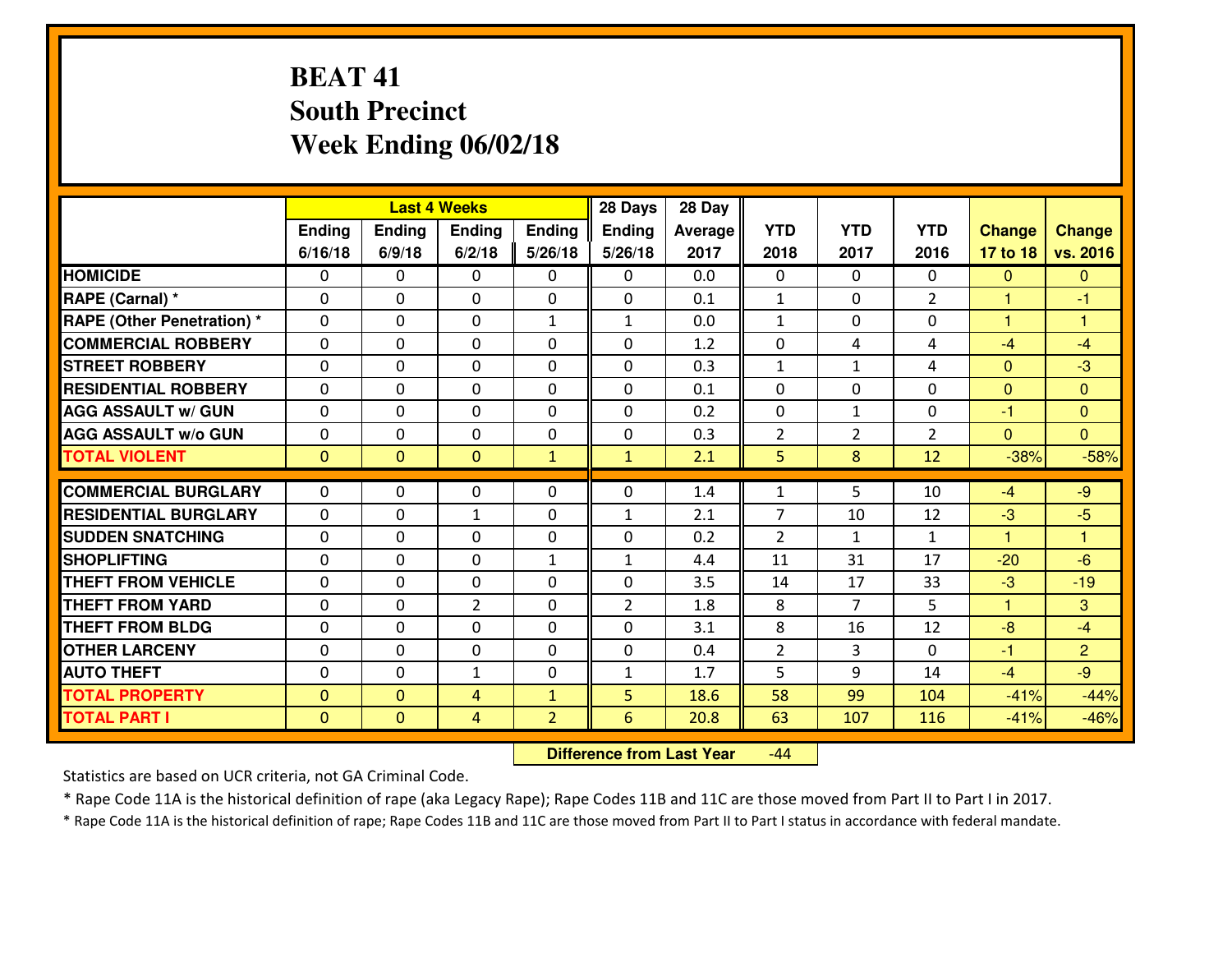# **BEAT 42 South PrecinctWeek Ending 06/02/18**

|                                              |              |                | <b>Last 4 Weeks</b> |                | 28 Days       | 28 Day     |                |                |                |                  |                  |
|----------------------------------------------|--------------|----------------|---------------------|----------------|---------------|------------|----------------|----------------|----------------|------------------|------------------|
|                                              | Ending       | Ending         | Ending              | <b>Ending</b>  | <b>Ending</b> | Average    | <b>YTD</b>     | <b>YTD</b>     | <b>YTD</b>     | <b>Change</b>    | <b>Change</b>    |
|                                              | 6/16/18      | 6/9/18         | 6/2/18              | 5/26/18        | 5/26/18       | 2017       | 2018           | 2017           | 2016           | 17 to 18         | vs. 2016         |
| <b>HOMICIDE</b>                              | $\Omega$     | 0              | 0                   | 0              | 0             | 0.0        | 0              | $\Omega$       | $\Omega$       | $\Omega$         | $\Omega$         |
| RAPE (Carnal) *                              | $\mathbf{0}$ | 0              | $\mathbf 0$         | 0              | 0             | 0.0        | $\mathbf{0}$   | $\mathbf{0}$   | $\mathbf{1}$   | $\Omega$         | $-1$             |
| <b>RAPE (Other Penetration) *</b>            | $\mathbf{0}$ | 0              | $\mathbf{0}$        | $\mathbf{1}$   | $\mathbf{1}$  | 0.0        | 3              | 0              | 0              | 3                | 3                |
| <b>COMMERCIAL ROBBERY</b>                    | $\mathbf{0}$ | 0              | 0                   | $\Omega$       | $\Omega$      | 0.0        | 1              | 3              | 3              | $-2$             | $-2$             |
| <b>STREET ROBBERY</b>                        | $\mathbf{0}$ | 0              | $\mathbf 0$         | 0              | $\Omega$      | 0.0        | 3              | $\overline{2}$ | $\overline{2}$ | 1                | 1                |
| <b>RESIDENTIAL ROBBERY</b>                   | $\Omega$     | 0              | $\mathbf 0$         | 0              | 0             | 0.0        | 0              | 0              | $\mathbf{1}$   | $\mathbf{0}$     | $-1$             |
| <b>AGG ASSAULT W/ GUN</b>                    | 0            | 0              | $\mathbf 0$         | 0              | 0             | 0.0        | $\mathbf{1}$   | $\overline{2}$ | $\overline{2}$ | $-1$             | $-1$             |
| <b>AGG ASSAULT W/o GUN</b>                   | 0            | 0              | $\mathbf 0$         | 0              | 0             | 0.0        | $\mathbf 1$    | $\mathbf{1}$   | 4              | $\mathbf{0}$     | $-3$             |
| <b>TOTAL VIOLENT</b>                         | $\mathbf{0}$ | $\overline{0}$ | $\mathbf{0}$        | $\mathbf{1}$   | $\mathbf{1}$  | 0.0        | 9              | 8              | 13             | 13%              | $-31%$           |
| <b>COMMERCIAL BURGLARY</b>                   |              |                |                     |                |               |            |                |                |                |                  |                  |
|                                              |              |                |                     |                |               |            |                |                |                |                  |                  |
|                                              | $\mathbf{0}$ | 0              | 0                   | $\mathbf{1}$   | 1             | 0.0        | 4              | 5              | 4              | -1               | $\mathbf{0}$     |
| <b>RESIDENTIAL BURGLARY</b>                  | $\Omega$     | 0              | $\mathbf{0}$        | $\Omega$       | $\Omega$      | 0.0        | $\overline{2}$ | 2              | $\overline{2}$ | $\mathbf{0}$     | $\mathbf{0}$     |
| <b>SUDDEN SNATCHING</b>                      | $\mathbf{0}$ | 0              | 0                   | 0              | $\Omega$      | 0.0        | $\Omega$       | 0              | $\Omega$       | $\Omega$         | $\Omega$         |
| <b>SHOPLIFTING</b>                           | 9            | $\overline{7}$ | $\overline{7}$      | $\overline{7}$ | 30            | 0.0        | 136            | 168            | 169            | $-32$            | $-33$            |
| <b>THEFT FROM VEHICLE</b>                    | $\mathbf{1}$ | 0              | $\overline{2}$      | $\mathbf{1}$   | 4             | 0.0        | 19             | 31             | 22             | $-12$            | $-3$             |
| <b>THEFT FROM YARD</b>                       | 0            | $\mathbf{1}$   | $\mathbf 0$         | 0              | $\mathbf{1}$  | 0.0        | 8              | 4              | 11             | $\overline{4}$   | $-3$             |
| <b>THEFT FROM BLDG</b>                       | 3            | 0              | $\mathbf 0$         | 0              | 3             | 0.0        | 4              | 24             | 15             | $-20$            | $-11$            |
| <b>OTHER LARCENY</b>                         | 0            | 0              | $\mathbf 0$         | 0              | 0             | 0.0        | $\mathbf{1}$   | 3              | $\overline{2}$ | $-2$             | $-1$             |
| <b>AUTO THEFT</b>                            | $\mathbf{0}$ | $\mathbf{1}$   | $\mathbf{1}$        | $\mathbf{1}$   | 3             | 0.0        | 12             | 8              | 9              | $\overline{4}$   | $\overline{3}$   |
| <b>TOTAL PROPERTY</b><br><b>TOTAL PART I</b> | 13<br>13     | 9<br>9         | 10<br>10            | 10<br>11       | 42<br>43      | 0.0<br>0.0 | 186<br>195     | 245<br>253     | 234<br>247     | $-24%$<br>$-23%$ | $-21%$<br>$-21%$ |

 **Difference from Last Year**-58

Statistics are based on UCR criteria, not GA Criminal Code.

\* Rape Code 11A is the historical definition of rape (aka Legacy Rape); Rape Codes 11B and 11C are those moved from Part II to Part I in 2017.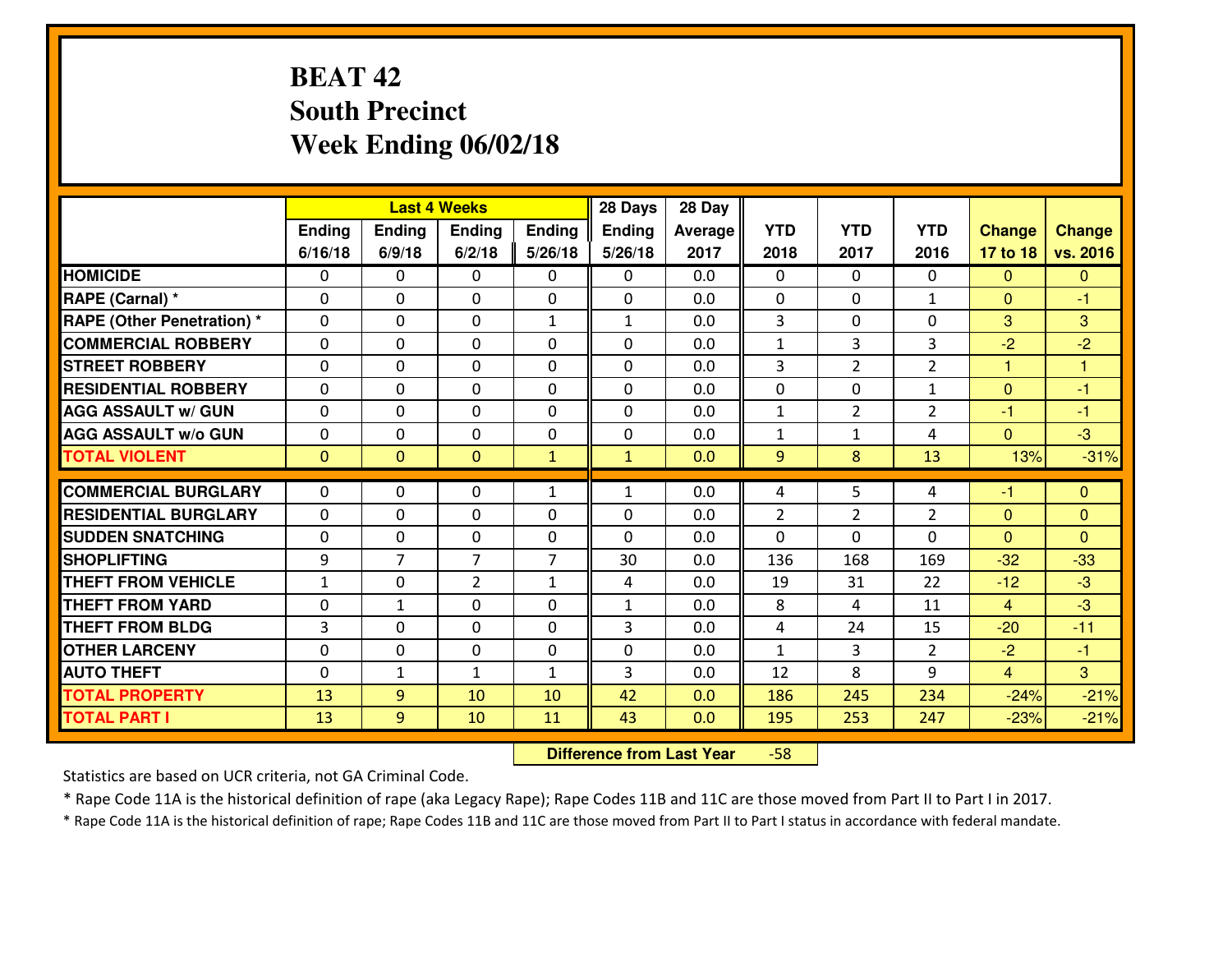# **BEAT 43 South PrecinctWeek Ending 06/02/18**

|                                  |                |                | <b>Last 4 Weeks</b> |                | 28 Days        | 28 Day  |                |                |              |                |                |
|----------------------------------|----------------|----------------|---------------------|----------------|----------------|---------|----------------|----------------|--------------|----------------|----------------|
|                                  | Ending         | Ending         | Ending              | <b>Ending</b>  | <b>Ending</b>  | Average | <b>YTD</b>     | <b>YTD</b>     | <b>YTD</b>   | <b>Change</b>  | <b>Change</b>  |
|                                  | 6/16/18        | 6/9/18         | 6/2/18              | 5/26/18        | 5/26/18        | 2017    | 2018           | 2017           | 2016         | 17 to 18       | vs. 2016       |
| <b>HOMICIDE</b>                  | 0              | 0              | 0                   | 0              | 0              | 0.0     | $\mathbf{1}$   | $\Omega$       | $\mathbf{1}$ | 1              | $\mathbf{0}$   |
| RAPE (Carnal) *                  | $\Omega$       | 0              | 0                   | $\Omega$       | 0              | 0.0     | $\overline{2}$ | $\Omega$       | 0            | $\overline{2}$ | $\overline{2}$ |
| <b>RAPE (Other Penetration)*</b> | $\Omega$       | $\Omega$       | $\mathbf 0$         | $\Omega$       | $\Omega$       | 0.1     | $\Omega$       | $\mathbf{1}$   | $\Omega$     | $-1$           | $\Omega$       |
| <b>COMMERCIAL ROBBERY</b>        | $\Omega$       | $\Omega$       | $\mathbf 0$         | $\Omega$       | $\Omega$       | 0.4     | $\Omega$       | $\overline{2}$ | 4            | $-2$           | $-4$           |
| <b>ISTREET ROBBERY</b>           | $\mathbf{0}$   | 0              | $\mathbf{0}$        | 0              | $\Omega$       | 0.5     | 3              | $\overline{2}$ | 3            | 1              | $\mathbf{0}$   |
| <b>RESIDENTIAL ROBBERY</b>       | 0              | 0              | $\mathbf 0$         | 0              | 0              | 0.1     | 0              | 0              | 0            | $\mathbf{0}$   | $\overline{0}$ |
| <b>AGG ASSAULT W/ GUN</b>        | 0              | 0              | $\mathbf{1}$        | 0              | $\mathbf{1}$   | 0.5     | $\overline{2}$ | $\overline{2}$ | 0            | $\overline{0}$ | $\overline{2}$ |
| <b>AGG ASSAULT W/o GUN</b>       | 0              | 0              | $\mathbf 0$         | 0              | 0              | 0.6     | $\overline{2}$ | 3              | 6            | $-1$           | $-4$           |
| <b>TOTAL VIOLENT</b>             | $\mathbf{0}$   | $\overline{0}$ | $\mathbf{1}$        | $\mathbf{0}$   | $\mathbf{1}$   | 2.1     | 10             | 10             | 14           | 0%             | $-29%$         |
| <b>COMMERCIAL BURGLARY</b>       | $\Omega$       | 0              |                     | 0              | $\mathbf{1}$   | 1.2     | 6              | 5              | 6            | 1              | $\mathbf{0}$   |
|                                  |                |                | 1                   |                |                |         |                |                |              |                |                |
| <b>RESIDENTIAL BURGLARY</b>      | $\Omega$       | $\overline{2}$ | 1                   | $\mathbf{1}$   | 4              | 2.6     | 18             | 20             | 17           | $-2$           | 1              |
| <b>SUDDEN SNATCHING</b>          | 0              | $\Omega$       | $\mathbf 0$         | $\Omega$       | 0              | 0.2     | $\overline{2}$ | $\mathbf{1}$   | $\mathbf{1}$ | $\mathbf{1}$   | $\overline{1}$ |
| <b>SHOPLIFTING</b>               | 0              | 0              | $\mathbf{1}$        | $\mathbf{1}$   | $\overline{2}$ | 3.5     | 17             | 29             | 60           | $-12$          | $-43$          |
| <b>THEFT FROM VEHICLE</b>        | 2              | $\overline{2}$ | $\mathbf 0$         | $\mathbf{1}$   | 5              | 4.6     | 24             | 42             | 12           | $-18$          | 12             |
| <b>THEFT FROM YARD</b>           | 0              | $\mathbf{1}$   | $\mathbf{1}$        | 0              | $\overline{2}$ | 1.2     | 5              | 5              | 8            | $\mathbf{0}$   | $-3$           |
| <b>THEFT FROM BLDG</b>           | $\overline{2}$ | $\mathbf{1}$   | 1                   | $\mathbf{0}$   | 4              | 2.8     | 18             | 24             | 16           | $-6$           | $\overline{2}$ |
| <b>OTHER LARCENY</b>             | 0              | 0              | $\mathbf 0$         | 0              | 0              | 0.2     | $\mathbf{1}$   | $\overline{2}$ | $\mathbf{1}$ | $-1$           | $\overline{0}$ |
| <b>AUTO THEFT</b>                | 0              | 0              | $\overline{2}$      | $\mathbf{0}$   | $\overline{2}$ | 2.1     | 10             | 16             | 13           | $-6$           | $-3$           |
| <b>TOTAL PROPERTY</b>            | 4              | 6              | $\overline{7}$      | $\overline{3}$ | 20             | 18.3    | 101            | 144            | 134          | $-30%$         | $-25%$         |
| <b>TOTAL PART I</b>              | $\overline{4}$ | 6              | 8                   | 3              | 21             | 20.5    | <u>111</u>     | 154            | 148          | $-28%$         | $-25%$         |

 **Difference from Last Year**-43

Statistics are based on UCR criteria, not GA Criminal Code.

\* Rape Code 11A is the historical definition of rape (aka Legacy Rape); Rape Codes 11B and 11C are those moved from Part II to Part I in 2017.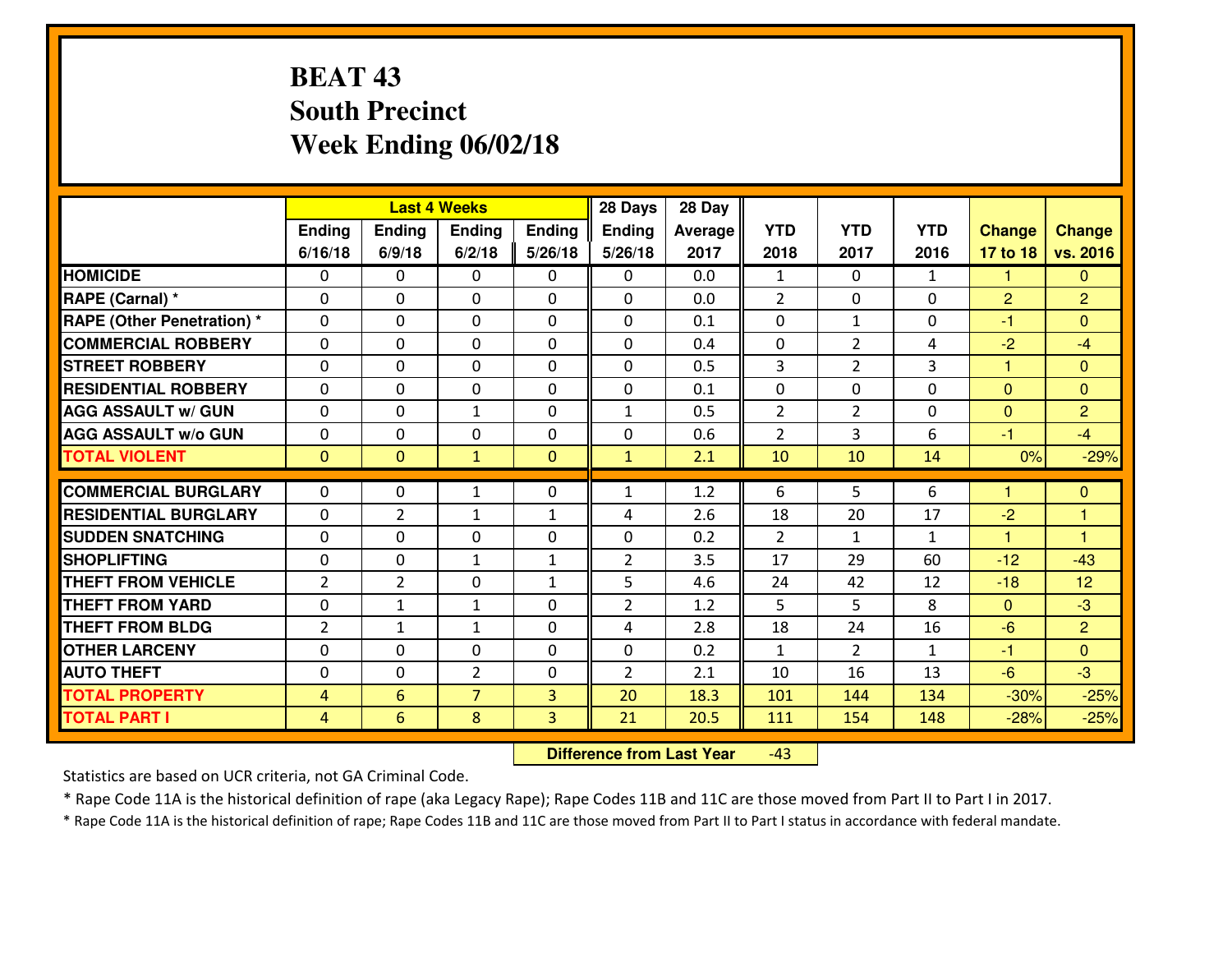# **BEAT 44 South PrecinctWeek Ending 06/02/18**

|                                   |                |                | <b>Last 4 Weeks</b> |                | 28 Days        | 28 Day  |                |                |                |                |                |
|-----------------------------------|----------------|----------------|---------------------|----------------|----------------|---------|----------------|----------------|----------------|----------------|----------------|
|                                   | Ending         | <b>Ending</b>  | <b>Ending</b>       | <b>Ending</b>  | <b>Ending</b>  | Average | <b>YTD</b>     | <b>YTD</b>     | <b>YTD</b>     | <b>Change</b>  | Change         |
|                                   | 6/16/18        | 6/9/18         | 6/2/18              | 5/26/18        | 5/26/18        | 2017    | 2018           | 2017           | 2016           | 17 to 18       | vs. 2016       |
| <b>HOMICIDE</b>                   | $\Omega$       | 0              | 0                   | 0              | 0              | 0.1     | $\Omega$       | $\mathbf{1}$   | $\mathbf{1}$   | $-1$           | -1.            |
| RAPE (Carnal) *                   | 0              | 0              | $\mathbf{0}$        | 0              | 0              | 0.1     | $\mathbf{0}$   | 0              | 3              | $\mathbf{0}$   | $-3$           |
| <b>RAPE (Other Penetration) *</b> | $\Omega$       | 0              | $\mathbf{0}$        | 0              | 0              | 0.0     | $\overline{2}$ | $\Omega$       | $\mathbf{1}$   | $\overline{2}$ | 1              |
| <b>COMMERCIAL ROBBERY</b>         | 0              | 0              | 0                   | $\Omega$       | $\Omega$       | 0.2     | $\mathbf{1}$   | $\mathbf{0}$   | $\Omega$       | 1              | 1              |
| <b>STREET ROBBERY</b>             | $\Omega$       | 0              | $\mathbf{1}$        | $\Omega$       | $\mathbf{1}$   | 0.6     | 2              | $\mathbf{1}$   | $\overline{2}$ | 1              | $\mathbf{0}$   |
| <b>RESIDENTIAL ROBBERY</b>        | $\Omega$       | 0              | $\mathbf 0$         | $\Omega$       | 0              | 0.0     | $\overline{2}$ | $\Omega$       | 0              | $\overline{2}$ | $\overline{2}$ |
| <b>AGG ASSAULT W/ GUN</b>         | $\Omega$       | 0              | $\mathbf 0$         | 0              | 0              | 0.7     | 4              | $\overline{7}$ | $\overline{2}$ | $-3$           | $\overline{2}$ |
| <b>AGG ASSAULT W/o GUN</b>        | 0              | 0              | $\mathbf 0$         | 0              | $\mathbf 0$    | 0.5     | 3              | $\overline{3}$ | 5              | $\overline{0}$ | $-2$           |
| <b>TOTAL VIOLENT</b>              | $\mathbf{0}$   | $\overline{0}$ | $\mathbf{1}$        | $\overline{0}$ | $\mathbf{1}$   | 2.1     | 14             | 12             | 14             | 17%            | 0%             |
| <b>COMMERCIAL BURGLARY</b>        | $\Omega$       | 0              | $\mathbf{0}$        | 0              | $\Omega$       | 0.5     | 1              | $\mathbf{1}$   | $\Omega$       | $\mathbf 0$    | 1              |
| <b>RESIDENTIAL BURGLARY</b>       |                |                |                     |                |                |         |                |                | 22             |                | $-6$           |
|                                   | $\Omega$       | $\mathbf{1}$   | $\mathbf{1}$        | $\mathbf{1}$   | 3              | 3.9     | 16             | 16             |                | $\mathbf{0}$   |                |
| <b>SUDDEN SNATCHING</b>           | 0              | 0              | $\mathbf 0$         | 0              | 0              | 0.0     | $\Omega$       | $\Omega$       | $\mathbf{1}$   | $\mathbf{0}$   | -1             |
| <b>SHOPLIFTING</b>                | $\overline{2}$ | 3              | $\overline{2}$      | $\mathbf{1}$   | 8              | 3.4     | 34             | 10             | 4              | 24             | 30             |
| <b>THEFT FROM VEHICLE</b>         | $\Omega$       | 1              | $\mathbf 0$         | 6              | $\overline{7}$ | 8.6     | 38             | 42             | 28             | $-4$           | 10             |
| <b>THEFT FROM YARD</b>            | $\mathbf{1}$   | 1              | $\mathbf 0$         | $\Omega$       | $\overline{2}$ | 1.7     | 6              | 4              | $\overline{7}$ | $\overline{2}$ | $-1$           |
| <b>THEFT FROM BLDG</b>            | $\mathbf{1}$   | 0              | $\mathbf 0$         | 0              | $\mathbf{1}$   | 2.7     | 6              | 14             | 16             | $-8$           | $-10$          |
| <b>OTHER LARCENY</b>              | $\mathbf 0$    | 0              | $\mathbf 0$         | 0              | 0              | 0.5     | 3              | $\overline{3}$ | 4              | $\overline{0}$ | $-1$           |
| <b>AUTO THEFT</b>                 | 0              | 1              | 1                   | 0              | $\overline{2}$ | 3.0     | 10             | 8              | 12             | $\overline{2}$ | $-2$           |
| <b>TOTAL PROPERTY</b>             | $\overline{4}$ | $\overline{7}$ | 4                   | 8              | 23             | 24.2    | 114            | 98             | 94             | 16%            | 21%            |
| <b>TOTAL PART I</b>               | $\overline{4}$ | $\overline{7}$ | 5                   | 8              | 24             | 26.4    | 128            | 110            | 108            | 16%            | 19%            |

 **Difference from Last Year**<sup>18</sup>

Statistics are based on UCR criteria, not GA Criminal Code.

\* Rape Code 11A is the historical definition of rape (aka Legacy Rape); Rape Codes 11B and 11C are those moved from Part II to Part I in 2017.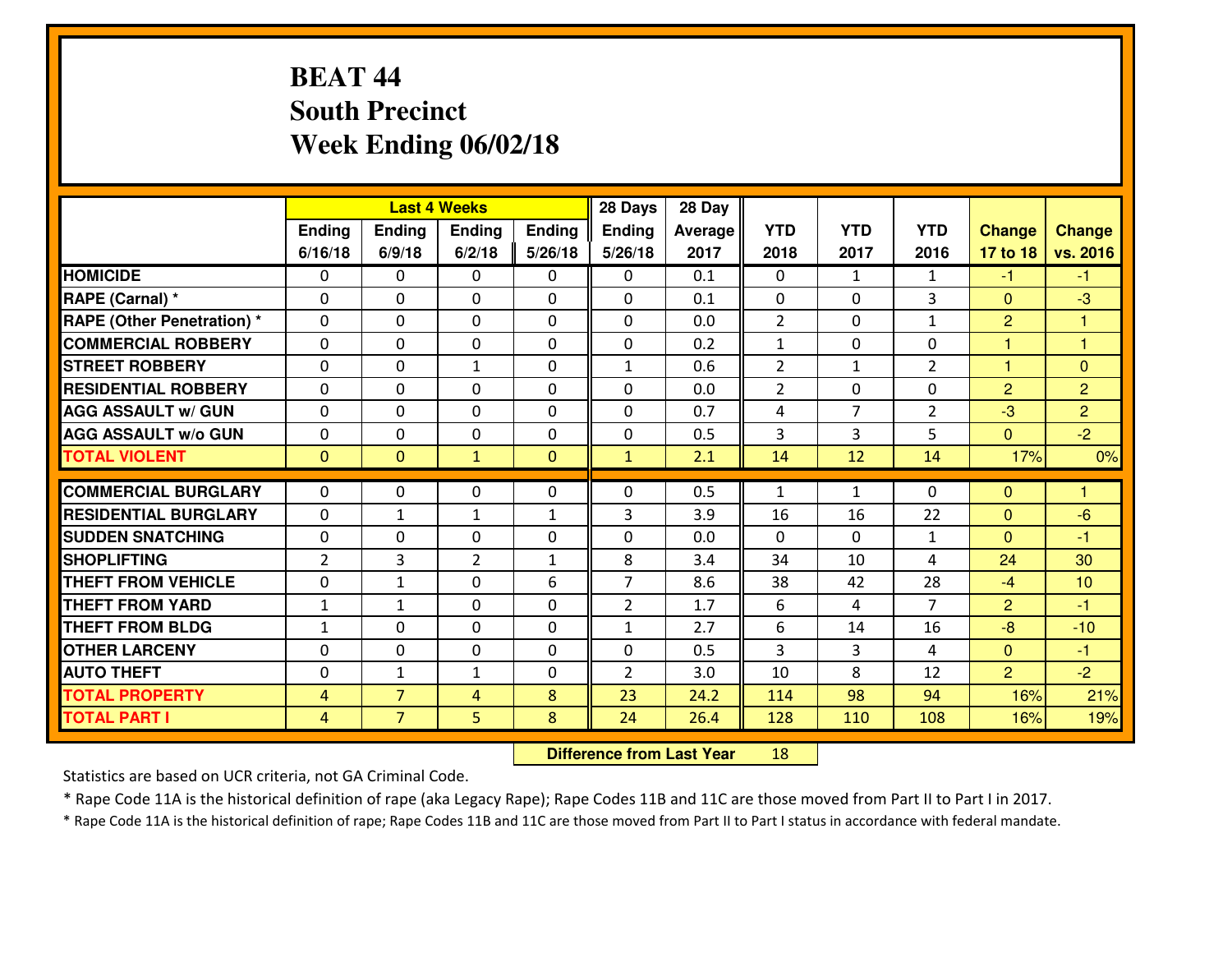# **BEAT 45 South PrecinctWeek Ending 06/02/18**

|                                  |                |                | <b>Last 4 Weeks</b> |              | 28 Days        | 28 Day  |                |                |                |                |                         |
|----------------------------------|----------------|----------------|---------------------|--------------|----------------|---------|----------------|----------------|----------------|----------------|-------------------------|
|                                  | Ending         | Ending         | Ending              | Ending       | <b>Ending</b>  | Average | <b>YTD</b>     | <b>YTD</b>     | <b>YTD</b>     | <b>Change</b>  | <b>Change</b>           |
|                                  | 6/16/18        | 6/9/18         | 6/2/18              | 5/26/18      | 5/26/18        | 2017    | 2018           | 2017           | 2016           | 17 to 18       | vs. 2016                |
| <b>HOMICIDE</b>                  | 0              | 0              | 0                   | 0            | 0              | 0.1     | 0              | $\mathbf{1}$   | 0              | $-1$           | $\mathbf{0}$            |
| RAPE (Carnal) *                  | $\mathbf{0}$   | 0              | 0                   | 0            | 0              | 0.1     | $\overline{2}$ | $\mathbf{0}$   | $\mathbf{1}$   | $\overline{2}$ | 1                       |
| <b>RAPE (Other Penetration)*</b> | $\mathbf{1}$   | $\Omega$       | $\mathbf 0$         | $\Omega$     | $\mathbf{1}$   | 0.1     | $\overline{2}$ | $\mathbf{1}$   | $\mathbf{1}$   | 1              | $\overline{\mathbf{1}}$ |
| <b>COMMERCIAL ROBBERY</b>        | $\Omega$       | $\Omega$       | $\mathbf 0$         | $\Omega$     | 0              | 0.2     | 1              | $\mathbf{1}$   | $\mathbf{1}$   | $\mathbf{0}$   | $\mathbf{0}$            |
| <b>ISTREET ROBBERY</b>           | $\mathbf{0}$   | 0              | $\mathbf{0}$        | 0            | $\Omega$       | 0.5     | $\mathbf{1}$   | $\overline{2}$ | 0              | $-1$           | 1                       |
| <b>RESIDENTIAL ROBBERY</b>       | 0              | 0              | $\mathbf 0$         | 0            | 0              | 0.1     | 0              | 0              | 0              | $\mathbf{0}$   | $\mathbf{0}$            |
| <b>AGG ASSAULT W/ GUN</b>        | 0              | 0              | $\mathbf 0$         | 0            | 0              | 0.6     | 0              | 6              | 0              | $-6$           | $\overline{0}$          |
| <b>AGG ASSAULT W/o GUN</b>       | 0              | 0              | $\mathbf 0$         | 0            | 0              | 0.2     | 4              | $\mathbf{1}$   | 3              | 3              | $\overline{1}$          |
| <b>TOTAL VIOLENT</b>             | $\mathbf{1}$   | $\overline{0}$ | $\overline{0}$      | $\mathbf{0}$ | $\mathbf{1}$   | 1.8     | 10             | 12             | 6              | $-17%$         | 67%                     |
| <b>COMMERCIAL BURGLARY</b>       | $\Omega$       | 0              | $\mathbf{0}$        | $\mathbf{1}$ | 1              | 0.3     | $\overline{2}$ | 3              | $\mathbf{1}$   | -1             | 1                       |
| <b>RESIDENTIAL BURGLARY</b>      | $\Omega$       | $\mathbf{1}$   | $\mathbf 0$         | 0            | 1              | 2.8     | 19             | 21             | 17             | $-2$           | $\overline{2}$          |
| <b>SUDDEN SNATCHING</b>          | 0              | 0              | $\mathbf 0$         | 0            | 0              | 0.0     | $\Omega$       | $\Omega$       | $\Omega$       | $\overline{0}$ | $\Omega$                |
| <b>SHOPLIFTING</b>               | $\overline{2}$ | 0              | $\mathbf 0$         | $\mathbf{1}$ | 3              | 5.8     | 23             | 36             | 36             | $-13$          | $-13$                   |
| <b>THEFT FROM VEHICLE</b>        | $\mathbf{1}$   | $\mathbf{1}$   | $\mathbf 0$         | 0            | $\overline{2}$ | 4.4     | 25             | 34             | 17             | $-9$           | 8                       |
| <b>THEFT FROM YARD</b>           | 0              | 0              | $\mathbf{1}$        | 0            | $\mathbf{1}$   | 1.1     | $\overline{7}$ | 6              | $\overline{7}$ | $\mathbf{1}$   | $\overline{0}$          |
| <b>THEFT FROM BLDG</b>           | $\mathbf{0}$   | 0              | 0                   | 0            | 0              | 1.2     | 4              | 13             | 4              | $-9$           | $\mathbf{0}$            |
| <b>OTHER LARCENY</b>             | 0              | 0              | 1                   | 0            | $\mathbf{1}$   | 0.6     | 3              | 3              | $\mathbf{1}$   | $\mathbf{0}$   | $\overline{2}$          |
| <b>AUTO THEFT</b>                | 0              | 0              | 0                   | $\mathbf{1}$ | 1              | 1.8     | 9              | 8              | 8              | $\mathbf{1}$   | $\overline{1}$          |
| <b>TOTAL PROPERTY</b>            | $\overline{3}$ | $\overline{2}$ | $\overline{2}$      | 3            | 10             | 18.0    | 92             | 124            | 91             | $-26%$         | 1%                      |
| <b>TOTAL PART I</b>              | $\overline{4}$ | $\overline{2}$ | $\overline{2}$      | 3            | 11             | 19.8    | 102            | 136            | 97             | $-25%$         | 5%                      |

 **Difference from Last Year**-34

Statistics are based on UCR criteria, not GA Criminal Code.

\* Rape Code 11A is the historical definition of rape (aka Legacy Rape); Rape Codes 11B and 11C are those moved from Part II to Part I in 2017.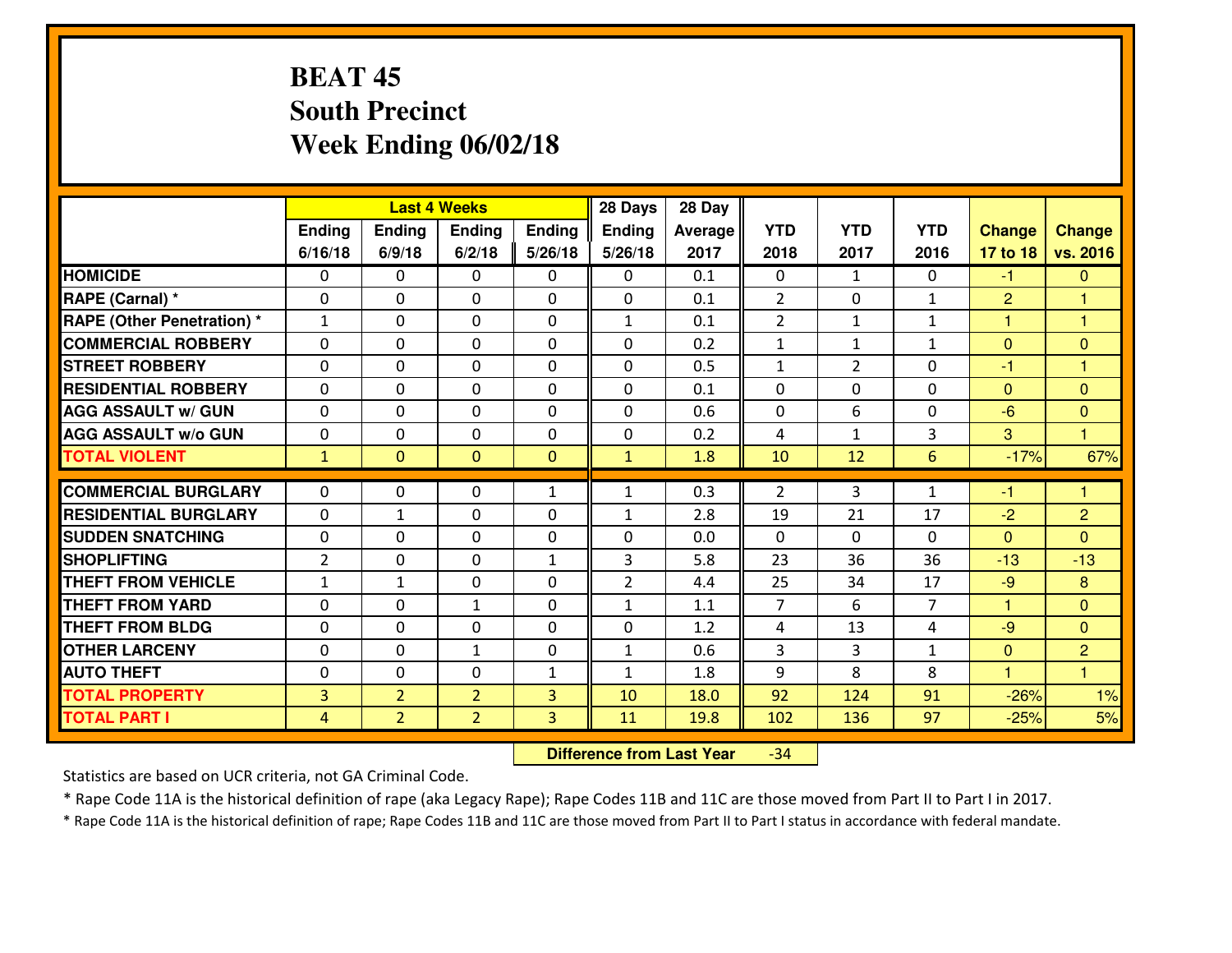# **BEAT 46 South PrecinctWeek Ending 06/02/18**

|                             |                |                | <b>Last 4 Weeks</b> |              | 28 Days        | 28 Day  |                |                |                |                |                |
|-----------------------------|----------------|----------------|---------------------|--------------|----------------|---------|----------------|----------------|----------------|----------------|----------------|
|                             | Ending         | Ending         | <b>Ending</b>       | Ending       | <b>Ending</b>  | Average | <b>YTD</b>     | <b>YTD</b>     | <b>YTD</b>     | <b>Change</b>  | <b>Change</b>  |
|                             | 6/16/18        | 6/9/18         | 6/2/18              | 5/26/18      | 5/26/18        | 2017    | 2018           | 2017           | 2016           | 17 to 18       | vs. 2016       |
| <b>HOMICIDE</b>             | 0              | 0              | $\mathbf{0}$        | 0            | 0              | 0.2     | $\mathbf{0}$   | $\Omega$       | 0              | $\mathbf{0}$   | $\mathbf{0}$   |
| RAPE (Carnal) *             | $\mathbf{0}$   | 0              | $\mathbf{0}$        | 0            | $\Omega$       | 0.2     | 1              | $\mathbf{1}$   | $\mathbf{1}$   | $\mathbf{0}$   | $\mathbf{0}$   |
| RAPE (Other Penetration) *  | $\Omega$       | 0              | $\mathbf{0}$        | $\Omega$     | $\Omega$       | 0.2     | 2              | $\mathbf{1}$   | $\mathbf{1}$   | 1              | 1              |
| <b>COMMERCIAL ROBBERY</b>   | $\mathbf{0}$   | 0              | $\mathbf{0}$        | 0            | $\Omega$       | 0.4     | $\overline{2}$ | 3              | 5              | $-1$           | $-3$           |
| <b>STREET ROBBERY</b>       | $\mathbf{1}$   | $\mathbf{1}$   | $\mathbf 0$         | 0            | $\overline{2}$ | 0.5     | 4              | 3              | 5              | 1              | $-1$           |
| <b>RESIDENTIAL ROBBERY</b>  | 0              | 0              | $\mathbf 0$         | 0            | 0              | 0.1     | 0              | $\mathbf{1}$   | 0              | $-1$           | $\mathbf{0}$   |
| <b>AGG ASSAULT W/ GUN</b>   | 0              | 0              | $\mathbf 0$         | 0            | 0              | 0.5     | $\mathbf{1}$   | $\overline{2}$ | 5              | $-1$           | $-4$           |
| <b>AGG ASSAULT W/o GUN</b>  | 0              | $\mathbf{1}$   | $\mathbf 0$         | $\mathbf{1}$ | $\overline{2}$ | 1.2     | 3              | 5              | 3              | $-2$           | $\overline{0}$ |
| <b>TOTAL VIOLENT</b>        | $\mathbf{1}$   | $\overline{2}$ | $\mathbf{0}$        | $\mathbf{1}$ | $\overline{4}$ | 3.2     | 13             | 16             | 20             | $-19%$         | $-35%$         |
| <b>COMMERCIAL BURGLARY</b>  | $\mathbf{1}$   | 0              |                     | 0            | $\mathbf{1}$   | 0.5     | $\overline{7}$ | 4              | $\mathbf{1}$   | 3              | 6              |
|                             |                |                | 0                   |              |                |         |                |                |                |                |                |
| <b>RESIDENTIAL BURGLARY</b> | 4              | 3              | $\mathbf 0$         | 5            | 12             | 2.4     | 28             | 10             | 8              | 18             | 20             |
| <b>SUDDEN SNATCHING</b>     | $\mathbf{0}$   | 0              | $\mathbf{0}$        | 0            | $\Omega$       | 0.2     | $\mathbf{1}$   | $\mathbf{1}$   | $\mathbf{1}$   | $\Omega$       | $\mathbf{0}$   |
| <b>SHOPLIFTING</b>          | 0              | 4              | 1                   | $\mathbf{1}$ | 6              | 10.0    | 53             | 59             | 30             | $-6$           | 23             |
| <b>THEFT FROM VEHICLE</b>   | $\mathbf{1}$   | $\mathbf{1}$   | $\mathbf{0}$        | 0            | $\overline{2}$ | 6.2     | 20             | 43             | 21             | $-23$          | $-1$           |
| <b>THEFT FROM YARD</b>      | 0              | 1              | $\mathbf{1}$        | 0            | $\overline{2}$ | 1.1     | 6              | 4              | 12             | $\overline{2}$ | $-6$           |
| <b>THEFT FROM BLDG</b>      | 0              | $\mathbf{1}$   | 1                   | $\mathbf{1}$ | 3              | 2.5     | 14             | 20             | 11             | $-6$           | 3              |
| <b>OTHER LARCENY</b>        | 0              | 0              | $\mathbf 0$         | $\mathbf{1}$ | $\mathbf{1}$   | 0.5     | 3              | 5              | $\overline{2}$ | $-2$           | $\overline{1}$ |
| <b>AUTO THEFT</b>           | $\mathbf{1}$   | $\overline{2}$ | $\mathbf 0$         | 0            | 3              | 3.0     | 21             | 24             | 5              | $-3$           | 16             |
| <b>TOTAL PROPERTY</b>       | $\overline{7}$ | 12             | 3                   | 8            | 30             | 26.3    | 153            | 170            | 91             | $-10%$         | 68%            |
| <b>TOTAL PART I</b>         | 8              | 14             | 3                   | 9            | 34             | 29.5    | 166            | 186            | 111            | $-11%$         | 50%            |

 **Difference from Last Year**-20

Statistics are based on UCR criteria, not GA Criminal Code.

\* Rape Code 11A is the historical definition of rape (aka Legacy Rape); Rape Codes 11B and 11C are those moved from Part II to Part I in 2017.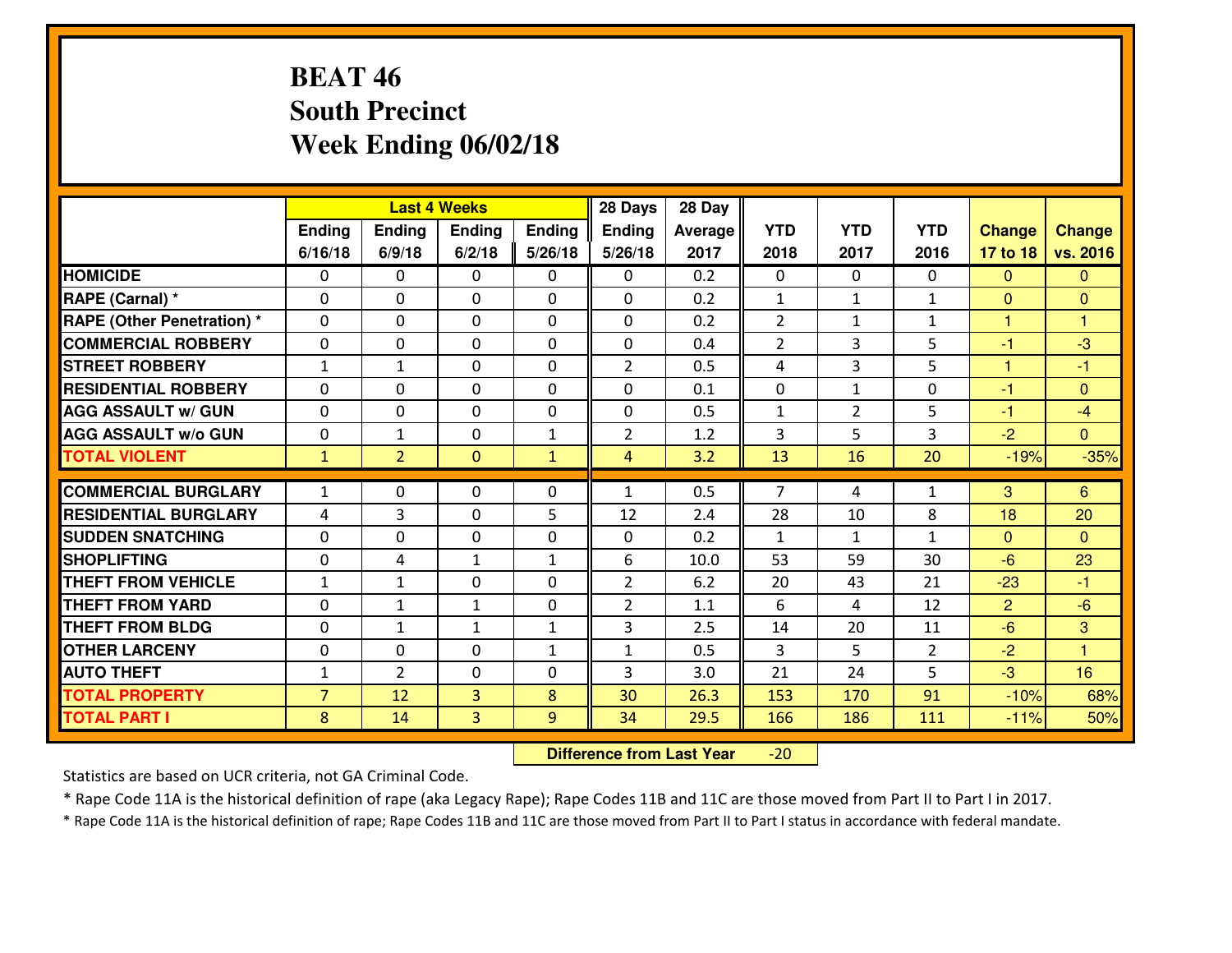# **BEAT 47 South PrecinctWeek Ending 06/02/18**

|                                   |              |                | <b>Last 4 Weeks</b> |                | 28 Days        | 28 Day  |                |                |                |               |                |
|-----------------------------------|--------------|----------------|---------------------|----------------|----------------|---------|----------------|----------------|----------------|---------------|----------------|
|                                   | Ending       | <b>Ending</b>  | <b>Ending</b>       | <b>Ending</b>  | <b>Ending</b>  | Average | <b>YTD</b>     | <b>YTD</b>     | <b>YTD</b>     | <b>Change</b> | <b>Change</b>  |
|                                   | 6/16/18      | 6/9/18         | 6/2/18              | 5/26/18        | 5/26/18        | 2017    | 2018           | 2017           | 2016           | 17 to 18      | vs. 2016       |
| <b>HOMICIDE</b>                   | $\mathbf{0}$ | 0              | $\mathbf{0}$        | 0              | $\mathbf{0}$   | 0.0     | $\Omega$       | $\Omega$       | $\Omega$       | $\mathbf{0}$  | $\mathbf{0}$   |
| RAPE (Carnal) *                   | $\Omega$     | 0              | $\mathbf 0$         | $\Omega$       | 0              | 0.2     | $\mathbf{0}$   | $\mathbf{1}$   | $\Omega$       | $-1$          | $\mathbf{0}$   |
| <b>RAPE (Other Penetration) *</b> | $\Omega$     | 0              | $\mathbf 0$         | $\Omega$       | 0              | 0.0     | $\mathbf{1}$   | $\Omega$       | $\Omega$       | 1             | 1              |
| <b>COMMERCIAL ROBBERY</b>         | 0            | 0              | $\mathbf 0$         | 0              | 0              | 0.1     | 0              | 0              | 0              | $\mathbf{0}$  | $\mathbf{0}$   |
| <b>STREET ROBBERY</b>             | $\Omega$     | 0              | $\mathbf{0}$        | $\Omega$       | $\Omega$       | 0.0     | $\Omega$       | $\Omega$       | $\Omega$       | $\mathbf{0}$  | $\mathbf{0}$   |
| <b>RESIDENTIAL ROBBERY</b>        | $\Omega$     | 0              | $\mathbf{0}$        | $\Omega$       | $\Omega$       | 0.0     | $\Omega$       | $\Omega$       | $\Omega$       | $\mathbf{0}$  | $\Omega$       |
| <b>AGG ASSAULT w/ GUN</b>         | $\Omega$     | $\Omega$       | $\mathbf 0$         | $\Omega$       | 0              | 0.2     | $\Omega$       | $\Omega$       | $\mathbf{1}$   | $\mathbf{0}$  | $-1$           |
| <b>AGG ASSAULT W/o GUN</b>        | 0            | 0              | $\mathbf 0$         | $\Omega$       | 0              | 0.3     | $\mathbf 0$    | $\mathbf{1}$   | 0              | $-1$          | $\overline{0}$ |
| <b>TOTAL VIOLENT</b>              | $\mathbf{0}$ | $\overline{0}$ | $\mathbf{0}$        | $\overline{0}$ | $\mathbf{0}$   | 0.7     | $\mathbf{1}$   | 2 <sup>1</sup> | $\mathbf{1}$   | $-50%$        | 0%             |
| <b>COMMERCIAL BURGLARY</b>        | $\Omega$     |                |                     |                |                |         |                |                |                |               |                |
|                                   |              | 0              | $\mathbf{0}$        | 0              | 0              | 0.3     | $\mathbf{0}$   | $\mathbf{1}$   | $\Omega$       | $-1$          | $\mathbf{0}$   |
| <b>RESIDENTIAL BURGLARY</b>       | 0            | 0              | $\mathbf 0$         | 0              | 0              | 0.7     | 6              | $\mathbf 1$    | $\overline{7}$ | 5             | -1             |
| <b>SUDDEN SNATCHING</b>           | 0            | 0              | $\mathbf 0$         | 0              | 0              | 0.0     | 0              | 0              | 0              | $\mathbf{0}$  | $\mathbf{0}$   |
| <b>SHOPLIFTING</b>                | $\Omega$     | 0              | $\mathbf 0$         | 0              | 0              | 0.9     | $\mathbf{1}$   | 0              | $\Omega$       | 1             | 1              |
| <b>THEFT FROM VEHICLE</b>         | $\Omega$     | 1              | $\mathbf{0}$        | $\mathbf{1}$   | $\overline{2}$ | 2.7     | 12             | $\overline{2}$ | 5              | 10            | $\overline{7}$ |
| <b>THEFT FROM YARD</b>            | $\Omega$     | $\Omega$       | $\mathbf 0$         | $\Omega$       | $\Omega$       | 0.7     | 2              | 4              | $\mathbf{1}$   | $-2$          | $\overline{1}$ |
| <b>THEFT FROM BLDG</b>            | $\mathbf{0}$ | 0              | 0                   | 0              | 0              | 0.9     | 3              | 8              | $\mathbf{1}$   | $-5$          | $\overline{2}$ |
| <b>OTHER LARCENY</b>              | 0            | 0              | $\mathbf 0$         | 0              | 0              | 0.3     | 0              | $\overline{2}$ | 0              | $-2$          | $\overline{0}$ |
| <b>AUTO THEFT</b>                 | 0            | 0              | $\mathbf 0$         | 0              | 0              | 0.9     | $\overline{2}$ | $\mathbf{1}$   | $\overline{2}$ | $\mathbf{1}$  | $\overline{0}$ |
| <b>TOTAL PROPERTY</b>             | $\mathbf{0}$ | $\mathbf{1}$   | $\overline{0}$      | $\mathbf{1}$   | $\overline{2}$ | 7.4     | 26             | 19             | 16             | 37%           | 63%            |
| <b>TOTAL PART I</b>               | $\mathbf{0}$ | $\mathbf{1}$   | $\mathbf{0}$        | $\mathbf{1}$   | $\overline{2}$ | 8.1     | 27             | 21             | 17             | 29%           | 59%            |

 **Difference from Last Year**<sup>6</sup>

Statistics are based on UCR criteria, not GA Criminal Code.

\* Rape Code 11A is the historical definition of rape (aka Legacy Rape); Rape Codes 11B and 11C are those moved from Part II to Part I in 2017.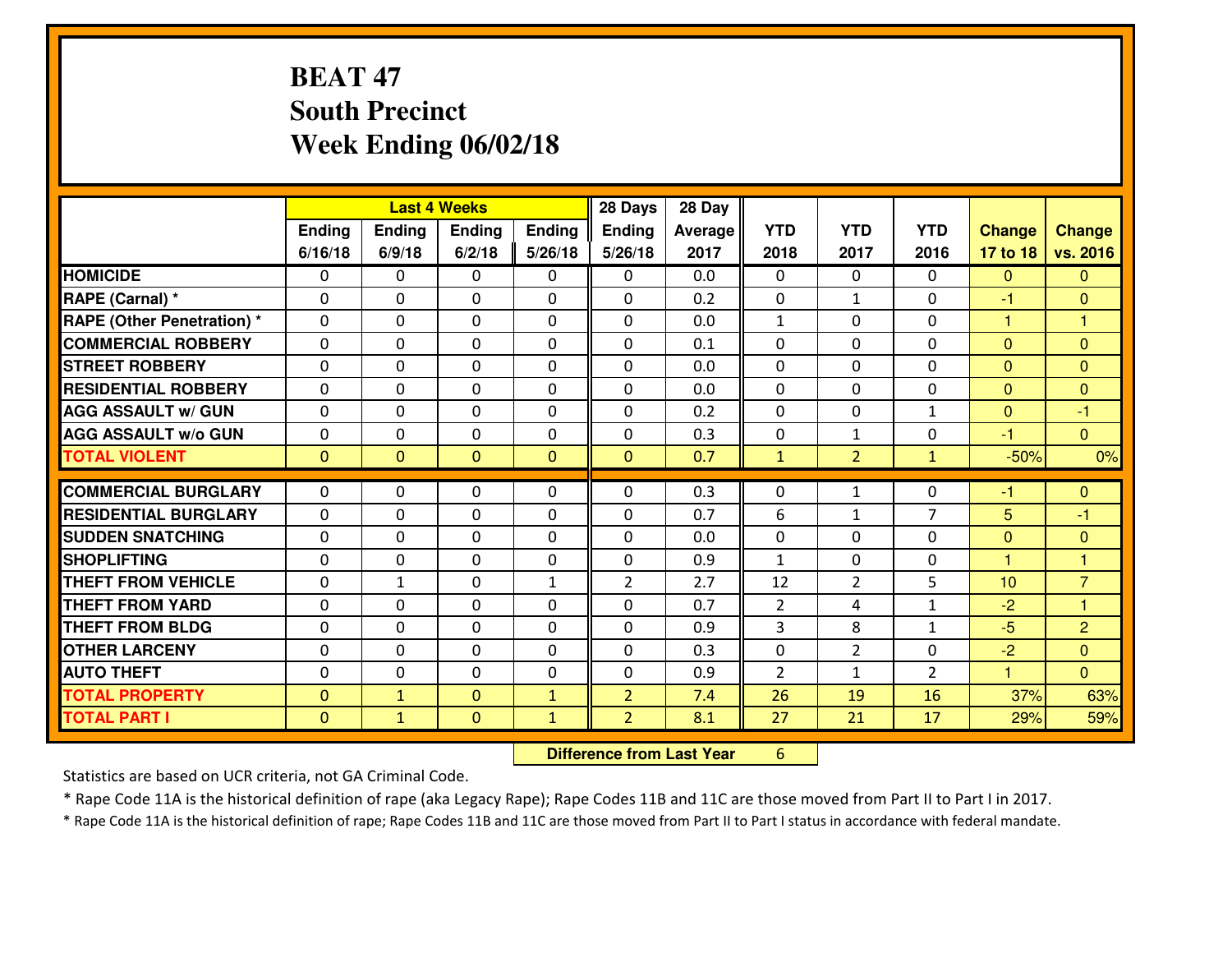

#### **COMPSTATEAST PRECINCTWeek Ending 06/16/18**

**PRECINCT COMMANDER:**

**CAPT. GEORGE GUNDICH**



|                                                                                                  | <b>Week</b><br>Ending   | <b>Week</b><br><b>Ending</b> | Weekly<br>Avg   | 28-Day<br><b>Ending</b> | $28-Dav$<br>Ending               | Avg<br>$28-Day$                              | <b>YTD</b>       | <b>YTD</b>       | <b>YTD</b>       | <b>Change</b>  | <b>Change</b>            |
|--------------------------------------------------------------------------------------------------|-------------------------|------------------------------|-----------------|-------------------------|----------------------------------|----------------------------------------------|------------------|------------------|------------------|----------------|--------------------------|
|                                                                                                  | 6/16/18                 | 6/9/18                       | 2017            | 6/16/18                 | 5/26/18                          | 2017                                         | 2018             | 2017             | 2016             | 17 to 18       | vs. 2016                 |
| <b>HOMICIDE</b>                                                                                  | 1                       | 0                            | $\Omega$        | 1                       |                                  | -1                                           | 7                | 8                | 7                | -1             | $\Omega$                 |
| RAPE (Carnal) *                                                                                  | 0                       | 0                            | $\Omega$        | 1                       | $\Omega$                         | $\Omega$                                     | 6                | $\mathbf{1}$     | 3                | 5              | 3                        |
| <b>RAPE (Other Penetration) *</b>                                                                | $\bf{0}$                | 0                            | 0               | 0                       | 1                                | $\mathbf{1}$                                 | 4                | 9                | 3                | $-5$           | ۴                        |
| <b>COMMERCIAL ROBBERY</b>                                                                        | $\bf{0}$                | $\mathbf{0}$                 | $\mathbf{1}$    | $\mathbf{0}$            | $\Omega$                         | $\overline{c}$                               | $\overline{2}$   | $\overline{19}$  | $\overline{5}$   | $-17$          | $\overline{3}$           |
| <b>ISTREET ROBBERY</b>                                                                           | 1                       | $\overline{c}$               | $\mathbf{1}$    | 5                       | $\Omega$                         | 3                                            | 21               | 23               | 45               | $-2$           | $-24$                    |
| <b>RESIDENTIAL ROBBERY</b>                                                                       | 0                       | $\Omega$                     | 0               | 0                       | $\Omega$                         | $\overline{\mathbf{1}}$                      | $\mathbf{0}$     | 4                | 4                | $-4$           | $-4$                     |
| <b>AGG ASSAULT w/ GUN</b>                                                                        | $\bf{0}$                | $\overline{1}$               | $\overline{1}$  | 3                       | $\overline{4}$                   | $\overline{4}$                               | 23               | 39               | $\overline{54}$  | $-16$          | $-31$                    |
| <b>AGG ASSAULT w/o GUN</b>                                                                       | 1                       | $\overline{1}$               | $\mathbf{1}$    | $\overline{\mathbf{6}}$ | 3                                | 5                                            | 36               | 35               | $\overline{24}$  |                | $\overline{12}$          |
| <b>TOTAL VIOLENT</b>                                                                             | 3                       | 4                            | $\overline{4}$  | 16                      | 9                                | 17                                           | 99               | 138              | 145              | $-28%$         | $-32%$                   |
| <b>COMMERCIAL BURGLARY</b>                                                                       | 1.                      | 0                            | $\Omega$        | 1.                      | 3                                | $\overline{2}$                               | 12               | 6                | $\overline{28}$  | 6              | -16                      |
| <b>RESIDENTIAL BURGLARY</b>                                                                      | $\overline{\mathbf{7}}$ | $\overline{6}$               | $\overline{5}$  | $\overline{19}$         | $\overline{6}$                   | $\overline{18}$                              | $\overline{112}$ | $\overline{121}$ | 195              | $-9$           | $-83$                    |
| <b>SUDDEN SNATCHING</b>                                                                          | $\mathbf 0$             | 0                            | 0               | $\mathbf{0}$            | $\Omega$                         | $\overline{\mathbf{1}}$                      | 6                | $\overline{7}$   | 3                | $-1$           | 3                        |
| <b>SHOPLIFTING</b>                                                                               | $\overline{7}$          | 4                            | 5               | 22                      | 38                               | 22                                           | 153              | 140              | $\overline{123}$ | 13             | $\overline{30}$          |
| <b>THEFT FROM VEHICLE</b>                                                                        | 6                       | 4                            | $\overline{7}$  | $\overline{26}$         | 10                               | $\overline{27}$                              | $\overline{131}$ | 158              | 136              | $-27$          | $-5$                     |
| <b>THEFT FROM YARD</b>                                                                           | 6                       | 6                            | 3               | 20                      | $\overline{10}$                  | $\overline{10}$                              | $\overline{71}$  | 65               | $\overline{47}$  | $6\phantom{1}$ | $\overline{24}$          |
| <b>THEFT FROM BLDG</b>                                                                           | $\mathbf{0}$            | 6                            | 3               | 14                      | 13                               | $\overline{12}$                              | $\overline{78}$  | 81               | 111              | $\overline{3}$ | $-33$                    |
| <b>OTHER LARCENY</b>                                                                             | $\overline{2}$          | $\overline{2}$               | $\overline{1}$  | 5                       | $\overline{2}$                   | $\overline{2}$                               | 30               | $\overline{22}$  | 9                | 8              | $\overline{21}$          |
| <b>AUTO THEFT</b>                                                                                |                         | $\overline{2}$               | 3               | $\overline{7}$          | $\overline{7}$                   | 11                                           | 78               | $\overline{74}$  | 81               | 4              | -3                       |
| <b>TOTAL PROPERTY</b>                                                                            | 30                      | 30                           | $\overline{27}$ | 114                     | 89                               | 106                                          | 671              | 674              | 733              | 0%             | $-8%$                    |
| <b>TOTAL PART I</b>                                                                              | 33                      | $\overline{34}$              | $\overline{31}$ | 130                     | 98                               | 123                                          | 770              | 812              | 878              | $-5%$          | $-12%$                   |
| Statistics are based on UCR criteria, not GA Criminal Code, and are                              |                         |                              |                 |                         | <b>Difference from Last Year</b> |                                              | -42              |                  |                  |                | Last Week   Year-to-Date |
| preliminary, based on RMS data at the time prepared, and are subject to change.                  |                         |                              |                 |                         |                                  | <b>At-Fault Police Vehicle Accidents</b>     |                  |                  |                  |                | 6                        |
| Cell Shading: white is within 0.6 standard deviation of the mean; red is above; green is below.  |                         |                              |                 |                         |                                  | <b>Not At-Fault Police Vehicle Accidents</b> |                  |                  |                  | 0              | $\overline{2}$           |
| * Code 11A is the pre-2016 definition of rape; Codes 11B and 11C are by federal mandate in 2016. |                         |                              |                 |                         |                                  | <b>Total Police Vehicle Accidents</b>        |                  |                  |                  | 1              | 8                        |
|                                                                                                  |                         |                              |                 |                         |                                  |                                              |                  |                  |                  |                |                          |
| <b>Citizen Initiated Calls</b>                                                                   | Week<br><b>Ending</b>   | Week<br><b>Ending</b>        | Weekly          | 28-Day<br><b>Ending</b> | $28-Day$<br>Ending               | Avg<br>28-Day                                | <b>YTD</b>       | <b>YTD</b>       | <b>YTD</b>       | <b>Change</b>  | <b>Change</b>            |
|                                                                                                  | 06/16/18                | 06/09/18                     | Avg<br>2017     | 06/16/18                | 05/26/18                         | 2017                                         | 2018             | 2017             | 2016             | 17 to 18       | vs. 2016                 |
| <b>Midnight Shift</b>                                                                            | 114                     | $\overline{89}$              | 114             | 385                     | 352                              | 455                                          | 2134             | 2835             | 2536             | $-701$         | $-402$                   |
| <b>Day Shift</b>                                                                                 | 251                     | 252                          | 282             | 1037                    | 1017                             | 1127                                         | 6038             | 5870             | 6043             | 168            | $-5$                     |
| <b>Afternoon Shift</b>                                                                           | 255                     | 274                          | 294             | 1085                    | 1082                             | 1177                                         | 6293             | 6479             | 6542             | $-186$         | $-249$                   |
| <b>TOTAL CITIZEN CFS</b>                                                                         | 620                     | 620                          | 690             | 2507                    | 2451                             | 2758                                         | 14465            | 15184            | 15121            | $-4.7%$        | $-4.3%$                  |
| <b>53S ShotSpotter Calls</b>                                                                     | 4                       |                              | 8               | 14                      | $\overline{27}$                  | $\overline{31}$                              | 140              | 187              | 283              | $-47$          | $-143$                   |
| Sig 53 Shots Fired Calls                                                                         | 9                       | 12                           | 16              | $\overline{57}$         | $\overline{53}$                  | 64                                           | 331              | 633              | 575              | $-302$         | $-244$                   |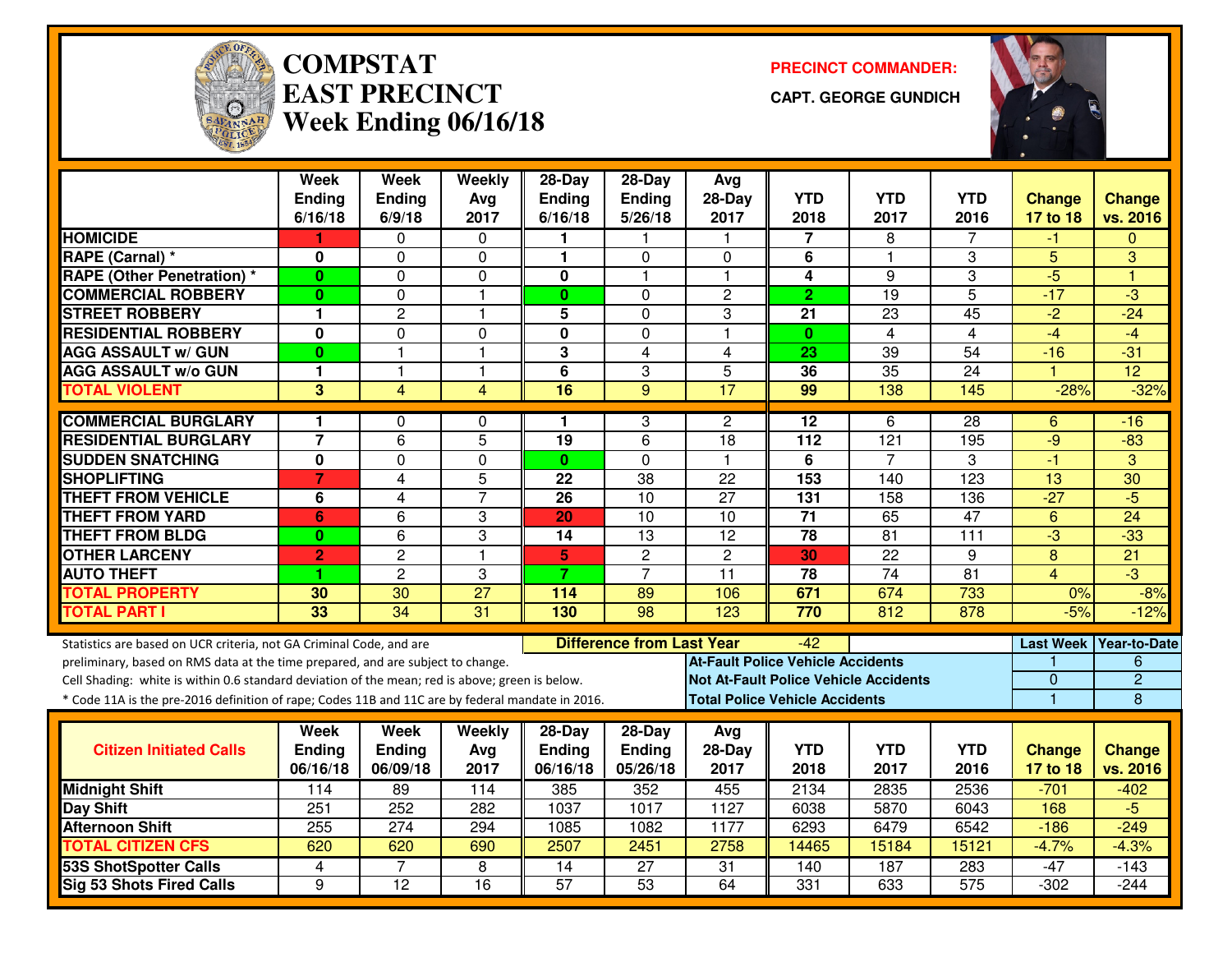#### **BEAT 51 East PrecinctWeek Ending 06/02/18**

|                                  |                | <b>Last 4 Weeks</b> |                |                |                | 28 Day  |                |                |              |                |                      |
|----------------------------------|----------------|---------------------|----------------|----------------|----------------|---------|----------------|----------------|--------------|----------------|----------------------|
|                                  | Ending         | Ending              | Ending         | <b>Ending</b>  | <b>Ending</b>  | Average | <b>YTD</b>     | <b>YTD</b>     | <b>YTD</b>   | <b>Change</b>  | <b>Change</b>        |
|                                  | 6/16/18        | 6/9/18              | 6/2/18         | 5/26/18        | 5/26/18        | 2017    | 2018           | 2017           | 2016         | 17 to 18       | vs. 2016             |
| <b>HOMICIDE</b>                  | 0              | 0                   | 0              | $\mathbf{1}$   | $\mathbf{1}$   | 0.0     | $\overline{2}$ | $\mathbf{1}$   | $\mathbf{1}$ | 1              | 1                    |
| RAPE (Carnal) *                  | $\Omega$       | 0                   | 0              | $\Omega$       | 0              | 0.0     | $\overline{2}$ | $\mathbf{0}$   | 0            | $\overline{2}$ | $\overline{2}$       |
| <b>RAPE (Other Penetration)*</b> | $\Omega$       | $\Omega$            | $\mathbf 0$    | $\Omega$       | $\Omega$       | 0.0     | $\overline{2}$ | $\overline{2}$ | $\Omega$     | $\Omega$       | $\overline{2}$       |
| <b>COMMERCIAL ROBBERY</b>        | $\Omega$       | $\Omega$            | $\mathbf 0$    | $\Omega$       | $\Omega$       | 0.0     | 0              | $\mathbf{1}$   | $\mathbf{1}$ | $-1$           | $-1$                 |
| <b>ISTREET ROBBERY</b>           | $\mathbf{0}$   | 0                   | $\mathbf{0}$   | 0              | $\Omega$       | 0.1     | 5              | 6              | 4            | $-1$           | $\blacktriangleleft$ |
| <b>RESIDENTIAL ROBBERY</b>       | 0              | 0                   | $\mathbf 0$    | 0              | 0              | 0.0     | 0              | $\mathbf{1}$   | 0            | $-1$           | $\mathbf{0}$         |
| <b>AGG ASSAULT w/ GUN</b>        | $\mathbf{1}$   | 0                   | $\mathbf 0$    | 0              | $\mathbf{1}$   | 0.1     | $\overline{3}$ | 6              | 16           | $-3$           | $-13$                |
| <b>AGG ASSAULT W/o GUN</b>       | $1\,$          | 0                   | $\mathbf 0$    | $\mathbf{1}$   | $\overline{2}$ | 0.2     | 12             | 9              | 6            | 3              | $6^{\circ}$          |
| <b>TOTAL VIOLENT</b>             | $\overline{2}$ | $\overline{0}$      | $\overline{0}$ | $\overline{2}$ | $\overline{4}$ | 0.6     | 26             | 26             | 28           | 0%             | $-7%$                |
| <b>COMMERCIAL BURGLARY</b>       | $\Omega$       | 0                   | $\mathbf{0}$   | $\Omega$       | $\Omega$       | 0.1     | 3              | $\mathbf{1}$   | 6            | $\overline{2}$ | $-3$                 |
| <b>RESIDENTIAL BURGLARY</b>      | $\mathbf{1}$   | 0                   | 1              | $\Omega$       | $\overline{2}$ | 0.5     | 8              | 16             | 15           | $-8$           | $-7$                 |
| <b>SUDDEN SNATCHING</b>          | 0              | 0                   | $\mathbf 0$    | $\Omega$       | 0              | 0.1     | $\mathbf{1}$   | $\overline{2}$ | $\Omega$     | $-1$           | $\blacktriangleleft$ |
| <b>SHOPLIFTING</b>               | $\mathbf{1}$   | 0                   | $\mathbf 0$    | $\mathbf{1}$   | $\overline{2}$ | 0.4     | 11             | 16             | 16           | $-5$           | $-5$                 |
| <b>THEFT FROM VEHICLE</b>        | 0              | 3                   | $\mathbf{1}$   | $\mathbf{1}$   | 5              | 0.4     | 23             | 12             | 16           | 11             | $\overline{7}$       |
| <b>THEFT FROM YARD</b>           | $1\,$          | 0                   | $\mathbf{1}$   | $\mathbf{1}$   | 3              | 0.2     | 10             | $\overline{7}$ | 13           | 3              | $-3$                 |
| <b>THEFT FROM BLDG</b>           | $\mathbf{0}$   | 0                   | 0              | $\Omega$       | 0              | 0.4     | 12             | 14             | 14           | $-2$           | $-2$                 |
| <b>OTHER LARCENY</b>             | 0              | 0                   | $\mathbf 0$    | 0              | $\mathbf 0$    | 0.1     | 8              | 3              | $\mathbf{1}$ | 5              | $\overline{7}$       |
| <b>AUTO THEFT</b>                | 0              | 0                   | 0              | $\mathbf{1}$   | 1              | 0.3     | 12             | 13             | 12           | $-1$           | $\overline{0}$       |
| <b>TOTAL PROPERTY</b>            | $\overline{3}$ | $\overline{3}$      | 3              | 4              | 13             | 2.5     | 88             | 84             | 93           | 5%             | $-5%$                |
| <b>TOTAL PART I</b>              | 5              | $\overline{3}$      | $\overline{3}$ | 6              | 17             | 3.1     | 114            | 110            | 121          | 4%             | $-6%$                |

 **Difference from Last Year**<sup>4</sup>

Statistics are based on UCR criteria, not GA Criminal Code.

\* Rape Code 11A is the historical definition of rape (aka Legacy Rape); Rape Codes 11B and 11C are those moved from Part II to Part I in 2017.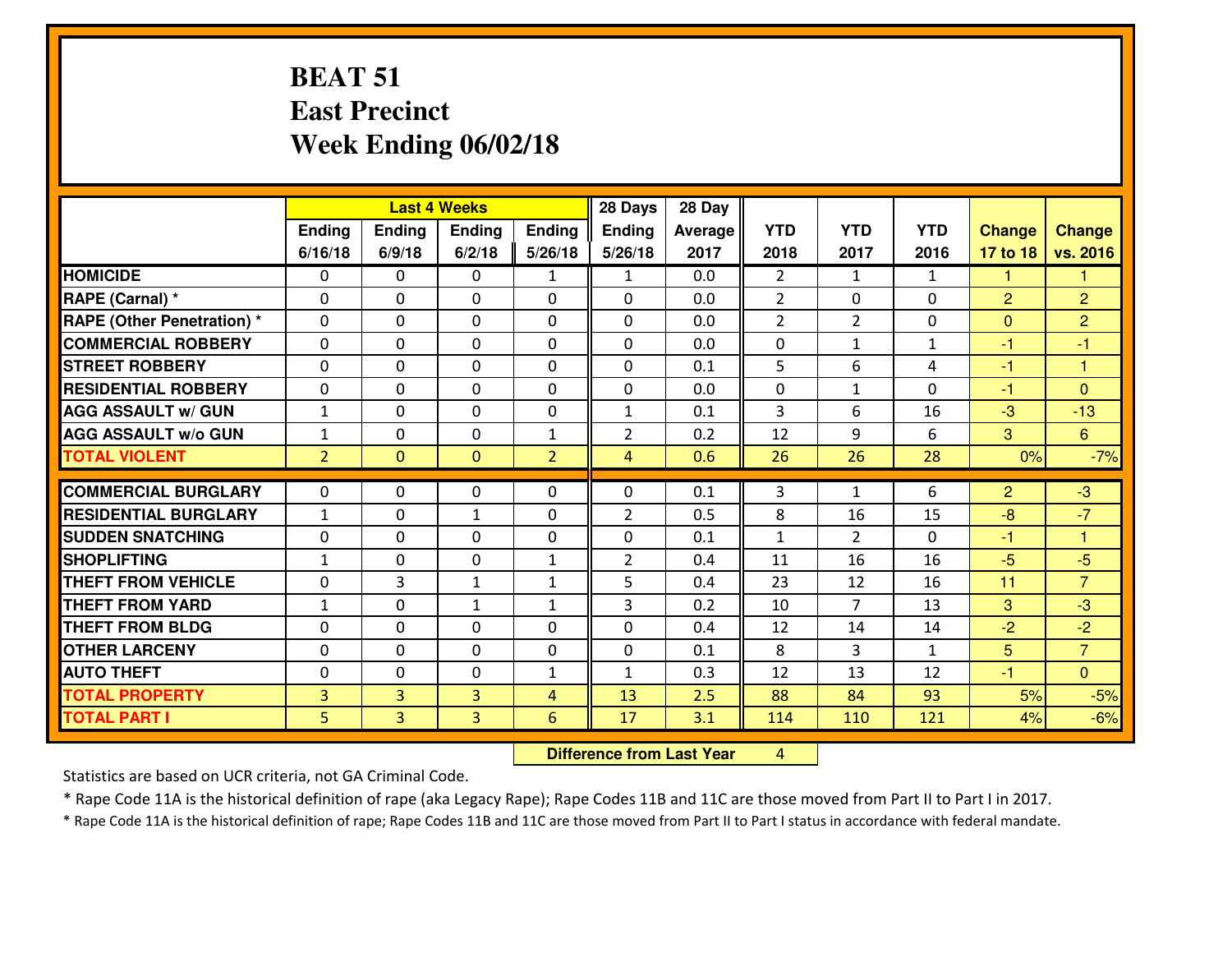#### **BEAT 52 East PrecinctWeek Ending 06/02/18**

|                                              |                     |                                  | <b>Last 4 Weeks</b>              |                | 28 Days        | 28 Day       |                |                |                |                  |                |
|----------------------------------------------|---------------------|----------------------------------|----------------------------------|----------------|----------------|--------------|----------------|----------------|----------------|------------------|----------------|
|                                              | Ending              | Ending                           | Ending                           | <b>Ending</b>  | <b>Ending</b>  | Average      | <b>YTD</b>     | <b>YTD</b>     | <b>YTD</b>     | <b>Change</b>    | <b>Change</b>  |
|                                              | 6/16/18             | 6/9/18                           | 6/2/18                           | 5/26/18        | 5/26/18        | 2017         | 2018           | 2017           | 2016           | 17 to 18         | vs. 2016       |
| <b>HOMICIDE</b>                              | $\Omega$            | 0                                | 0                                | 0              | 0              | 0.0          | $\Omega$       | $\Omega$       | $\mathfrak{D}$ | $\Omega$         | $-2$           |
| RAPE (Carnal) *                              | $\mathbf{0}$        | $\mathbf{1}$                     | $\mathbf{0}$                     | 0              | $\mathbf{1}$   | 0.1          | $\overline{2}$ | $\mathbf{0}$   | 0              | 2                | $\overline{2}$ |
| <b>RAPE (Other Penetration) *</b>            | $\mathbf{0}$        | 0                                | $\mathbf{0}$                     | 0              | $\Omega$       | 0.2          | $\mathbf{0}$   | $\overline{2}$ | 0              | $-2$             | $\mathbf{0}$   |
| <b>COMMERCIAL ROBBERY</b>                    | $\mathbf{0}$        | 0                                | 0                                | $\Omega$       | $\Omega$       | 0.0          | 1              | 0              | 0              | $\mathbf{1}$     | 1              |
| <b>STREET ROBBERY</b>                        | $\mathbf{0}$        | 0                                | $\mathbf 0$                      | 0              | $\Omega$       | 1.1          | $\overline{2}$ | 6              | 12             | $-4$             | $-10$          |
| <b>RESIDENTIAL ROBBERY</b>                   | $\Omega$            | 0                                | $\mathbf 0$                      | 0              | 0              | 0.3          | 0              | $\overline{2}$ | $\mathbf{1}$   | $-2$             | $-1$           |
| <b>AGG ASSAULT W/ GUN</b>                    | 0                   | 0                                | $\mathbf 0$                      | 0              | 0              | 0.5          | $\overline{2}$ | 5              | 13             | $-3$             | $-11$          |
| <b>AGG ASSAULT W/o GUN</b>                   | 0                   | 0                                | $\mathbf 0$                      | 0              | 0              | 1.2          | 6              | 7              | 4              | $-1$             | $\overline{2}$ |
| <b>TOTAL VIOLENT</b>                         | $\mathbf{0}$        | $\mathbf{1}$                     | $\mathbf{0}$                     | $\mathbf{0}$   | $\mathbf{1}$   | 3.4          | 13             | 22             | 32             | $-41%$           | $-59%$         |
| <b>COMMERCIAL BURGLARY</b>                   | $\mathbf{0}$        | 0                                | 0                                | 0              | $\Omega$       | 0.2          | 1              | $\mathbf{1}$   | 0              | $\Omega$         | 1              |
| <b>RESIDENTIAL BURGLARY</b>                  | $\mathbf{1}$        | 1                                | $\overline{2}$                   | $\mathbf{1}$   | 5              | 2.6          | 27             | 14             | 27             | 13               | $\mathbf{0}$   |
|                                              |                     |                                  |                                  |                |                |              |                |                |                |                  |                |
|                                              |                     |                                  |                                  |                |                |              |                |                |                |                  |                |
| <b>SUDDEN SNATCHING</b>                      | $\mathbf{0}$        | 0                                | $\mathbf 0$                      | $\Omega$       | 0              | 0.3          | $\mathbf{1}$   | $\overline{2}$ | 0              | -1               | 1              |
| <b>SHOPLIFTING</b>                           | $\mathbf{1}$        | 0                                | $\mathbf 0$                      | 0              | $\mathbf{1}$   | 0.3          | $\mathbf{1}$   | $\overline{2}$ | $\overline{2}$ | $-1$             | $-1$           |
| <b>THEFT FROM VEHICLE</b>                    | $\Omega$            | $\Omega$                         | $\mathbf 0$                      | $\overline{2}$ | $\overline{2}$ | 7.2          | 14             | 37             | 17             | $-23$            | $-3$           |
| <b>THEFT FROM YARD</b>                       | $1\,$               | 0                                | $\mathbf{1}$                     | $\mathbf{1}$   | 3              | 1.8          | 9              | 14             | 8              | $-5$             | $\mathbf{1}$   |
| <b>THEFT FROM BLDG</b>                       | 0                   | $\mathbf{1}$                     | $\overline{2}$                   | 0              | 3              | 1.3          | 9              | 8              | 15             | $\mathbf{1}$     | $-6$           |
| <b>OTHER LARCENY</b>                         | 0                   | 0                                | 1                                | 0              | $\mathbf{1}$   | 0.5          | 6              | 4              | 4              | $\overline{2}$   | $\overline{2}$ |
| <b>AUTO THEFT</b>                            | $\mathbf{1}$        | 0                                | 1                                | 0              | $\overline{2}$ | 2.5          | 16             | 11             | 9              | 5                | $\overline{7}$ |
| <b>TOTAL PROPERTY</b><br><b>TOTAL PART I</b> | 4<br>$\overline{4}$ | $\overline{2}$<br>$\overline{3}$ | $\overline{7}$<br>$\overline{7}$ | 4<br>4         | 17<br>18       | 16.6<br>20.0 | 84<br>97       | 93<br>115      | 82<br>114      | $-10%$<br>$-16%$ | 2%<br>$-15%$   |

 **Difference from Last Year**-18

Statistics are based on UCR criteria, not GA Criminal Code.

\* Rape Code 11A is the historical definition of rape (aka Legacy Rape); Rape Codes 11B and 11C are those moved from Part II to Part I in 2017.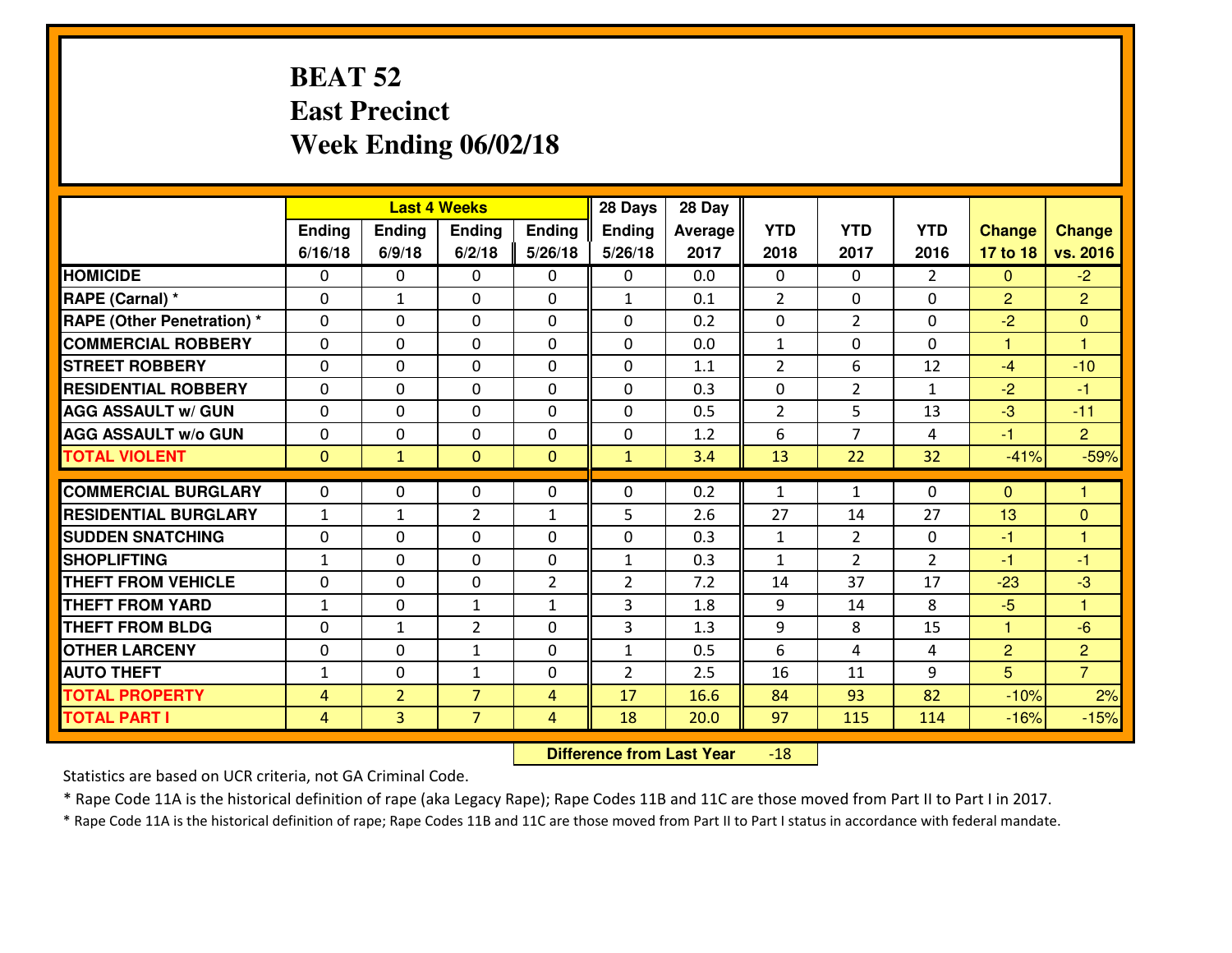#### **BEAT 53 East PrecinctWeek Ending 06/02/18**

|                                   |                | <b>Last 4 Weeks</b> |                |                |                | 28 Day  |                |                |                |                |                |
|-----------------------------------|----------------|---------------------|----------------|----------------|----------------|---------|----------------|----------------|----------------|----------------|----------------|
|                                   | Ending         | Ending              | <b>Ending</b>  | Ending         | Ending         | Average | <b>YTD</b>     | <b>YTD</b>     | <b>YTD</b>     | <b>Change</b>  | <b>Change</b>  |
|                                   | 6/16/18        | 6/9/18              | 6/2/18         | 5/26/18        | 5/26/18        | 2017    | 2018           | 2017           | 2016           | 17 to 18       | vs. 2016       |
| <b>HOMICIDE</b>                   | $\Omega$       | 0                   | $\Omega$       | 0              | $\Omega$       | 0.5     | 0              | 4              | $\mathbf{1}$   | $-4$           | $-1$           |
| RAPE (Carnal) *                   | $\mathbf{0}$   | 0                   | $\mathbf{0}$   | 0              | $\Omega$       | 0.1     | $\mathbf{1}$   | $\mathbf{0}$   | $\mathbf{1}$   | $\mathbf{1}$   | $\mathbf{0}$   |
| <b>RAPE (Other Penetration) *</b> | $\Omega$       | 0                   | $\mathbf{0}$   | $\Omega$       | $\Omega$       | 0.2     | $\Omega$       | $\overline{2}$ | $\overline{2}$ | $-2$           | $-2$           |
| <b>COMMERCIAL ROBBERY</b>         | 0              | 0                   | $\mathbf 0$    | 0              | 0              | 0.1     | $\mathbf{0}$   | 0              | 0              | $\mathbf{0}$   | $\Omega$       |
| <b>STREET ROBBERY</b>             | 0              | 0                   | $\mathbf 0$    | 0              | 0              | 0.3     | 4              | $\mathbf{1}$   | 8              | 3              | $-4$           |
| <b>RESIDENTIAL ROBBERY</b>        | $\Omega$       | $\Omega$            | $\mathbf 0$    | $\Omega$       | 0              | 0.2     | 0              | $\Omega$       | $\mathbf{1}$   | $\overline{0}$ | $-1$           |
| <b>AGG ASSAULT w/ GUN</b>         | $1\,$          | 0                   | $\mathbf{1}$   | 0              | $\overline{2}$ | 1.7     | 6              | 11             | 5              | $-5$           | $\overline{1}$ |
| <b>AGG ASSAULT W/o GUN</b>        | $1\,$          | $\mathbf{1}$        | $\mathbf 0$    | $\mathbf 0$    | $\overline{2}$ | 1.2     | $\overline{7}$ | 8              | 4              | $-1$           | $\overline{3}$ |
| <b>TOTAL VIOLENT</b>              | $\overline{2}$ | $\mathbf{1}$        | $\mathbf{1}$   | $\mathbf{0}$   | $\overline{4}$ | 4.3     | 18             | 26             | 22             | $-31%$         | $-18%$         |
| <b>COMMERCIAL BURGLARY</b>        | $\Omega$       | 0                   | $\mathbf{0}$   | $\mathbf{1}$   | 1              | 0.1     | 2              | $\mathbf{1}$   | $\overline{2}$ | 1              | $\Omega$       |
| <b>RESIDENTIAL BURGLARY</b>       | 0              | $\mathbf{1}$        | $\overline{2}$ | $\mathbf{1}$   | 4              | 2.5     | 21             | 13             | 40             | 8              | $-19$          |
| <b>SUDDEN SNATCHING</b>           | 0              | 0                   | 0              | 0              | 0              | 0.2     | $\mathbf{1}$   | $\mathbf{1}$   | $\overline{2}$ | $\overline{0}$ | $-1$           |
| <b>SHOPLIFTING</b>                | 0              | $\overline{2}$      | $\mathbf 0$    | 0              | $\overline{2}$ | 0.1     | $\overline{7}$ | 0              | $\mathbf{1}$   | $\overline{7}$ | 6              |
| <b>THEFT FROM VEHICLE</b>         | $\mathbf{1}$   | 0                   | $\mathbf 0$    | $\mathbf{1}$   | $\overline{2}$ | 6.3     | 23             | 22             | 22             | $\mathbf{1}$   | 1              |
| <b>THEFT FROM YARD</b>            | 0              | $\mathbf{1}$        | $\mathbf 0$    | $\overline{2}$ | 3              | 2.2     | 15             | 11             | $\overline{7}$ | $\overline{4}$ | 8              |
| <b>THEFT FROM BLDG</b>            | $\mathbf{1}$   | 1                   | 1              | 0              | 3              | 4.4     | 17             | 20             | 37             | $-3$           | $-20$          |
| <b>OTHER LARCENY</b>              | 0              | $\mathbf{1}$        | $\mathbf 0$    | $\mathbf{1}$   | $\overline{2}$ | 0.3     | 4              | 3              | 0              | $\mathbf{1}$   | $\overline{4}$ |
| <b>AUTO THEFT</b>                 | $\mathbf{1}$   | 0                   | $\mathbf{1}$   | 0              | $\overline{2}$ | 2.7     | 14             | 11             | 16             | 3              | $-2$           |
| <b>TOTAL PROPERTY</b>             | 3              | 6                   | 4              | 6              | 19             | 18.7    | 104            | 82             | 127            | 27%            | $-18%$         |
| <b>TOTAL PART I</b>               | 5              | $\overline{7}$      | 5              | 6              | 23             | 23.0    | 122            | 108            | 149            | 13%            | $-18%$         |

 **Difference from Last Year**<sup>14</sup>

Statistics are based on UCR criteria, not GA Criminal Code.

\* Rape Code 11A is the historical definition of rape (aka Legacy Rape); Rape Codes 11B and 11C are those moved from Part II to Part I in 2017.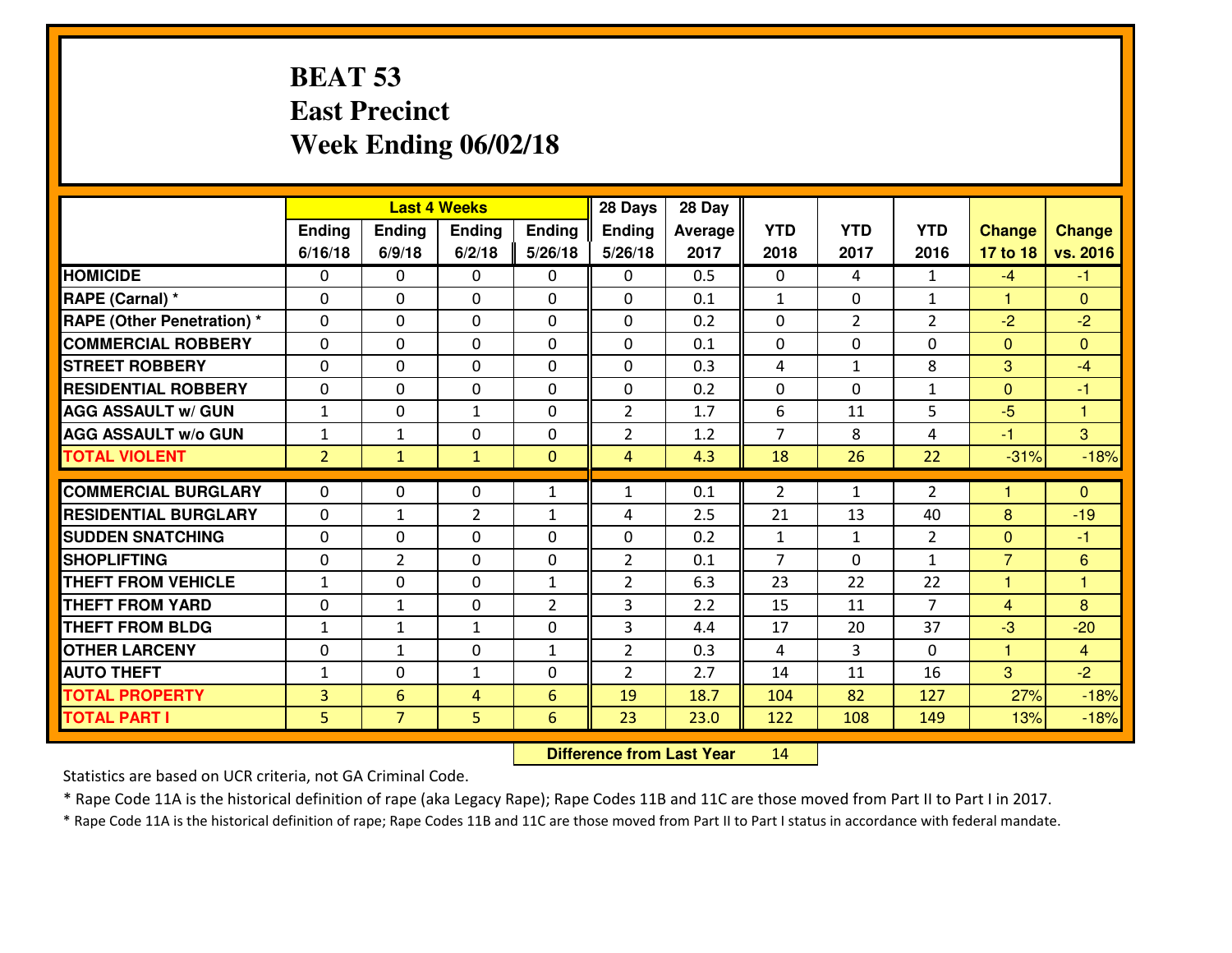#### **BEAT 54 East PrecinctWeek Ending 06/02/18**

|                                   | <b>Last 4 Weeks</b> |                |                |              | 28 Days        | 28 Day  |              |                |                |                |                      |
|-----------------------------------|---------------------|----------------|----------------|--------------|----------------|---------|--------------|----------------|----------------|----------------|----------------------|
|                                   | Ending              | Ending         | <b>Ending</b>  | Ending       | <b>Ending</b>  | Average | <b>YTD</b>   | <b>YTD</b>     | <b>YTD</b>     | <b>Change</b>  | <b>Change</b>        |
|                                   | 6/16/18             | 6/9/18         | 6/2/18         | 5/26/18      | 5/26/18        | 2017    | 2018         | 2017           | 2016           | 17 to 18       | vs. 2016             |
| <b>HOMICIDE</b>                   | $\Omega$            | 0              | $\Omega$       | 0            | $\Omega$       | 0.2     | 4            | 3              | $\mathbf{1}$   | 1              | 3                    |
| RAPE (Carnal) *                   | $\mathbf{0}$        | 0              | $\mathbf{0}$   | 0            | $\Omega$       | 0.1     | $\mathbf{0}$ | 0              | 0              | $\Omega$       | $\mathbf{0}$         |
| <b>RAPE (Other Penetration) *</b> | $\Omega$            | 0              | $\mathbf{0}$   | $\Omega$     | $\Omega$       | 0.1     | $\mathbf{0}$ | 0              | $\mathbf{1}$   | $\Omega$       | $-1$                 |
| <b>COMMERCIAL ROBBERY</b>         | $\mathbf{0}$        | 0              | 0              | 0            | 0              | 0.9     | $\mathbf{1}$ | 10             | 0              | $-9$           | $\blacktriangleleft$ |
| <b>STREET ROBBERY</b>             | 0                   | 0              | $\overline{2}$ | 0            | $\overline{2}$ | 0.8     | 5            | $\overline{7}$ | 12             | $-2$           | $-7$                 |
| <b>RESIDENTIAL ROBBERY</b>        | $\Omega$            | $\Omega$       | $\mathbf 0$    | $\Omega$     | 0              | 0.0     | 0            | $\Omega$       | $\overline{2}$ | $\Omega$       | $-2$                 |
| <b>AGG ASSAULT w/ GUN</b>         | $\Omega$            | 0              | $\mathbf 0$    | 0            | 0              | 1.1     | 8            | 10             | 13             | $-2$           | $-5$                 |
| <b>AGG ASSAULT W/o GUN</b>        | 0                   | $\mathbf{1}$   | 1              | $\mathbf 0$  | $\overline{2}$ | 0.8     | 5            | 8              | $\overline{2}$ | $-3$           | 3                    |
| <b>TOTAL VIOLENT</b>              | $\mathbf{0}$        | $\mathbf{1}$   | 3              | $\mathbf{0}$ | $\overline{4}$ | 4.0     | 23           | 38             | 31             | $-39%$         | $-26%$               |
| <b>COMMERCIAL BURGLARY</b>        | $\Omega$            | 0              | $\mathbf{0}$   | $\Omega$     | $\Omega$       | 0.7     | 2            | $\overline{2}$ | 8              | $\Omega$       | $-6$                 |
| <b>RESIDENTIAL BURGLARY</b>       | 0                   | 0              | $\mathbf 0$    | 4            | 4              | 5.1     | 30           | 32             | 46             | $-2$           | $-16$                |
| <b>SUDDEN SNATCHING</b>           | 0                   | 0              | $\mathbf 0$    | 0            | 0              | 0.1     | 0            | $\mathbf{0}$   | 0              | $\overline{0}$ | $\overline{0}$       |
| <b>SHOPLIFTING</b>                | $\mathbf{1}$        | $\overline{2}$ | $\overline{2}$ | 0            | 5              | 5.0     | 38           | 18             | 32             | 20             | 6                    |
| <b>THEFT FROM VEHICLE</b>         | $\Omega$            | 1              | $\mathbf 0$    | $\mathbf{1}$ | $\overline{2}$ | 5.3     | 21           | 37             | 37             | $-16$          | $-16$                |
| <b>THEFT FROM YARD</b>            | 0                   | $\mathbf{1}$   | $\overline{2}$ | 0            | 3              | 2.3     | 14           | 14             | 8              | $\mathbf{0}$   | 6                    |
| <b>THEFT FROM BLDG</b>            | $\mathbf{1}$        | $\mathbf{1}$   | 1              | 0            | 3              | 2.3     | 18           | 19             | 16             | $-1$           | $\overline{2}$       |
| <b>OTHER LARCENY</b>              | 0                   | 0              | $\mathbf{1}$   | 0            | $\mathbf{1}$   | 0.2     | 6            | $\overline{2}$ | 3              | $\overline{4}$ | 3                    |
| <b>AUTO THEFT</b>                 | $\overline{2}$      | 0              | $\mathbf{0}$   | 0            | $\overline{2}$ | 1.9     | 18           | 19             | 19             | $-1$           | $-1$                 |
| <b>TOTAL PROPERTY</b>             | 4                   | 5              | 6              | 5            | 20             | 22.9    | 147          | 143            | 169            | 3%             | $-13%$               |
| <b>TOTAL PART I</b>               | $\overline{4}$      | 6              | 9              | 5            | 24             | 26.8    | 170          | 181            | 200            | $-6%$          | $-15%$               |

 **Difference from Last Year** $-11$ 

Statistics are based on UCR criteria, not GA Criminal Code.

\* Rape Code 11A is the historical definition of rape (aka Legacy Rape); Rape Codes 11B and 11C are those moved from Part II to Part I in 2017.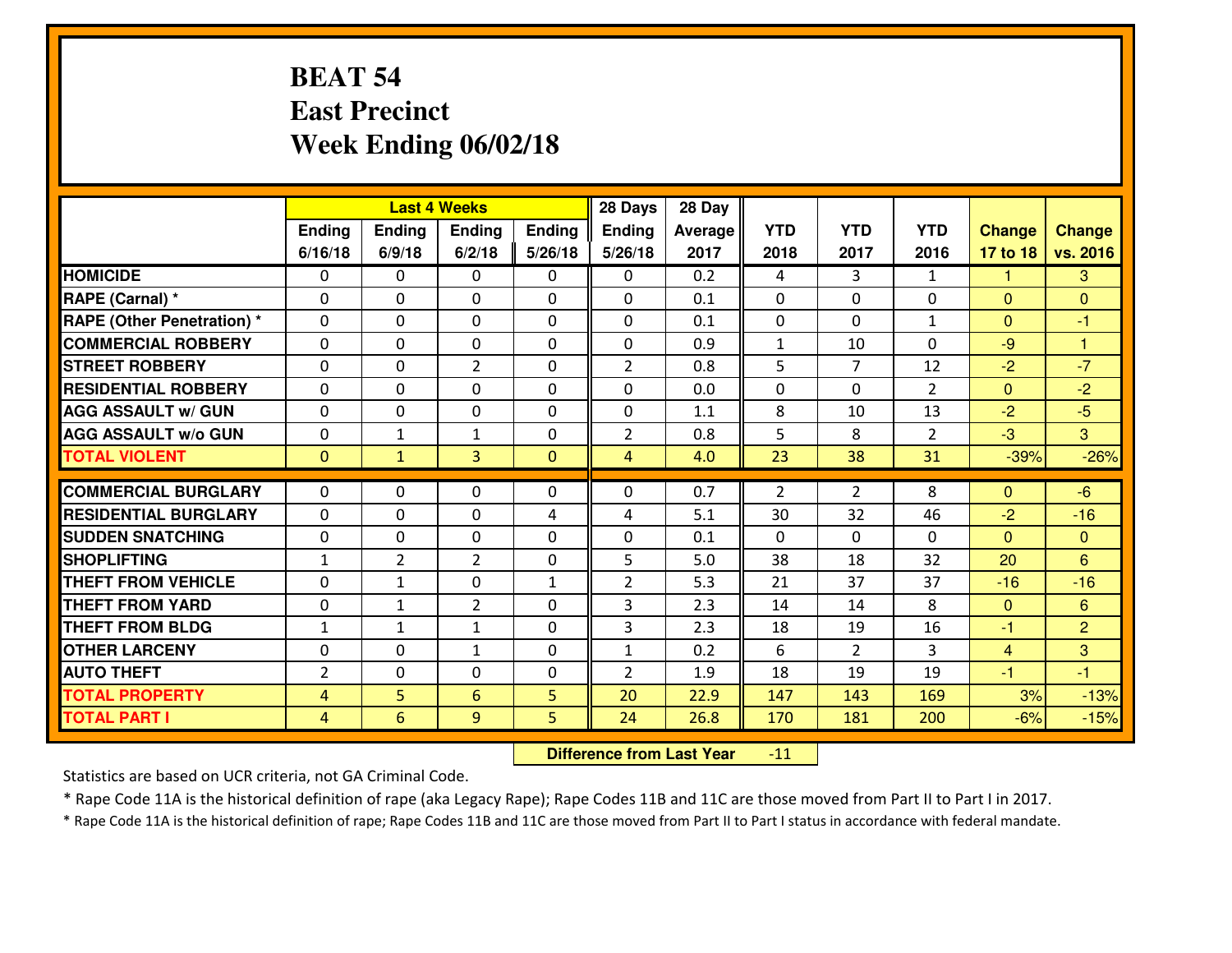#### **BEAT 55 East PrecinctWeek Ending 06/02/18**

|                                   | <b>Last 4 Weeks</b> |                |                |              | 28 Days        | 28 Day  |                |              |                |                |                      |
|-----------------------------------|---------------------|----------------|----------------|--------------|----------------|---------|----------------|--------------|----------------|----------------|----------------------|
|                                   | Ending              | Ending         | <b>Ending</b>  | Ending       | Ending         | Average | <b>YTD</b>     | <b>YTD</b>   | <b>YTD</b>     | <b>Change</b>  | <b>Change</b>        |
|                                   | 6/16/18             | 6/9/18         | 6/2/18         | 5/26/18      | 5/26/18        | 2017    | 2018           | 2017         | 2016           | 17 to 18       | vs. 2016             |
| <b>HOMICIDE</b>                   | $\Omega$            | 0              | $\Omega$       | 0            | $\Omega$       | 0.0     | $\mathbf{1}$   | $\Omega$     | 0              | 1              | 1                    |
| RAPE (Carnal) *                   | $\mathbf{0}$        | 0              | $\mathbf{0}$   | 0            | $\Omega$       | 0.0     | $\mathbf{0}$   | $\mathbf{0}$ | $\mathbf{1}$   | $\Omega$       | $-1$                 |
| <b>RAPE (Other Penetration) *</b> | $\Omega$            | 0              | $\mathbf{0}$   | $\Omega$     | $\Omega$       | 0.0     | $\Omega$       | 0            | 0              | $\Omega$       | $\Omega$             |
| <b>COMMERCIAL ROBBERY</b>         | 0                   | 0              | $\mathbf 0$    | 0            | $\Omega$       | 1.0     | $\Omega$       | 8            | $\overline{2}$ | $-8$           | $-2$                 |
| <b>STREET ROBBERY</b>             | $\mathbf{1}$        | $\mathbf{1}$   | $\mathbf 0$    | $\mathbf{1}$ | 3              | 0.2     | 4              | $\mathbf{1}$ | 5              | 3              | $-1$                 |
| <b>RESIDENTIAL ROBBERY</b>        | $\Omega$            | $\Omega$       | $\mathbf 0$    | $\Omega$     | 0              | 0.0     | 0              | $\mathbf{1}$ | 0              | $-1$           | $\Omega$             |
| <b>AGG ASSAULT w/ GUN</b>         | $\Omega$            | 0              | $\mathbf 0$    | $\Omega$     | 0              | 0.5     | $\overline{3}$ | 5            | 4              | $-2$           | $-1$                 |
| <b>AGG ASSAULT W/o GUN</b>        | 0                   | 0              | $\mathbf 0$    | $\mathbf 0$  | 0              | 0.5     | 3              | $\mathbf{1}$ | 5              | $\overline{2}$ | $-2$                 |
| <b>TOTAL VIOLENT</b>              | $\mathbf{1}$        | $\mathbf{1}$   | $\mathbf{O}$   | $\mathbf{1}$ | 3              | 2.2     | 11             | 16           | 17             | $-31%$         | $-35%$               |
| <b>COMMERCIAL BURGLARY</b>        | $\Omega$            | 0              | $\mathbf{0}$   | $\Omega$     | $\Omega$       | 0.3     | 3              | $\Omega$     | 6              | 3              | $-3$                 |
| <b>RESIDENTIAL BURGLARY</b>       | 0                   | 0              | $\mathbf 0$    | 0            | 0              | 3.4     | 9              | 26           | 23             | $-17$          | $-14$                |
| <b>SUDDEN SNATCHING</b>           | 0                   | 0              | 0              | 0            | 0              | 0.2     | $\mathbf{1}$   | $\mathbf{1}$ | 0              | $\mathbf{0}$   | $\blacktriangleleft$ |
| <b>SHOPLIFTING</b>                | $\mathbf{1}$        | 3              | $\overline{2}$ | 6            | 12             | 13.8    | 94             | 103          | 63             | $-9$           | 31                   |
| <b>THEFT FROM VEHICLE</b>         | 5                   | $\mathbf{1}$   | $\mathbf 0$    | $\mathbf{1}$ | $\overline{7}$ | 4.1     | 24             | 26           | 29             | $-2$           | $-5$                 |
| <b>THEFT FROM YARD</b>            | 0                   | $\overline{2}$ | $\mathbf{1}$   | $\mathbf{1}$ | 4              | 1.5     | 13             | 9            | 5              | $\overline{4}$ | 8                    |
| <b>THEFT FROM BLDG</b>            | $\mathbf{1}$        | 0              | 1              | 0            | $\overline{2}$ | 1.5     | 8              | 9            | 18             | $-1$           | $-10$                |
| <b>OTHER LARCENY</b>              | 0                   | 0              | $\mathbf 0$    | $\mathbf{1}$ | $\mathbf{1}$   | 0.6     | 3              | 4            | $\Omega$       | $-1$           | 3                    |
| <b>AUTO THEFT</b>                 | $\mathbf{0}$        | 0              | $\mathbf{0}$   | 0            | 0              | 1.7     | 10             | 6            | 14             | $\overline{4}$ | $-4$                 |
| <b>TOTAL PROPERTY</b>             | $\overline{7}$      | 6              | 4              | 9            | 26             | 27.2    | 165            | 184          | 158            | $-10%$         | 4%                   |
| <b>TOTAL PART I</b>               | 8                   | $\overline{7}$ | 4              | 10           | 29             | 29.4    | 176            | 200          | 175            | $-12%$         | 1%                   |

 **Difference from Last Year** $-24$ 

Statistics are based on UCR criteria, not GA Criminal Code.

\* Rape Code 11A is the historical definition of rape (aka Legacy Rape); Rape Codes 11B and 11C are those moved from Part II to Part I in 2017.